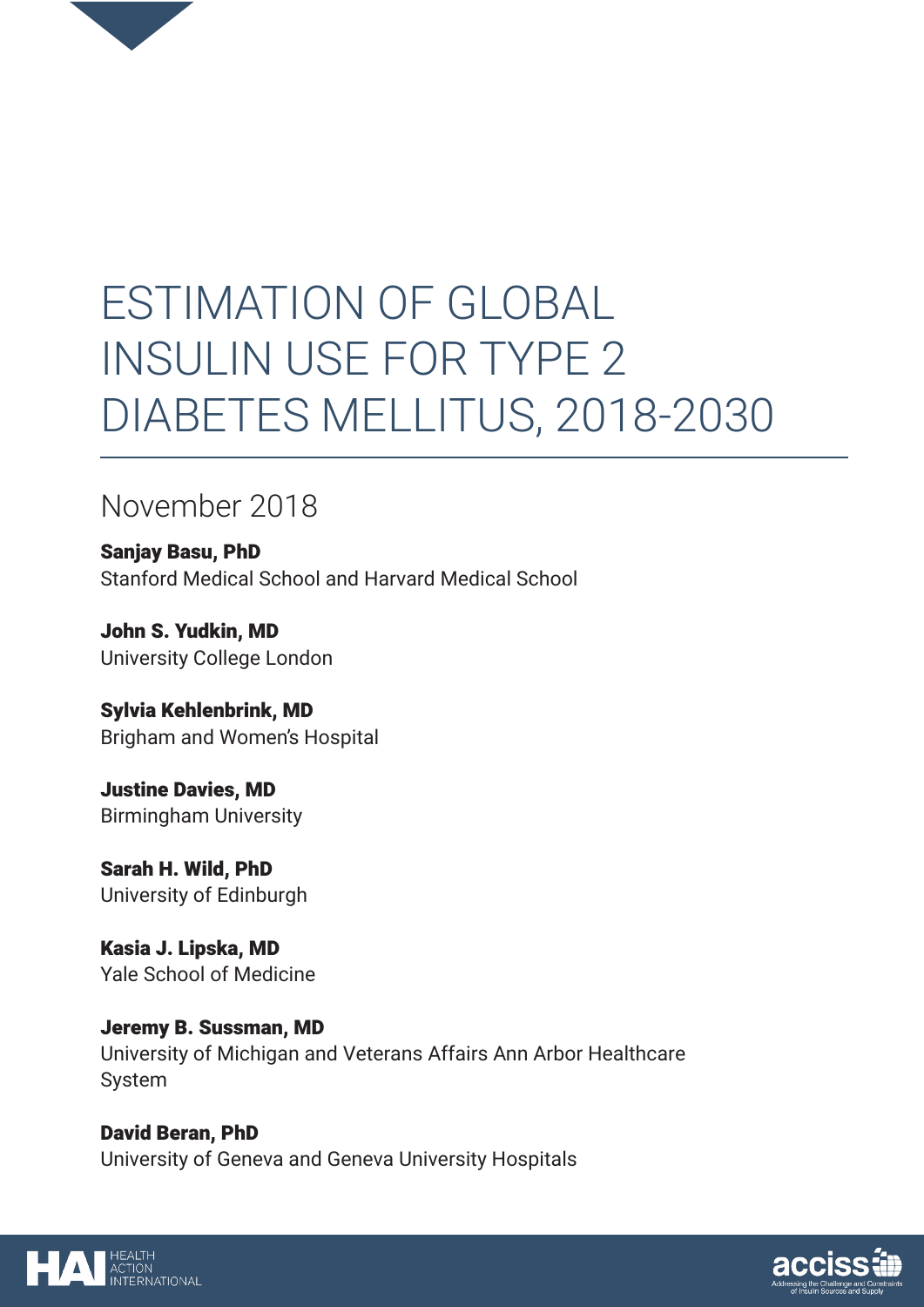### **Estimation of Global Insulin Utilisation for Type 2 Diabetes Mellitus, 2018 to 2030**

**Sanjay Basu, PhD**  Stanford Medical School and Harvard Medical School

**John S. Yudkin, MD** University College London

**Sylvia Kehlenbrink, MD**  Brigham and Women's Hospital

**Justine Davies, MD**  Birmingham University

**Sarah H. Wild, PhD**  University of Edinburgh

**Kasia J. Lipska, MD**  Yale School of Medicine

**Jeremy B. Sussman, MD**  University of Michigan and Veterans Affairs Ann Arbor Healthcare System

**David Beran, PhD**  University of Geneva and Geneva University Hospitals

#### **November 2018**

#### **Published by**

Health Action International Overtoom 60 (2) | 1054 HK Amsterdam The Netherlands | +31 20 412 4523 [www.haiweb.org](http://www.haiweb.org/) 

#### **Disclaimer**

The ACCISS Study is supported by The Leona M. and Harry B. Helmsley Charitable Trust and Stichting ICF. The analysis included in this report is that of the authors alone and does not necessarily reflect the views of the Helmsley Charitable Trust or Stichting ICF. All references and conclusions are intended for educational and informative purposes and do

not constitute an endorsement or recommendation from the Helmsley Charitable Trust and Stichting ICF.

#### **Licensing**

This report is licensed under the Creative Commons Attribution-NonCommercial 4.0 International Licence. You may share and adapt this material if you give appropriate credit, provide a link to the licence, and indicate if changes were made. You may not use the material for commercial purposes. To view a copy of this licence, visit: http://creativecommons.org/licenses/bync/4.0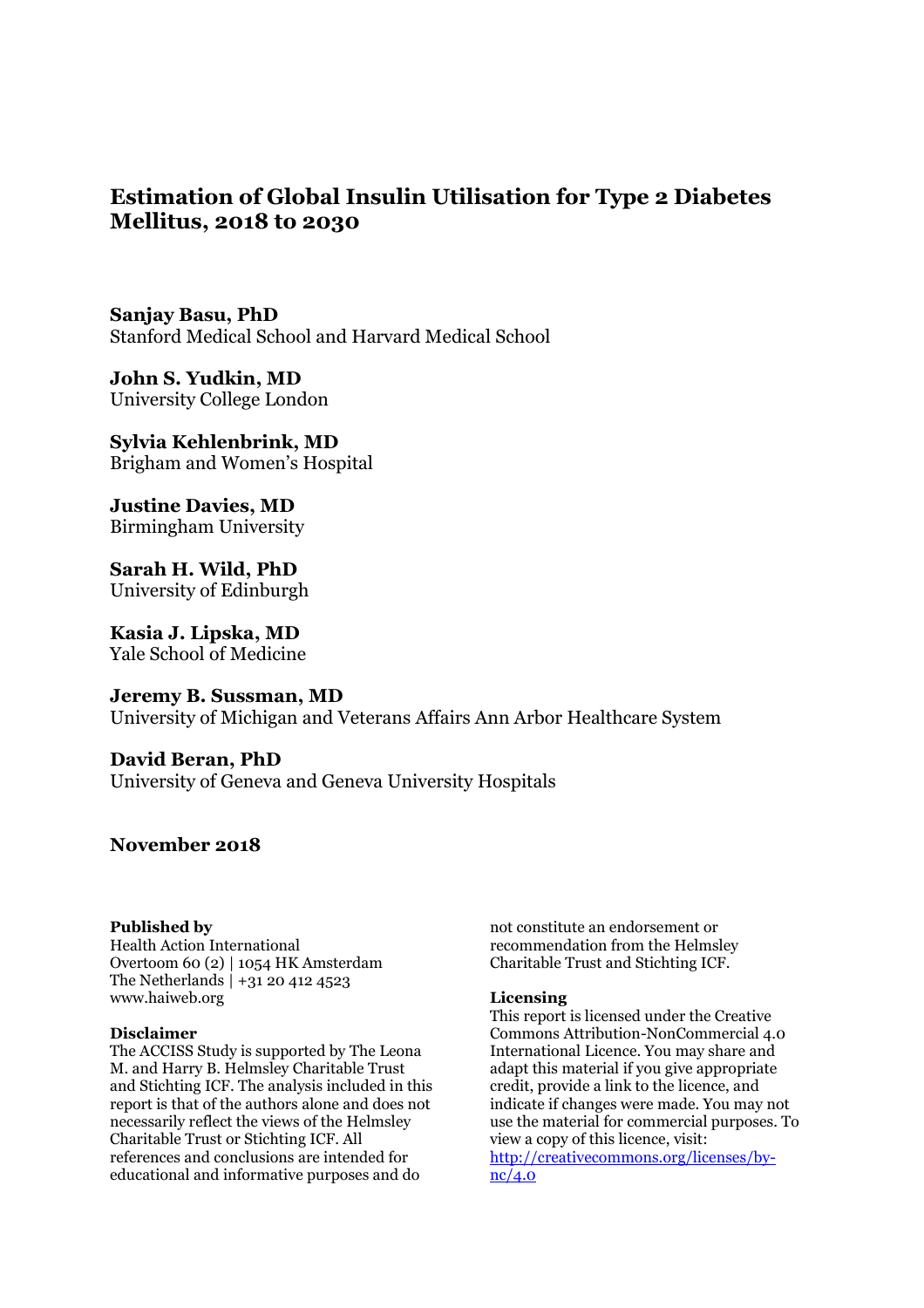## **Table of Contents**

| 3.1 Approach Accounting for Demographic Change Alone (With Unchanged     |  |
|--------------------------------------------------------------------------|--|
| 3.2 Accounting for Both Demographic Change and Improved Insulin Access10 |  |
|                                                                          |  |
|                                                                          |  |
|                                                                          |  |
|                                                                          |  |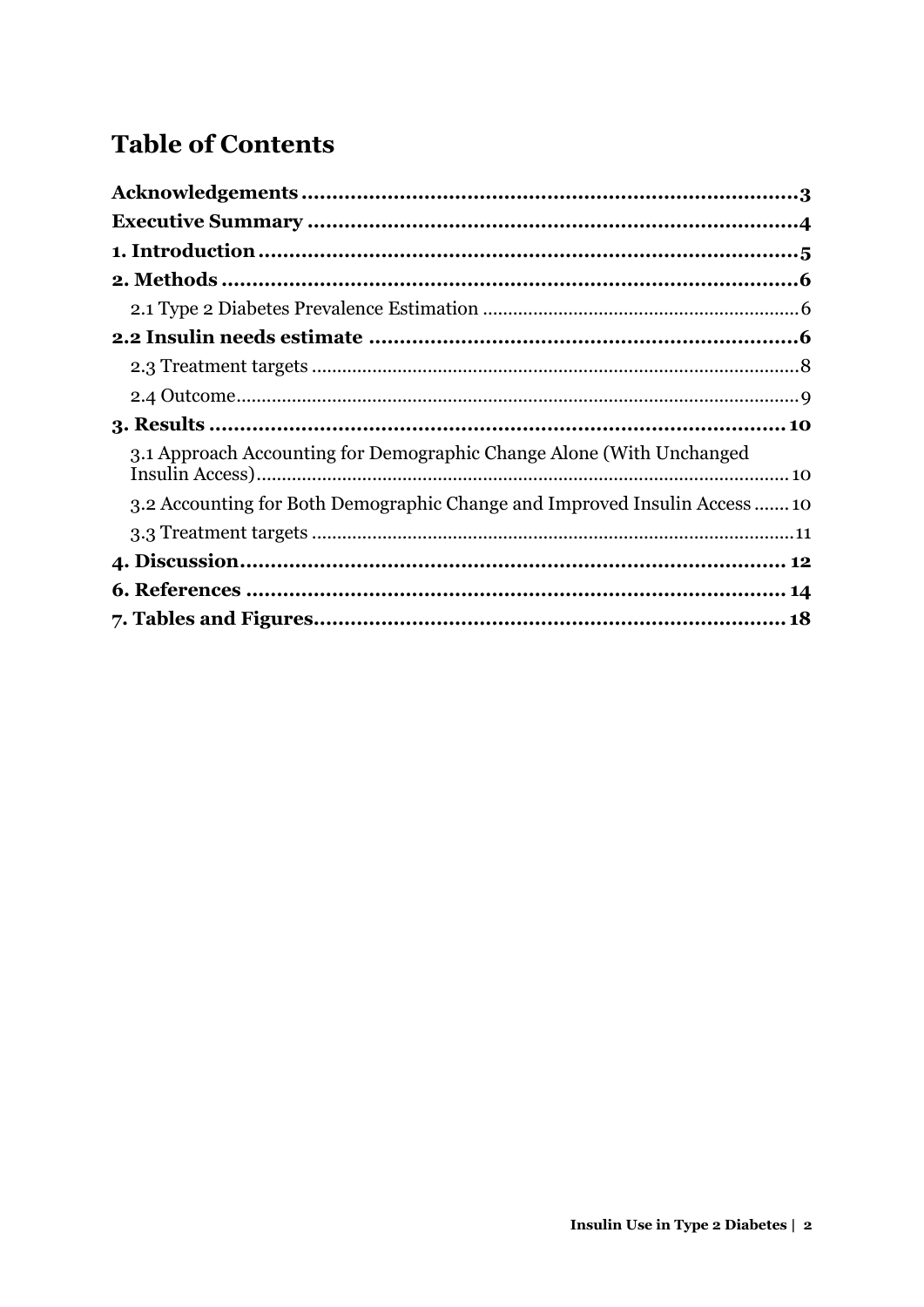## <span id="page-3-0"></span>**Acknowledgements**

Thanks to Marie McDonnell for her advice regarding insulin dosing recommendations. Thanks to Alper Sonmez and Ilhan Satman for advice and feedback on earlier versions of this manuscript.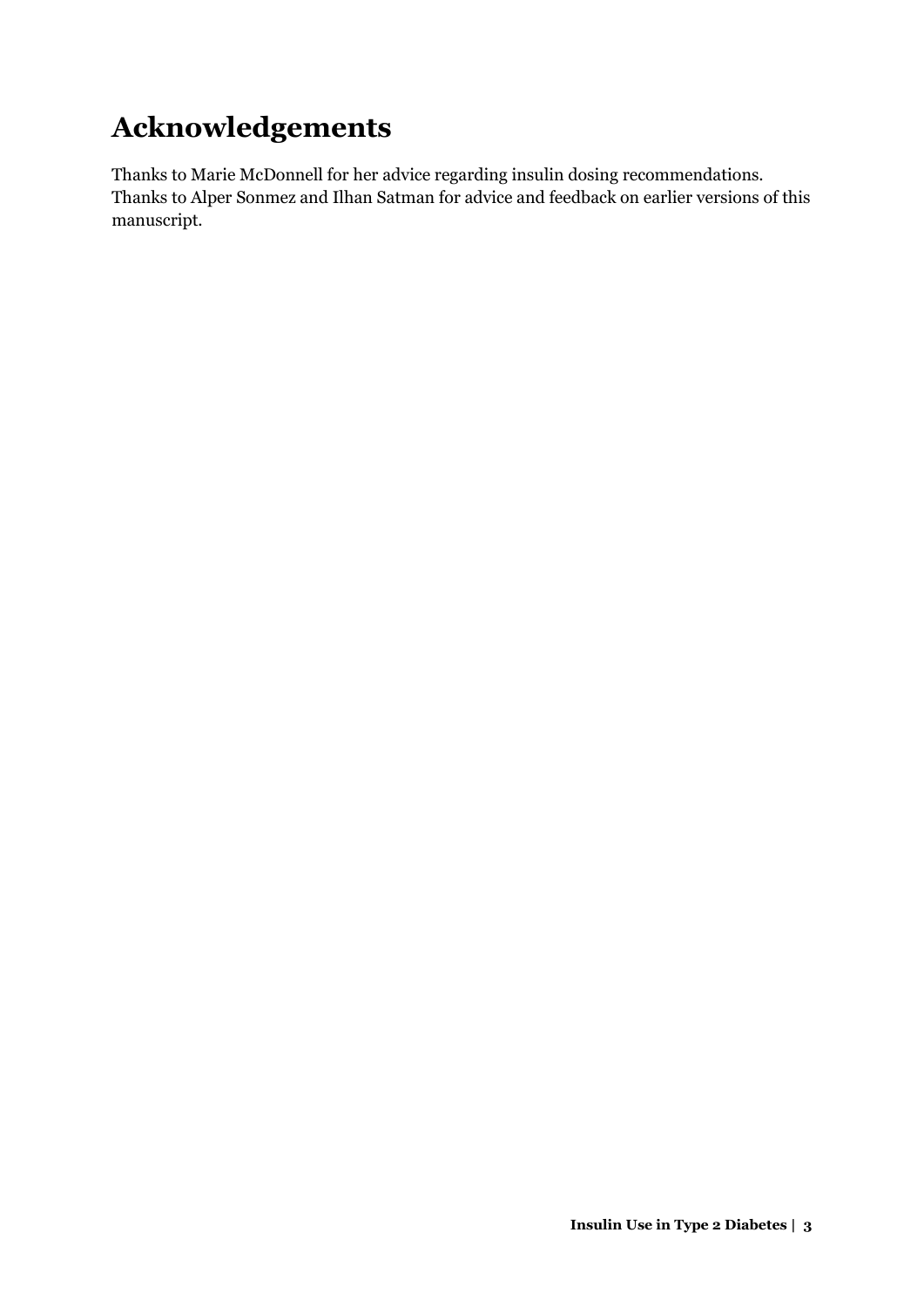## <span id="page-4-0"></span>**Executive Summary**

As type 2 diabetes mellitus becomes more common worldwide, the amount of insulin needed to effectively treat type 2 diabetes effectively is crucial but unknown. It also remains unclear how alternative treatment algorithms would affect global insulin use and type 2 diabetes complication rates. We developed a microsimulation of the type 2 burden from 2018 to 2030 across 221 countries and territories. This work was undertaken using prevalence projection data from the International Diabetes Federation (IDF) and from 14 cohort studies representing more than60 percent of the global type 2 population for haemoglobin A1c (HbA1c), treatment, and weight data. We estimated the number of people with type 2 diabetes expected to use insulin, international units (IU) required, and disability adjusted life years (DALYs) gained by improved insulin access under alternative treatment algorithms. The overall number of people with type 2 diabetes (approximately96.5 percent of all people with diabetes) was estimated to increase from 405.6 million in 2018 to 510.8 million in 2030. Overall insulin use would increase from 516.1 million 1000IU vials (95 percent CI: 409.0, 658.6 million) to 633.7 million per year (95 percent CI: 500.5, 806.7 million) between 2018 and 2030. Without improved insulin access, 7.4 percent (95 percent CI: 5.8 percent, 9.4 percent) of the 510.8 million people with type 2 diabetes in 2030 would use insulin. If insulin were widely accessible and prescribed to achieve a target HbA1c of seven percent (53 mmol/mol),the number of people with type 2 diabetes using insulin would increase to 15.5 percent (95 percent CI: 12.0 percent to 20.3 percent). If HbA1c of 7 percent was universally achieved, insulin would avert 331,000 DALYs per year by 2030 (95 percent CI: 256,600, 437,100); DALYs averted would increase by 14.9 percent with access to newer oral glycaemic agents, and by 44.2 percent with achievement of HBA1c of eight percent (64 mmol/mol) among people over75 years old, due to lower rates of hypoglycaemia. The amount of insulin required to treat type 2 diabetes is expected to increase by over 20 percent over the period 2018–2030. Insulin treatments may avert more DALYs if HBA1c targets are higher for older adults.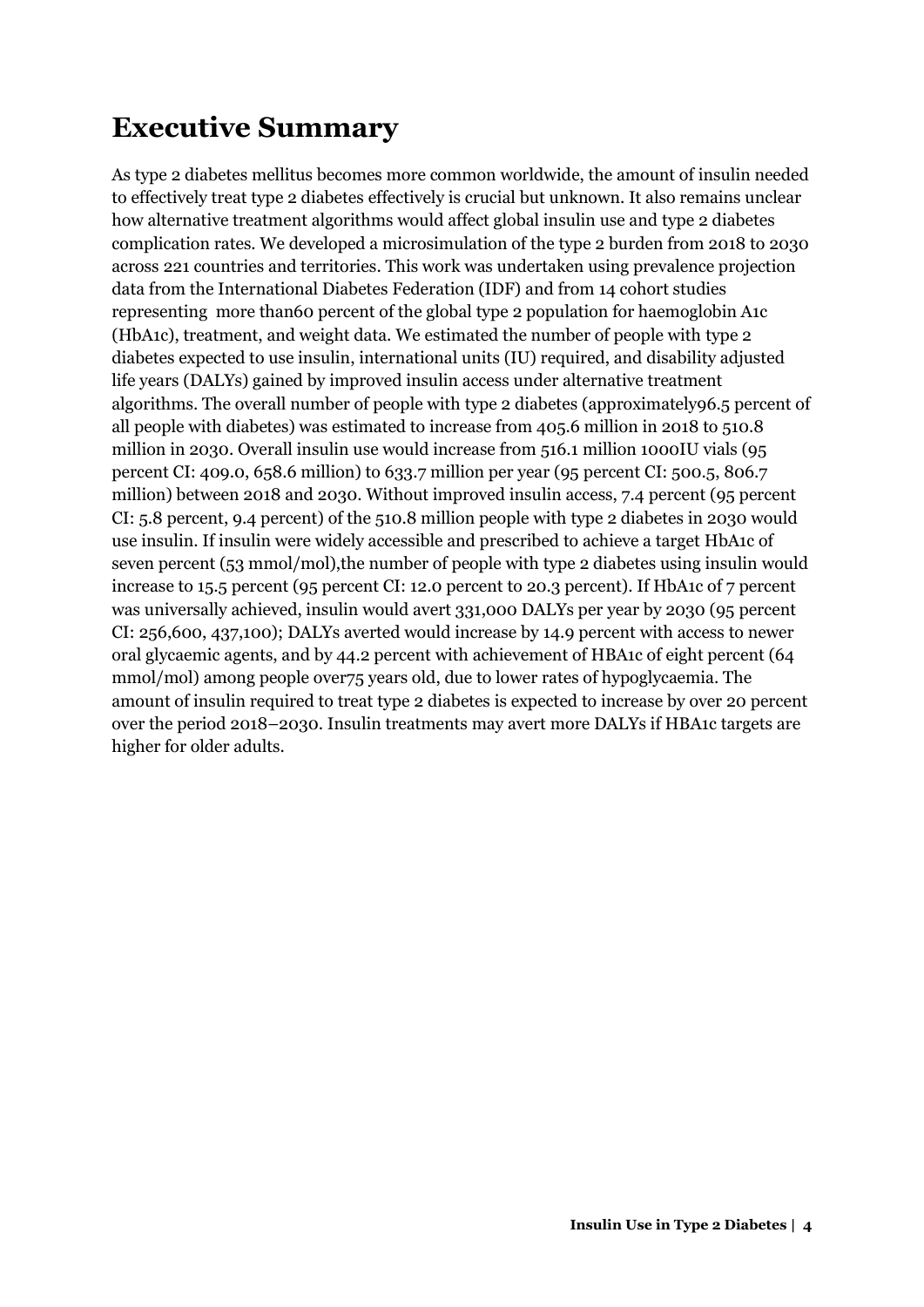## <span id="page-5-0"></span>**1. Introduction**

The prevalence of diabetes worldwide has nearly quadrupled since 1980, and the treatment of type 2 diabetes mellitus has become a pressing concern.<sup>1</sup> Adult diabetes prevalence (including both type 1 and type 2) reached 425 million people in 2017, or approximately one in 11 adults worldwide.<sup>2</sup> Roughly one in two adults who have diabetes globally are diagnosed, with three-quarters of adults with undiagnosed diabetes living in low- and middle-income countries. Around 12 percent of overall global healthcare expenditures are spent on diabetes treatment.<sup>2</sup>

Insulin treatment is necessary for all people with type 1 diabetes mellitus, and a subset of patients with type 2 diabetes, to avoid major morbidity and mortality from ketoacidosis or hyperosmolar hyperglycaemic states, and to reduce the risk of long-term microvascular complications. The prescription of insulin for type 2 diabetes is highly dependent on treatment algorithms, particularly the target level of HbA1c.<sup>3</sup> Finding an optimal target that maximises disability-adjusted life years (DALYs) gained, while minimising disutility from insulin therapy (resulting from finger-stick monitoring, injections and risk of severe hypoglycaemia) remains an important goal for both public health and personalised medicine.<sup>4</sup> Insulin treatment is relatively costly,<sup>5</sup> with most insulin produced by three major manufacturers.<sup>2</sup> A prospective estimation of global insulin requirements and the DALYs averted by improving access may assist governments, health organisations, and health systems with planning for resources required to purchase, distribute, and appropriately deliver insulin to the increasing number of people living with diabetes. Complicating such estimations are the increasing numbers of people with type 2 diabetes, increasing survival of people with type 2 diabetes (which may increase insulin requirements), and increasing availability of newer oral diabetes treatments (e.g., GLP-1 agonists, DPP-4 inhibitors, and SGLT-2 inhibitors).

Here, we sought to estimate global insulin utilisation for type 2 diabetes by country and year, worldwide, from 2018 to 2030, and the potential impact of altering insulin treatment algorithms on insulin use and diabetes-related burden of disease. We estimated the total number of people with type 2 diabetes expected to use insulin, the total number of international units of insulin required, and the DALYs anticipated to be gained by improved access to insulin treatment given under alternative disease projections and treatment algorithms.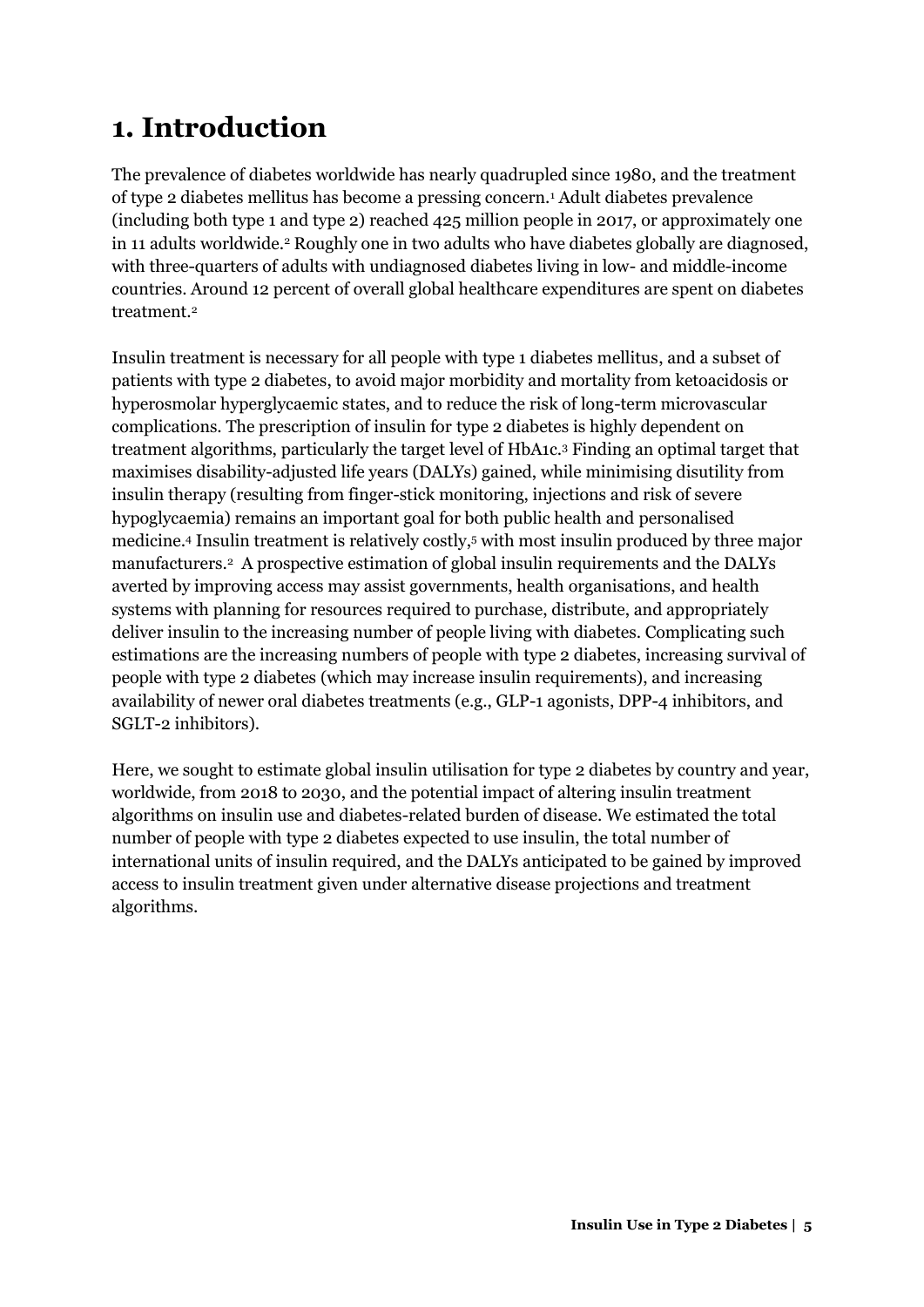### <span id="page-6-0"></span>**2. Methods**

A microsimulation (Figure 1, Table 1) was constructed to simulate the population of adults with type 2 diabetes within each of the 221 countries and territories worldwide to estimate the number of adults utilising insulin, and to estimate the international units (IU) of insulin used under alternative treatment algorithms. IDF estimates for type 2 prevalence were multiplied by IDF estimates of the proportion of people diagnosed and then by the number estimated to need insulin (Table 2). The proportion estimated to need insulin was calculated in two ways: First, an approach using current estimates of insulin treatment from cohort studies; and, second, an approach based on theoretical comprehensive insulin access (Table 3). In both cases, we used weight-based dosing and varied the HbA1c treatment target, then used the RECODe equations<sup>6,7</sup> to estimate the DALYs averted from microvascular complications by insulin treatment (Table 4), and a new risk equation to estimate the DALYs caused by hypoglycaemia events requiring medical attention (Table 5).

### <span id="page-6-1"></span>**2.1 Type 2 Diabetes Prevalence Estimation**

Diabetes prevalence (both diagnosed and undiagnosed) among adults in each country and year in the simulation was taken from projections made by the IDF for the period 2018– 2030.2 The IDF prevalence estimates were based on a regression model using data from a systematic review of literature for the individual country or nearest neighbourhood. The reviewed data were used by the IDF to generate

sex- and age-specific prevalence estimates for adults (20–79 years old). Projections were made using United Nations (UN) population projections and assuming that the age- and sexspecific prevalence of diabetes would increase linearly with urbanisation.8 This conservative assumption produces a lower-bound estimate of future diabetes prevalence. Confidence intervals were constructed by the IDF by bootstrapping across study prevalence estimates in the systematic review, for which one study was removed from the data pool at a time. The prevalence estimates were for overall diabetes; based on a recent systematic review and projections. We estimated that 96.5 percent of total diabetes among adults could be attributed to type 2<sup>9</sup> (varied in uncertainty analyses to the range 92 percent to 99 percent). The estimate was based on a modelling exercise with extrapolation of ratios of the incidence of type 1 diabetes in children to adults from available data applied to country-specific type 1 incidence estimates in children.

## <span id="page-6-2"></span>**2.2 Insulin needs estimate**

We undertook two parallel approaches to estimating the number of people using insulin within each simulated country: (1) an approach accounting for demographic change but unchanged insulin access, which applied estimated proportions of people with type 2 diabetes currently treated with insulin to the estimated numbers of people with diagnosed type 2 diabetes in the future, and (2) an approach accounting for demographic change and comprehensive insulin access, which estimated how many more people would be treated if all those estimated to need insulin under different treatment scenarios were provided with insulin, following appropriate oral glycaemic therapy, and conditional on a given treatment target for glycaemic control.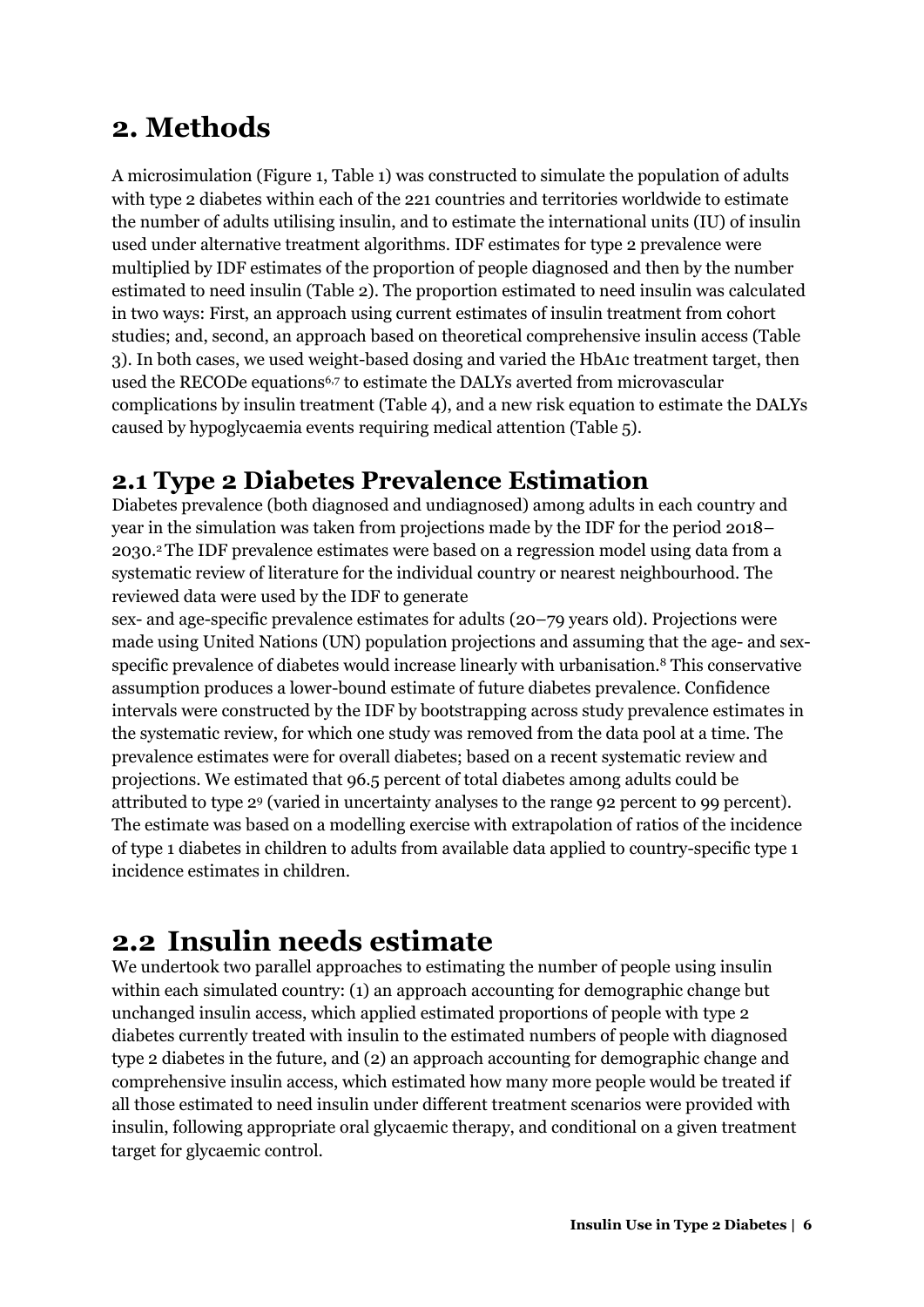In the approach accounting for demographic change alone (with unchanged insulin treatment rates; Figure 1A), we multiplied the absolute number of people projected to have diagnosed type 2 diabetes in each year over the period 2018–2030 by the proportion of those people who are anticipated to be treated with insulin. This took into account current estimates of the proportion of people with type 2 diabetes who receive insulin treatment in each country.2,10 The number of units of insulin required among those treated with insulin followed current guidelines based on weight, using the distribution of body weight among those diagnosed with type 2 diabetes and treated with insulin from regional surveys (Table 3). The estimates of body weight-based dosing assumed that 75 percent of those treated with insulin require only basal insulin at a dosage of 0.4 IU/kg/day, while the remaining individuals would require multiple dose injection therapy totalling 0.6 IU/kg/day.11,12 In a sensitivity analysis, we tested alternative assumptions, using 70 percent and 80 percent for proportions of people treated with insulin who require only basal insulin.

In the approach accounting for both demographic change and improved insulin access (Figure 1B), we estimated the additional insulin required for the population not currently having access. First, we estimated the proportion of people with type 2 diabetes not currently receiving insulin from the geographically-closest regional diabetes survey for each simulated country population, concatenating multiple surveys by taking an average if more than one was available (after accounting for survey sample weights from each) for a given country and bootstrapping across all available estimates when a close regional survey was unavailable. The surveys available to us were: the United States (US) National Health and Nutrition Examination Survey ( $N = 1,441$  with diabetes, 2009-2014);<sup>13</sup> the US National Institutes of Health Global Health Centres of Excellence surveys from South Africa ( $N = 1.842$  with diabetes, 2012) and India ( $N = 1,605$  with diabetes, 2015);<sup>14,15</sup> the South Africa National Health and Nutrition Examination Survey ( $N = 747$  with diabetes, 2012);<sup>16</sup> the United Kingdom (UK) National Health Service National Diabetes Audit ( $N = 16,585$  with diabetes, 2016-2017);<sup>17</sup> the Indian Jaipur Diabetes Registry (N = 8,699 with diabetes, 2014);<sup>18</sup> the Swedish National Diabetes Register ( $N = 17,827$  with diabetes, 2016);<sup>19</sup> the Danish Adult Diabetes Registry (N = 11,205 with diabetes, 2014-2015);<sup>20</sup> the Turkish Nationwide survey of Glycemic and Other Metabolic Parameters of Patients with Diabetes Mellitus (TEMD study;  $N = 4.672$  with diabetes, 2017);<sup>21</sup> the China Health and Nutrition Study (N = 1,422 with diabetes, 1999-2015);<sup>22</sup> the DiabCare study of the Philippines (N = 770, 2008);<sup>23</sup> the Japan National Health and Nutrition Survey (N = 1434 with diabetes, 2016);<sup>24</sup> the Korea National Health and Nutrition Examination Survey ( $N = 1,341$  with diabetes, 2010-2012);<sup>25</sup> and the Joint Asia Diabetes Evaluation Registry ( $N = 3.415$  with diabetes from China, 15,196 from Hong Kong, 3,714 from India, 1,651 from Korea, 3,365 from Philippines, 692 from Vietnam, and 78 from Taiwan, 2007-2012).26 Details of each survey are provided in the Table 2. Missing data—specifically, missing HbA1c values, body weight values, and indicators of whether or not a person was treated with insulin—were imputed with chained equations assuming data were missing at random,<sup>27</sup> followed by repeated Monte Carlo sampling from uncertainty distributions from each input parameter performed to estimate uncertainty.

Among those not yet on insulin, we estimated whether or not insulin would be necessary after maximum treatment with oral glycaemic agents to achieve a given target HbA1c level (detailed below). Following current World Health Organization (WHO) guidelines and the WHO Essential Medicines List,<sup>28,29</sup> titration was simulated up from 500 mg daily of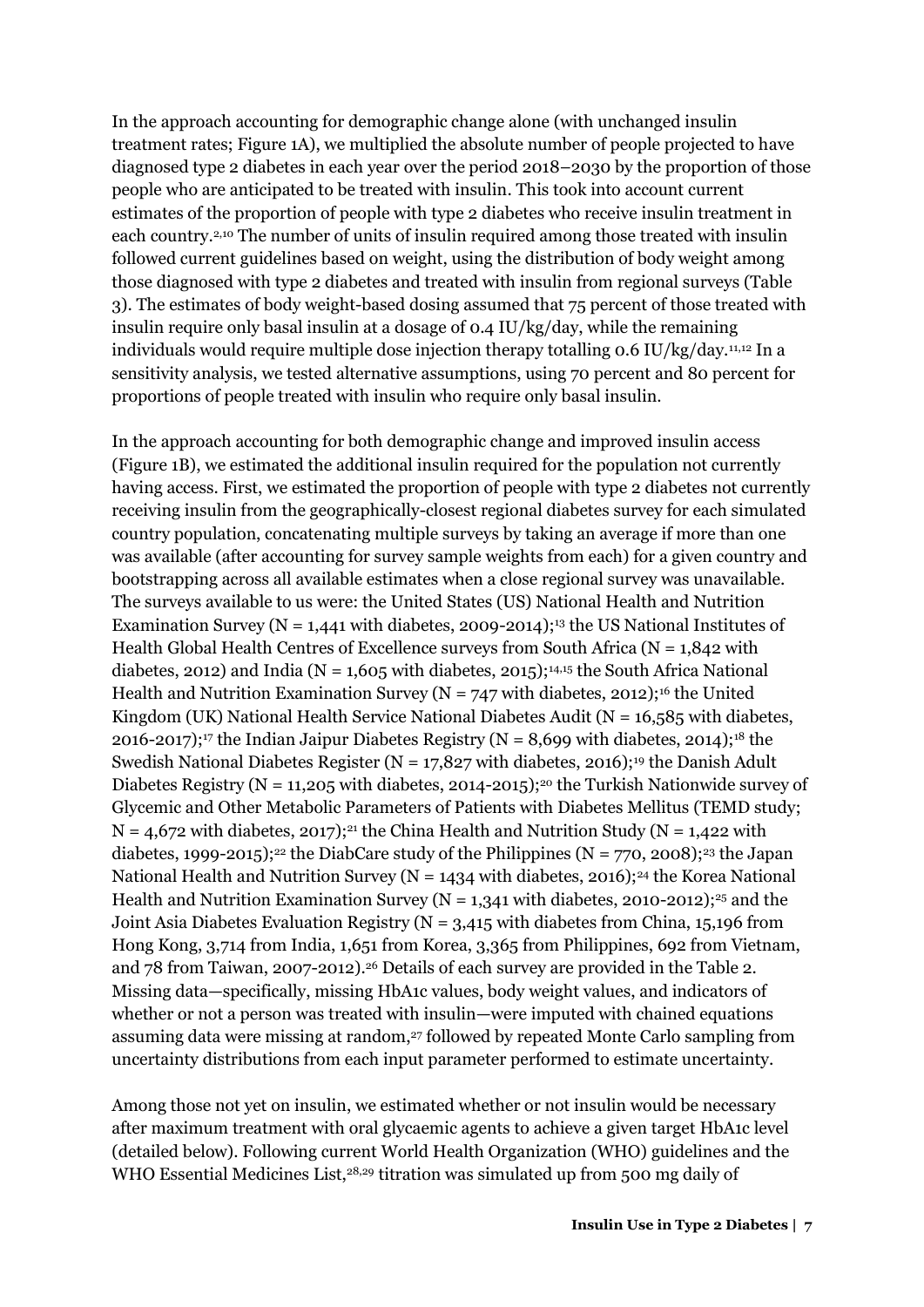metformin to 1000 mg twice daily of metformin, then if needed, further addition of 80 mg daily of gliclazide (a sulfonylurea), which could be titrated up to 160 mg twice daily. We Monte Carlo sampled from the distributions of typical HbA1c reductions for the full dose of each drug (uniform distributions) from a prior meta-analysis,30 with proportionate linear values for doses below the maximum, taking into account existing dosage levels among those already on oral agents. Those people still above the target HbA1c after maximum titration of oral agents were assumed to achieve the target HbA1c only by starting insulin (after discontinuing the sulfonylurea) and setting their insulin use based on their weight (sampling from the weight estimates from the closest regional survey), estimating that 75 percent of those treated with insulin require only basal insulin at a dosage of 0.4 IU/kg/day (varied from 70 percent to 80 percent in sensitivity analyses), while the remaining individuals would require multiple dose injection therapy totalling  $0.6$  IU/kg/day.<sup>11,12</sup> Among the population already receiving insulin, we estimated total daily insulin needed using these same estimates of total units per kilogram required per day.

Finally, we conducted a sensitivity analysis to estimate how much less insulin may be required if newer agents were more widely available (e.g., GLP-1 agonists, DPP-4 inhibitors, and SGLT-2 inhibitors) and combined with metformin instead of combining a sulfonylurea with metformin; we used the HbA1c reductions estimated in a recent meta-analysis to estimate the HbA1c effects of these newer agents.<sup>31</sup>

### <span id="page-8-0"></span>**2.3 Treatment targets**

For the scenario accounting for both demographic change and improved insulin access, we simulated five different treatment targets. Recognising that some facilities lack HbA1c testing, we converted to the nearest average fasting plasma glucose (AFPG) target level.30 We used the 2018 American Diabetes Association treatment guidelines as a primary clinical reference.<sup>32</sup>

First, we set the target HbA1c to 7.0 percent (53 mmol/mol) for all diagnosed and treated persons (AFPG =  $8.0$  mmol/L).

Second, we reduced the target HbA1c to a low of 6.5 percent (48 mmol/mol; AFPG = 7.5 mmol/L).

Third, we increased the target HbA1c to a high of 8.0 percent (64 mmol/mol; AFPG = 9.2 mmol/L).

Fourth, we simulated an age-based target, with persons younger than75 years old given an A1c target of 7 percent and those older than 75 years old given a target HbA1c of 8 percent.33,34

Fifth, we simulated a risk-based target, with persons having more than 5 percent risk over 10 years of composite microvascular complications (renal failure/end-stage renal disease, severe vision loss <20/200 on a Snellen chart, or loss of pressure sensation by monofilament testing) estimated from the RECODe equations<sup>6,7</sup> treated with insulin to an HbA1c of  $7$ percent or the HbA1c level that achieved an estimated risk less than 5 percent (whichever HbA1c was higher). The threshold was based on prior experiments for risk-based therapy.35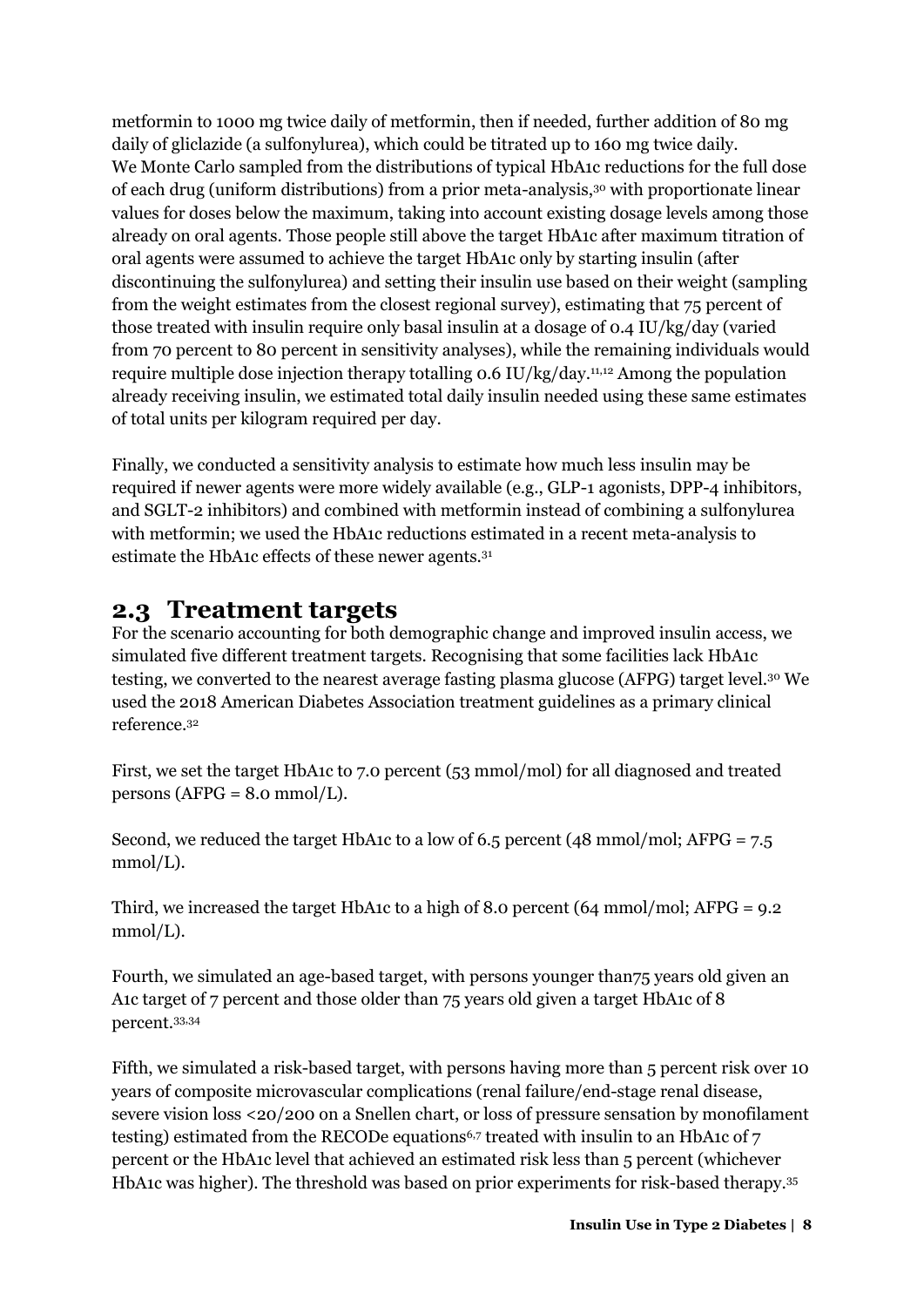### <span id="page-9-0"></span>**2.4 Outcome**

The primary outcome metric we estimated was the approximate number of people with type 2 diabetes that use insulin for each year in each country and each world region (using UN categorisations of countries into regions).

The secondary outcome metric was the number of 10mL vials of U100 insulin (i.e., 1,000IU) used per year in the total population of each country and each world region for each year from 2018 to 2030.

For the scenario accounting for both demographic change and improved insulin access, the additional outcome metric was the DALYs averted by achieving the insulin treatment levels simulated. We computed the DALYs averted from each of three microvascular complications (renal failure/end-stage renal disease, severe vision loss <20/200 on a Snellen chart, or loss of pressure sensation by monofilament testing) using the RECODe equations for baseline risk for each complication re-calibrated to global DALY estimates from the Global Burden of Disease Project,<sup>6,7,36</sup> the relative risk reduction conditional on HbA1c reduction for each complication from a prior systematic review,37 and the disability weights provided by a prior international survey (Table 6).<sup>38</sup>

We also computed the increase in DALYs due to: (1) the disutility of daily finger stick glucose monitoring; (2) disutility from injection therapy; and (3) disutility due to hypoglycaemia requiring hospitalisation, emergency care, or other external medical assistance due to severe cognitive impairment, based on a risk equation to estimate the frequency of hypoglycaemia (Table 6). The hypoglycaemia risk equation was based on individual participant data from the ACCORD trial, and was a multivariable equation incorporating demographics, insulin units used, and related treatment covariates (Table 3). DALYs were computed at a standard 3 percent annual discount rate, integrated over the full life-course of all simulated individuals.

Outcomes were computed up to the year 2030, and additionally for the midpoint year of analysis (2024) for comparison.

All estimates were performed in R (v. 3.4, R Foundation for Statistical Computing, Vienna), using the code deposited at<https://github.com/sanjaybasu/insulinestimates>for reproducibility.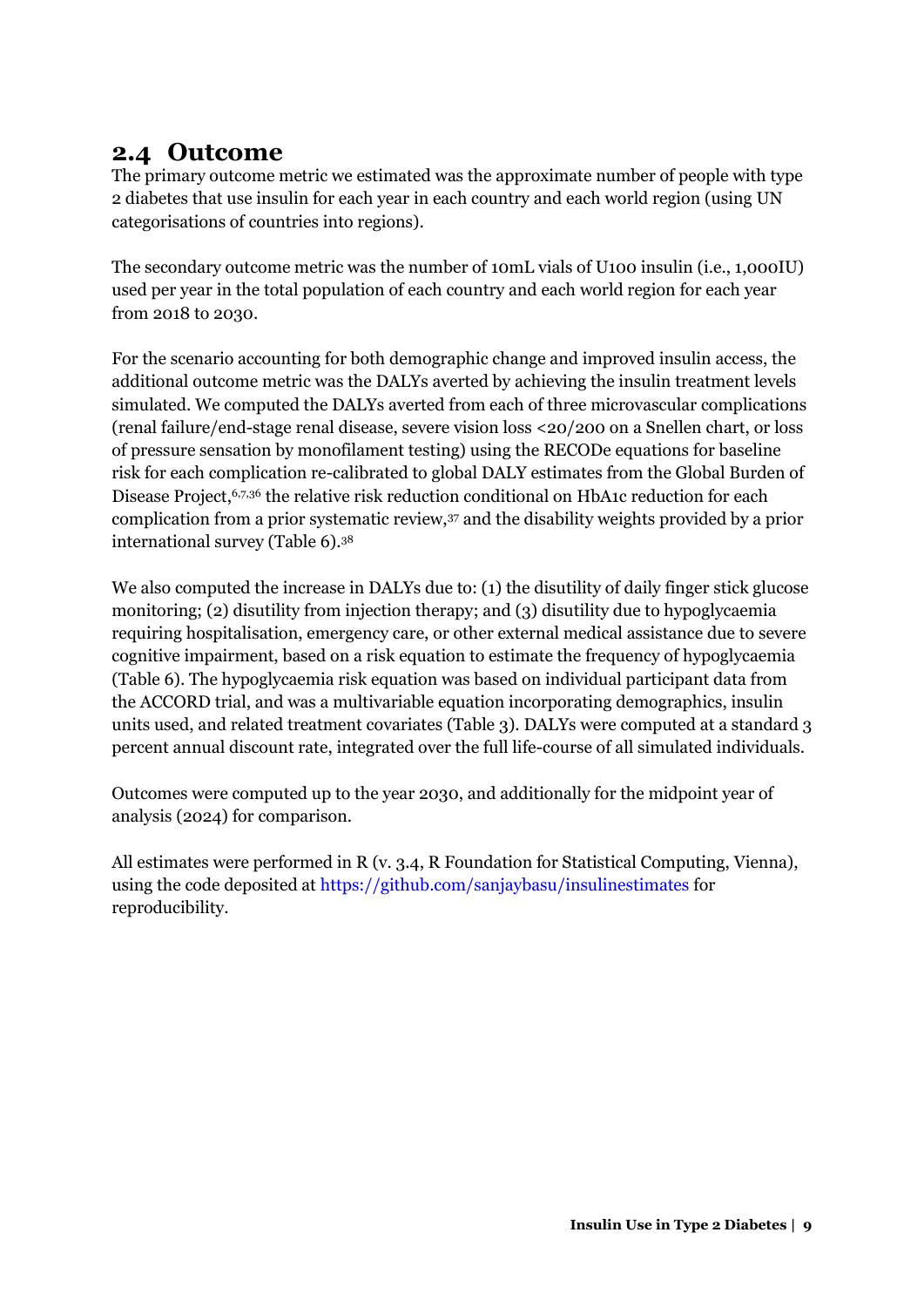### <span id="page-10-1"></span><span id="page-10-0"></span>**3. Results 3.1 Approach Accounting for Demographic Change Alone (With Unchanged Insulin Access)**

The number of people projected to have type 2 diabetes over the period 2018–2030, based on IDF estimates<sup>2</sup>, were 405.6 million in 2018 (95 percent CI: 315.3, 533.7 million) and 510.8 million in 2030 (95 percent CI: 395.9, 674.3 million). The estimated number of people with type 2 diabetes in each country was typically proportional to population size, with the largest absolute number in 2018 residing in China (111.9 million; 95 percent CI: 97.1, 146.3 million; 7.9 percent prevalence) and India (72.5 million; 95 percent CI: 52.8, 91.9 million; 5.4 percent prevalence), followed by the US, which had a higher prevalence (29.3 million; 95 percent CI: 26.7, 31.7 million; 9.0 percent prevalence). IDF projections for the year 2030<sup>2</sup> were proportional to anticipated population growth, aging, and urbanisation in less developed countries, with the largest absolute numbers of people with type 2 diabetes projected to be in China (130.2 million; 95 percent CI: 113.4, 163.3 million; 9.0 percent prevalence), India (98.0 million; 95 percent CI: 73.7, 122.9 million; 6.5 percent prevalence), then the US (31.8 million; 95 percent CI: 28.7, 34.5 million; 9.0 percent prevalence).

When we combined data on the number of people with type 2 diabetes with the proportions diagnosed and treated with insulin,<sup>2,10</sup> we estimated that insulin utilisation would increase from 516.1 million 1000-unit vials (95 percent CI: 409.0, 658.6 million) to 633.7 million vials per year (95 percent CI: 500.5, 806.7 million) between 2018 and 2030. The number of vials utilised decreased or increased by 2 percent if the proportion of people treated with basal insulin only decreased from 75 percent to 70 percent, or increased to 80 percent. The absolute number of people estimated to use insulin and the number of U100 insulin vials required would be lowest in the Oceanic region (4.2 million vials in 2030) and highest in Asia (321.6 million vials in 2030) due to population size (Table 7). In relative terms, the proportion of people with diagnosed type 2 diabetes using insulin would be lowest in the African region due to low medication access and low prevalence of type 2 diabetes (1.8 percent of people with type 2 diabetes treated with insulin in 2030) and highest in the Americas region in the context of greater insulin use and higher type 2 prevalence (13.6 percent of people with type 2 diabetes treated with insulin in 2030).

### <span id="page-10-2"></span>**3.2 Accounting for Both Demographic Change and Improved Insulin Access**

We estimated the proportion of people diagnosed with type 2 diabetes who could receive insulin after maximum oral therapy, if insulin were widely available and if providers aimed to achieve a target HbA1c of 7 percent (Figure 3). The distribution of HbA1c among those with diagnosed type 2 diabetes (Table 7) had a global mean of 9.1 percent and 95 percent centiles extending from 5.1 percent to 15.1 percent. The proportion of people with type 2 diabetes who we anticipated to use insulin increased from 7.4 percent (95 percent CI: 5.8 percent, 9.4 percent) to 15.5 percent (95 percent CI: 12.0 percent to 20.3 percent), on average, when changing from the scenario assuming persistence of current insulin access levels, to the scenario assuming comprehensive insulin access (Table 4). The greatest relative increase in the number of people anticipated to use insulin between the two scenarios would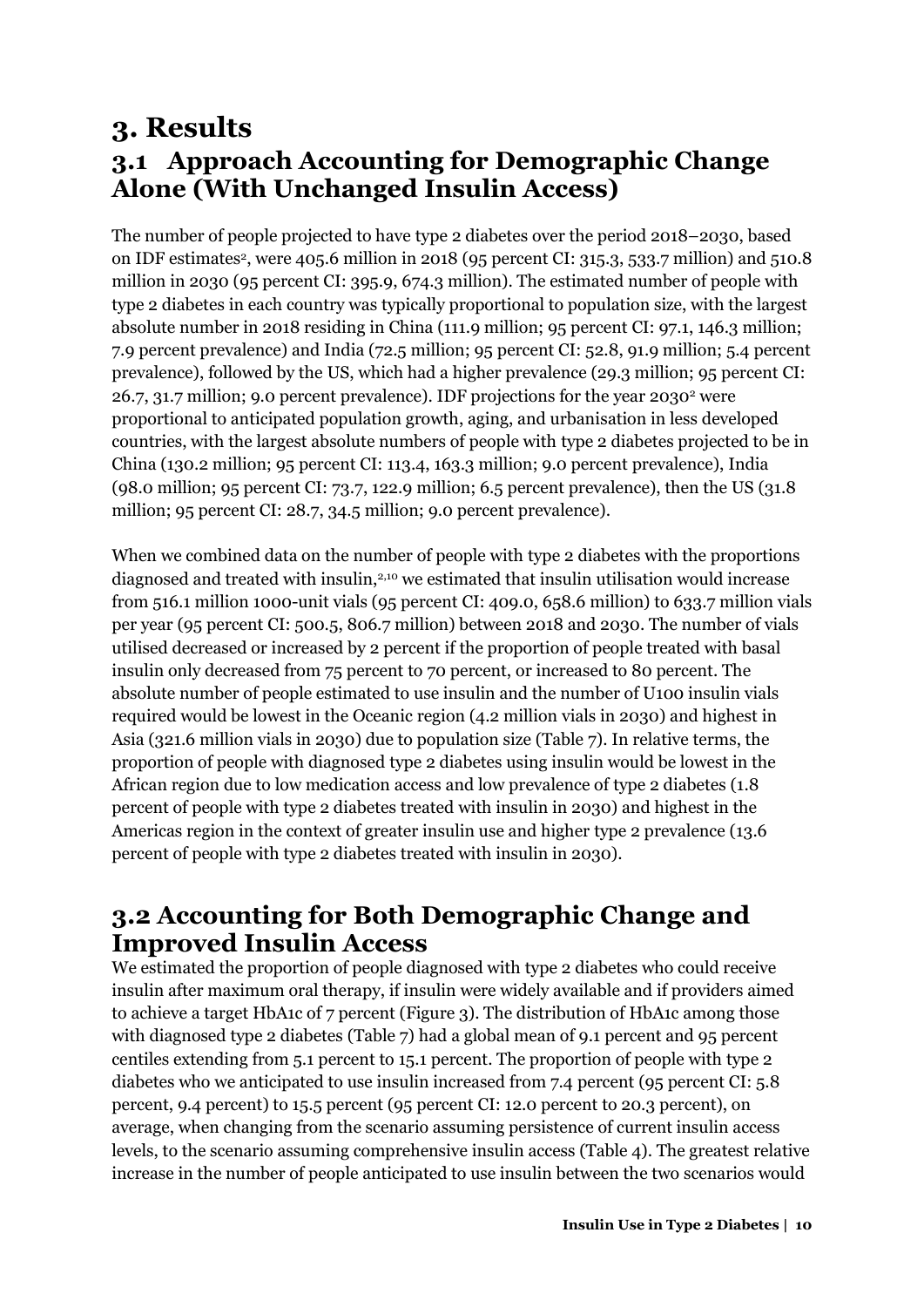be in the African region (7.1-fold increase from 718,800 if insulin access were at current levels to 5,119,900 under universal access), while the greatest absolute increase would be in the Asian region (an extra 26.5 million people using insulin, rising from 21.1 million if insulin access were at current levels to 47.6 million under universal access). The ratio of actual use (given current insulin access levels) to estimated use (given comprehensive insulin access) varied from 0.14 in Africa to 0.71 in the Americas and was 0.48 worldwide.

Next, we estimated the net number of DALYs averted as a composite measure, accounting for the DALYs averted with comprehensive insulin access by preventing microvascular complications and subtracting the DALYs caused by insulin-related hypoglycemia and treatment-related inconvenience. When aiming for a treatment target of HbA1c of 7 percent, we estimated that comprehensive access to insulin would avert 263,000 DALYs in the year 2018, increasing to 331,000 in the year 2030, with 65 percent of the DALYs averted in Asia alone (Table 7). On average, individuals reduced their composite lifetime risk of microvascular complications (renal failure, severe vision loss, and pressure sensation loss) from 17.4 percent to 15.9 percent, but increased their average lifetime risk of hypoglycaemia requiring medical attention from 11.9 percent to 20.0 percent. Nevertheless, due to the greater disutility of microvascular complications than of hypoglycaemia, overall net DALYs were averted through insulin treatment over the life-course, after accounting for the delayed onset of microvascular disease and a 3 percent annual discount rate on disutility over time.

### <span id="page-11-0"></span>**3.3 Treatment targets**

Changing the target HbA1c produced a proportional change in the number of people estimated to use insulin, and in the absolute amount of insulin estimated to be required (Figure 2). A strict glycaemic control target of 6.5 percent HbA1c increased the global number of people required to be on insulin, and the amount of insulin required by 38.9 percent as compared to targeting HbA1c to 7 percent; conversely, a more liberal target of 8 percent for HbA1c reduced the global number of people required to be on insulin, and the amount of insulin required, by 45.0 percent.

The overall net DALYs averted was related in a complex way to treatment targets (Figure 2C). In particular, targets of HbA1c = 6.5 percent or 7 percent had lower numbers of net DALYs averted than a target of 8 percent, as the lower levels of targeting increased DALYs caused by hypoglycaemia (see Figure 2D). The highest net DALYs averted was when targeting HbA1c = 7 percent for people under  $75$  years old and 8 percent for people over $75$ years old, because this target helped avoid hypoglycaemic events that were concentrated primarily among older adults (Figure 2C). This age-stratified cut-off had 44.2 percent higher net DALYs averted than the universal target of 7 percent.

Additional analyses in which the target HbA1c was risk-based (target of less than5 percent for composite microvascular risk) was similar to the target HbA1c = 8 percent scenario (Figure 2C). Net DALYS averted for the midpoint year of 2024 were lower (by approximately10 percent) than for the final year 2030, because of lower rates of diagnosis and lower total numbers of people with type 2 diabetes in 2024 than in 2030 (Figure 4).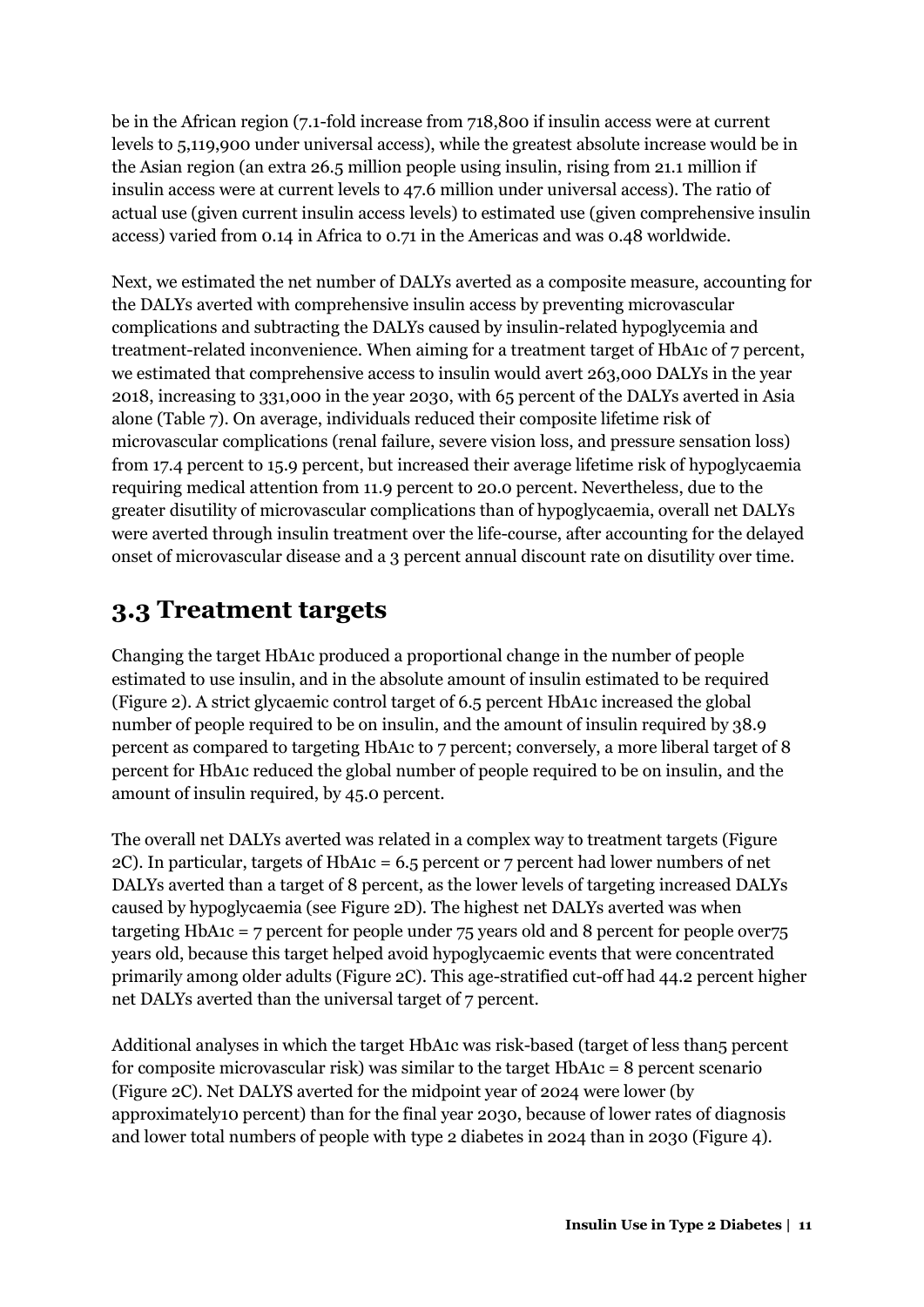Finally, we conducted sensitivity analyses to estimate how much less insulin may be used if three types of newer agents were more widely available (GLP-1 agonists, DPP-4 inhibitors, and SGLT-2 inhibitors) and combined with metformin instead of combining a sulfonylurea with metformin. The absolute number of people requiring insulin, and the units of insulin, did not significantly change given the non-significant difference from sulfonylurea in HbA1c reduction.31 However, the rate of hypoglycaemia was reduced due to avoidance of sulfonylurea treatment, and this increased the absolute net DALYs averted by 14.9 percent. The relative amount of net DALYs averted through each treatment target were not affected.

## <span id="page-12-0"></span>**4. Discussion**

We estimated global insulin use for type 2 diabetes by country and year, worldwide, from 2018 to 2030. We observed several major findings in the course of our estimation. First, we observed that current levels of access to insulin are not only inadequate relative to projected need, but are disproportionately inadequate in the African, Asian, and Oceanic regions. The regions projected to increase in insulin use most if access were improved were the African region in relative terms, and the Asian region in absolute terms. The finding that Africa has the largest relative unmet insulin need also highlights the importance of improvements to availability and affordability in the insulin market. Asia would similarly be expected to use the most insulin whether or not insulin access improved. Second, we observed that the DALYs averted through insulin therapy would be highest if targeting HbA1c levels of 7 percent for younger adults (under75 years old) and 8 percent for those of older age, to balance the risk of hypoglycaemia against the benefit of longer-term reduced microvascular disease. The incremental reduction in microvascular risk by further lowering the HbA1c target was not outweighed by the increase in serious hypoglycaemia risk. We found that using a more liberal target of HbA1c at 8 percent would use half as much insulin with only a 20 percent decline in DALYs saved. In comparison, intensive treatment to a goal HbA1c of 6.5 percent dramatically increased insulin use while increasing diabetes-related harms. Finally, we found that such insulin needs would be unlikely to be affected by the expanded access to newer oral diabetes drugs, as such medicines are generally not more potent than existing drugs in reducing HbA1c.31 However, such drugs may substantially lower the risk of hypoglycaemia and thereby improve DALYs averted through therapy, though their cost may preclude their use in many situations.

Several key assumptions should be noted because our study makes use of several underlying estimation methods simultaneously, each with its own structural assumptions and limitations. First, the projections of type 2 diabetes prevalence from the IDF are based on population projections and the existing relationships between age, sex, urbanisation and diabetes prevalence. As dietary and physical activity environments change in both obesogenic and disease-reducing ways, the IDF projections may be either optimistic or pessimistic in unpredictable directions. Second, the RECODe equations we used were previously derived and validated from US samples, though we recalibrated the baseline hazard rates of events here to match the Global Burden of Disease estimates of DALYs lost from diabetes complications.6,7,36 The use of these equations assumes that the relationship between underlying demographics (age, sex), biomarkers (blood pressure, HbA1c) and complications is consistent across countries, which may neglect ethnic variations in risk not captured by these underlying markers. Third, our estimates of hypoglycaemia risk are based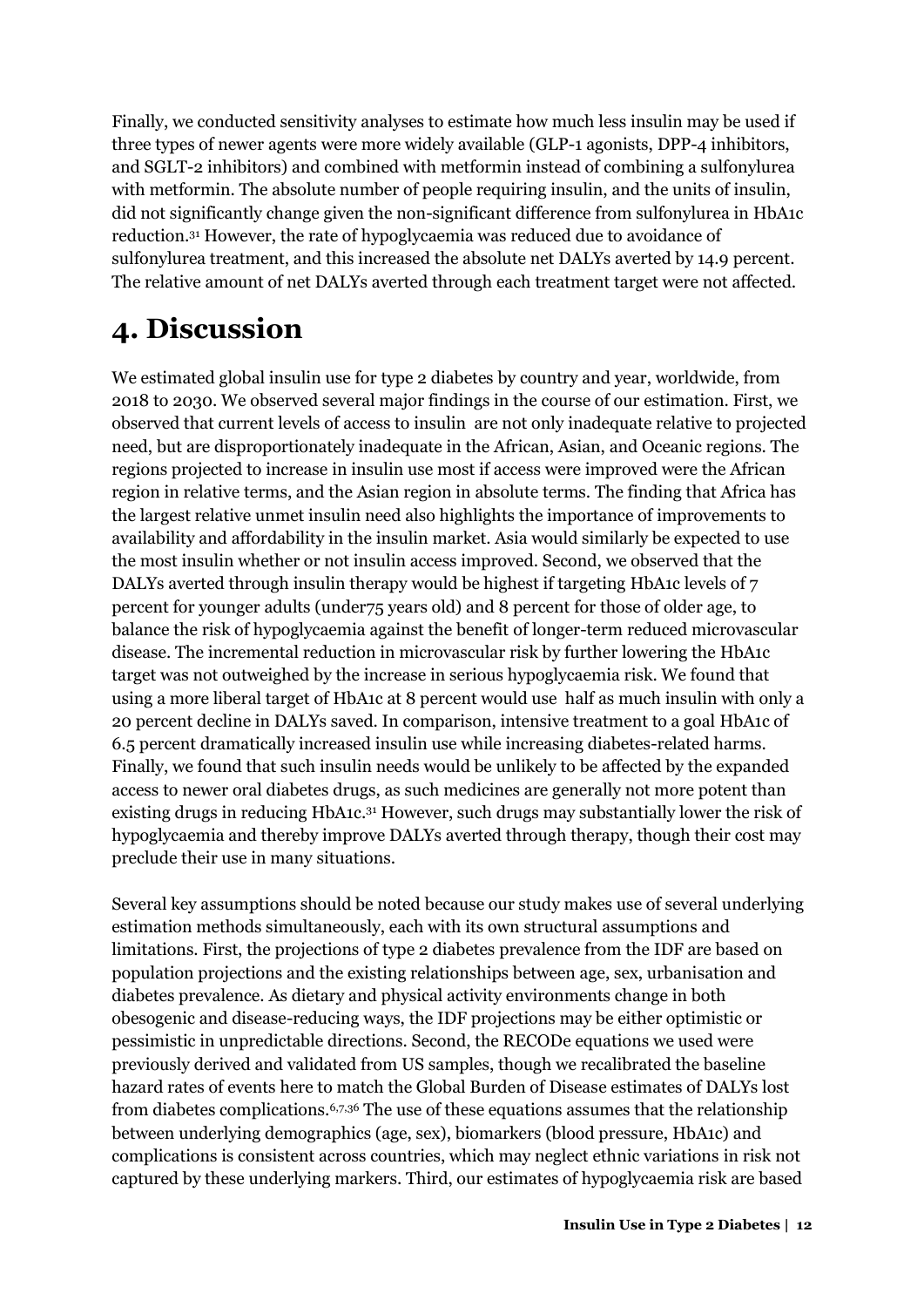on a multivariate logistic regression (incorporating risk factors such as age and insulin dosage) developed from the ACCORD study sample, and assumes that this experience of hypoglycaemia is representative of international populations. By only estimating DALYs lost due to hypoglycaemia requiring medical assistance, we likely underestimate harms caused by hypoglycaemia managed outside of the medical system.32 Fourth, we used the distributions of body weight, HbA1c and insulin utilisation from available cohort studies in the absence of comprehensive longitudinal data of high quality across all countries. The cohort data available nevertheless represent over 60 percent of the global population with type 2 diabetes and therefore constitute the largest assembled sample, to our knowledge, of comprehensive diabetes profiles compiled to date. As body weight and insulin usage guidelines change, use quantities are expected to change in turn. We do not know the extent to which insulin initiation may be delayed by improved lifestyle modifications or effective public health interventions. Additionally, we lacked sufficient data to estimate the degree to which different oral antidiabetic agents have different durability in maintaining HbA1c reductions over time, hence we assumed similar durability across classes; the ADOPT trial suggests that thiazolidinediones may have more durability than sulfonylureas when used as monotherapy,39 but insufficient data are available regarding durability of add-on therapies to metformin to construct a risk equation for time to insulin initiation.40,41

Future research into the issues raised here should consider how key barriers to the access of diagnosis and treatment of type 2 diabetes in the African region in particular may be overcome,42 and how Ministries of Health can best prepare for the anticipated large increase in insulin use needs in the coming years.

Prior to such research, our study reveals that insulin use is likely to rise particularly in Asia, and that targeting a moderate threshold for control—potentially based in part on age as a proxy for life expectancy and co-morbidities—may help balance the risks of insulin therapy with longer-term microvascular benefit.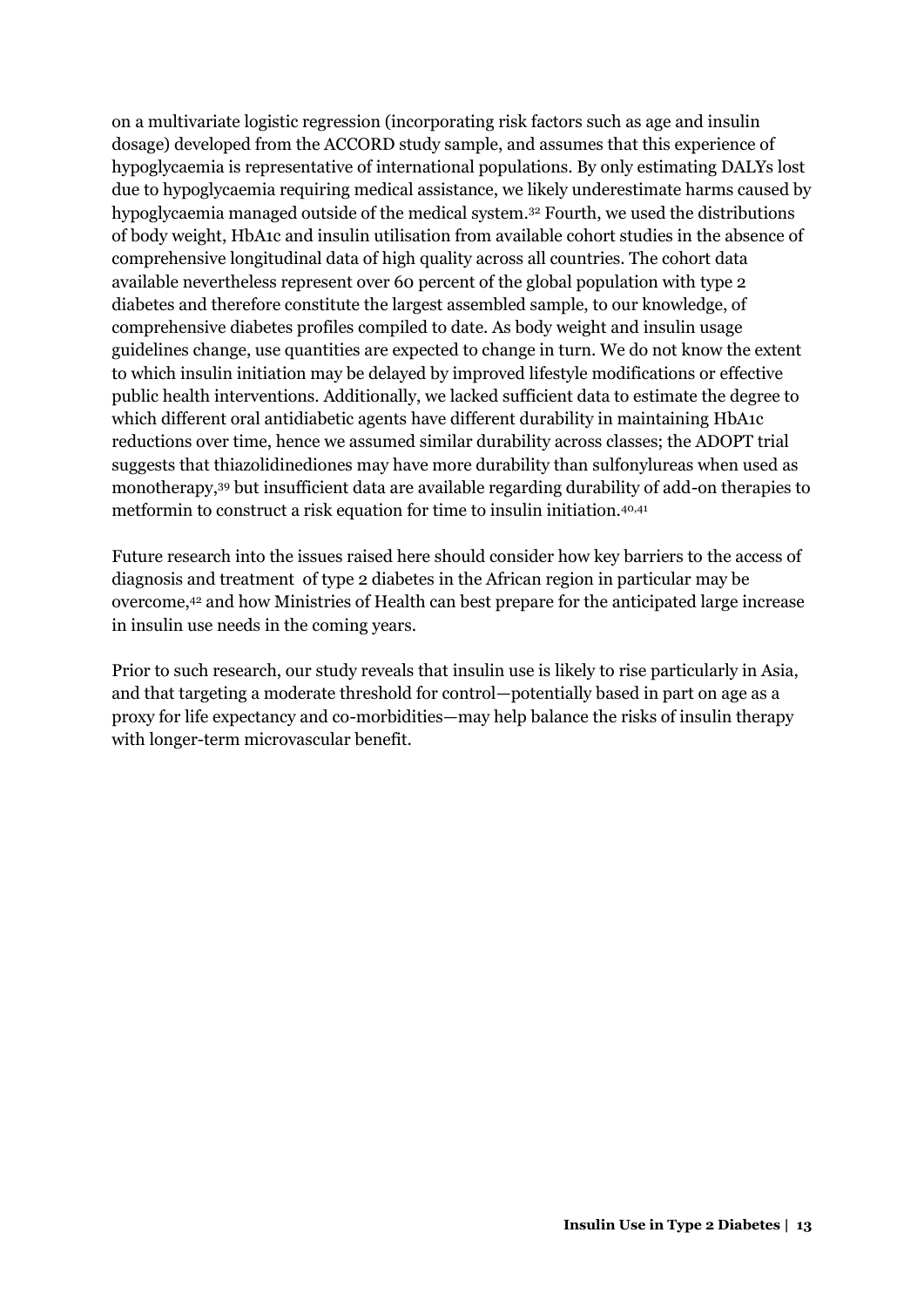## <span id="page-14-0"></span>**6. References**

- 1 NCD Risk Factor Collaboration (NCD-RisC). Worldwide trends in diabetes since 1980: a pooled analysis of 751 population-based studies with 4.4 million participants. Lancet (London, England) 2016; 387: 1513–30.
- 2 International Diabetes Federation. IDF Diabetes Atlas. Brussels, 2017 http://www.diabetesatlas.org/ (accessed June 7, 2018).
- 3 Basu S, Shankar V, Yudkin JS. Comparative effectiveness and cost-effectiveness of treat-to-target versus benefit-based tailored treatment of type 2 diabetes in lowincome and middle-income countries: a modelling analysis. Lancet Diabetes Endocrinol 2016; 4: 922–32.
- 4 Vijan S, Sussman JB, Yudkin JS, et al. Effect of Patients' Risks and Preferences on Health Gains With Plasma Glucose Level Lowering in Type 2 Diabetes Mellitus. JAMA Intern Med 2014; 174: 1227.
- 5 Greene JA, Riggs KR. Why Is There No Generic Insulin? Historical Origins of a Modern Problem. N Engl J Med 2015; 372: 1171–5.
- 6 Basu S, Sussman JB, Berkowitz SA, et al. Validation of Risk Equations for Complications of Type 2 Diabetes (RECODe) Using Individual Participant Data From Diverse Longitudinal Cohorts in the U.S. Diabetes Care 2017; : dc172002.
- 7 Basu S, Sussman JB, Berkowitz SA, Hayward RA, Yudkin JS. Development and validation of Risk Equations for Complications Of type 2 Diabetes (RECODe) using individual participant data from randomised trials. Lancet Diabetes Endocrinol 2017; 5: 788–98.
- 8 Cho NH, Shaw JE, Karuranga S, et al. IDF Diabetes Atlas : Global estimates of diabetes prevalence for 2017 and projections for 2045. Diabetes Res Clin Pract 2018; 138: 271–81.
- 9 Green A. Type 1 diabetes mellitus: Global estimates. Copenhagen: Institute of Applied Economics and Health Research, 2018.
- 10 Wirtz VJ, Knox R, Cao C, Mehrtash H, Posner NW, Mcclenathan J. Insulin Market Profile. 2016.
- 11 Holman RR, Thorne KI, Farmer AJ, et al. Addition of Biphasic, Prandial, or Basal Insulin to Oral Therapy in Type 2 Diabetes. N Engl J Med 2007; 357: 1716–30.
- 12 Riddle M, Rosenstock J, Gerich J. The treat-to-target trial: randomized addition of glargine or human NPH insulin to oral therapy of type 2 diabetic patients. Diabetes Care 2003; 26: 3080–6.
- 13 U.S. Centers for Disease Control and Prevention. NHANES Questionnaires, Datasets, and Related Documentation. 2018. https://wwwn.cdc.gov/nchs/nhanes/continuousnhanes/default.aspx (accessed Aug 1, 2018).
- 14 U.S. National Heart Lung and Blood Institute. BioLINCC: Global Health Centers of Excellence (GHCoE) South Africa. 2017. https://biolincc.nhlbi.nih.gov/studies/ghcoe\_south\_africa/?q=Global Health Centers of Excellence (accessed Aug 1, 2018).
- 15 U.S. National Heart Lung and Blood Institute. BioLINCC: Global Health Centers of Excellence (GHCoE) New Delhi. 2017. https://biolincc.nhlbi.nih.gov/studies/ghcoe\_new\_delhi/?q=Global Health Centers of Excellence (accessed Aug 1, 2018).
- 16 Human Sciences Research Council. South African National Health and Nutrition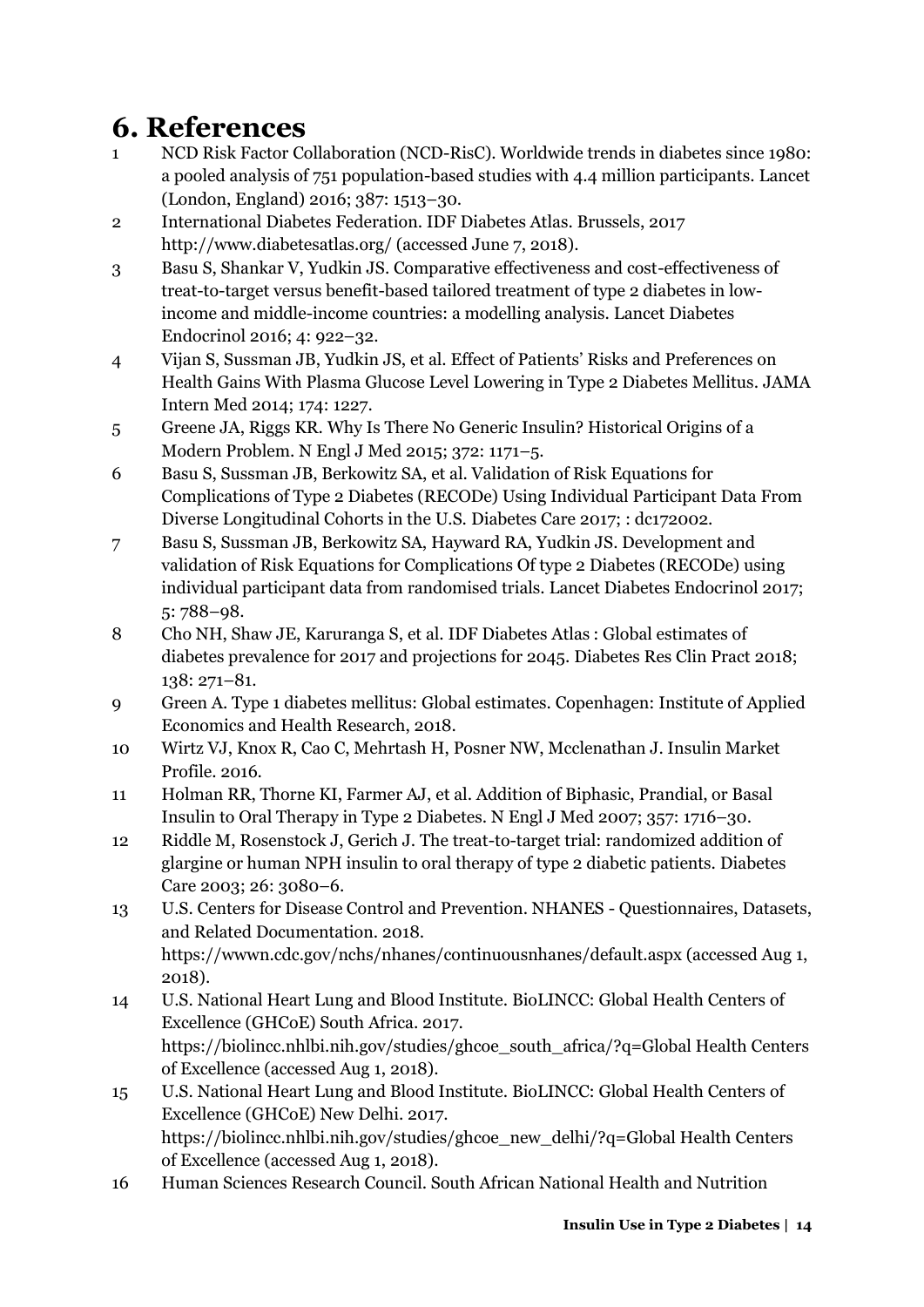Examination Survey (SANHANES). 2013. http://www.hsrc.ac.za/en/researchareas/Research\_Areas\_PHHSI/sanhanes-health-and-nutrition (accessed Aug 1, 2018).

- 17 U.K. National Health Service. National Diabetes Audit collection. 2018. https://digital.nhs.uk/data-and-information/clinical-audits-and-registries/nationaldiabetes-audit-collection (accessed Aug 1, 2018).
- 18 Sharma N, Sharma SK, Maheshwari VD, Sharma KK, Gupta R. Association of low educational status with microvascular complications in type 2 diabetes: Jaipur diabetes registry. Indian J Endocrinol Metab 2015; 19: 775–80.
- 19 Hallgren Elfgren I-M, Grodzinsky E, Törnvall E. The Swedish National Diabetes Register in clinical practice and evaluation in primary health care. Prim Health Care Res Dev 2016; 17: 549–58.
- 20 Jørgensen ME, Kristensen JK, Reventlov Husted G, Cerqueira C, Rossing P. The Danish Adult Diabetes Registry. Clin Epidemiol 2016; 8: 429–34.
- 21 Sonmez A, Tasci I, Demirci I, et al. The Rates of Overtreatment and Deintensification of Antidiabetic and Antihypertensive Medications in Patients with Diabetes Mellitus. In: American Diabetes Association. Orlando, 2018.
- 22 UNC Carolina Population Center. China Health and Nutrition Survey (CHNS). 2016. http://www.cpc.unc.edu/projects/china (accessed Aug 1, 2018).
- 23 Tan GH. Diabetes Care in the Philippines. Ann Glob Heal 2015; 81: 863–9.
- 24 Ikeda N, Takimoto H, Imai S, Miyachi M, Nishi N. Data Resource Profile: The Japan National Health and Nutrition Survey (NHNS). Int J Epidemiol 2015; 44: 1842–9.
- 25 Kweon S, Kim Y, Jang M, et al. Data resource profile: the Korea National Health and Nutrition Examination Survey (KNHANES). Int J Epidemiol 2014; 43: 69–77.
- 26 Chan J, So W, Ko G, et al. The Joint Asia Diabetes Evaluation (JADE) Program: a webbased program to translate evidence to clinical practice in Type 2 diabetes. Diabet Med 2009; 26: 693–9.
- 27 White IR, Royston P, Wood AM. Multiple imputation using chained equations: issues and guidance for practice. Stat Med 2011; 30: 377–99.
- 28 World Health Organization. Manual on the PEN Protocol on the Integrated Management of Hypertension and Diabetes Municipality of Pateros. Geneva, 2011.
- 29 World Health Organization. Essential Medicines List and WHO Model Formulary. Geneva: World Health Organization, 2017 http://www.who.int/selection\_medicines/list/en/ (accessed Aug 6, 2018).
- 30 Mast R, Danielle Jansen AP, Walraven I, et al. Time to insulin initiation and long-term effects of initiating insulin in people with type 2 diabetes mellitus: the Hoorn Diabetes Care System Cohort Study. Eur J Endocrinol 2016; 174: 563–71.
- 31 Palmer SC, Mavridis D, Nicolucci A, et al. Comparison of Clinical Outcomes and Adverse Events Associated With Glucose-Lowering Drugs in Patients With Type 2 Diabetes. JAMA 2016; 316: 313.
- 32 American Diabetes Association AD. 6. Glycemic Targets: Standards of Medical Care in Diabetes-2018. Diabetes Care 2018; 41: S55–64.
- 33 Huang ES. Management of diabetes mellitus in older people with comorbidities. BMJ 2016; : 1–11.
- 34 Lipska KJ, Montori VM. Glucose control in older adults with diabetes mellitus-more harm than good?. JAMA Intern Med 2013; 173: 1–2.
- 35 Basu S, Shankar V, Yudkin JS. Comparative effectiveness and cost-effectiveness of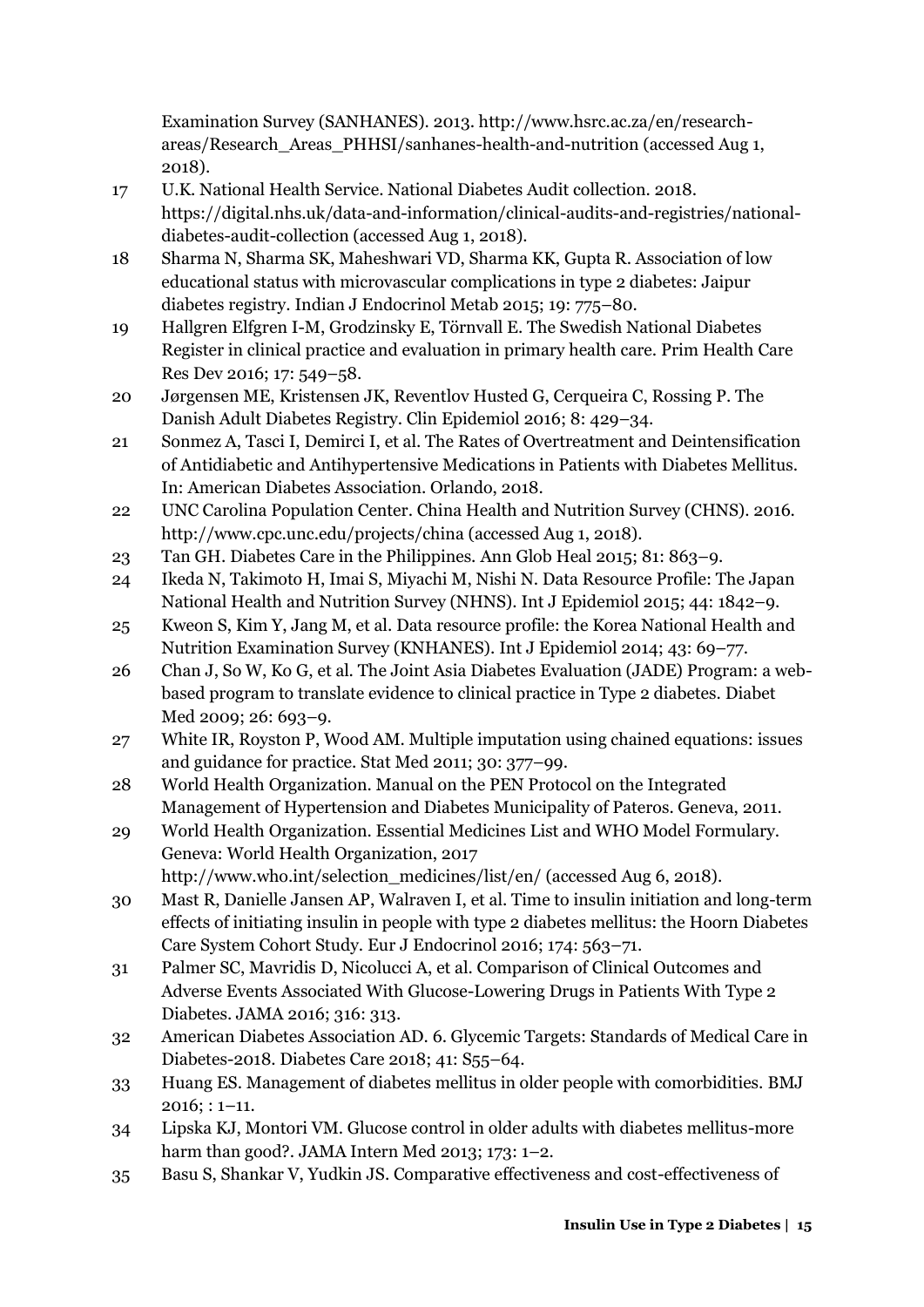treat-to-target versus benefit-based tailored treatment of type 2 diabetes in lowincome and middle-income countries: a modelling analysis. Lancet Diabetes Endocrinol 2016; 4. DOI:10.1016/S2213-8587(16)30270-4.

- 36 GBD 2016 DALYs and HALE Collaborators SI, Abajobir AA, Abate KH, et al. Global, regional, and national disability-adjusted life-years (DALYs) for 333 diseases and injuries and healthy life expectancy (HALE) for 195 countries and territories, 1990- 2016: a systematic analysis for the Global Burden of Disease Study 2016. Lancet (London, England) 2017; 390: 1260–344.
- 37 Vijan S, Sussman JB, Yudkin JS, Hayward RA. Effect of Patients' Risks and Preferences on Health Gains With Plasma Glucose Level Lowering in Type 2 Diabetes Mellitus. JAMA Intern Med 2014; 174: 1227.
- 38 Salomon J, Vos T, Hogan D, Gagnon M. Common values in assessing health outcomes from disease and injury: disability weights measurement study for the Global Burden of Disease Study 2010. Lancet 2012; 380: 2129–43.
- 39 Kahn SE, Haffner SM, Heise MA, et al. Glycemic Durability of Rosiglitazone, Metformin, or Glyburide Monotherapy. N Engl J Med 2006; 355: 2427–43.
- 40 Ringborg A, Lindgren P, Yin DD, Martinell M, Stålhammar J. Time to insulin treatment and factors associated with insulin prescription in Swedish patients with type 2 diabetes. Diabetes Metab 2010; 36: 198–203.
- 41 Machado-Alba JE, Machado-Duque ME, Moreno-Gutierrez PA. Time to and factors associated with insulin initiation in patients with type 2 diabetes mellitus. Diabetes Res Clin Pract 2015; 107: 332–7.
- 42 Chow CK, Ramasundarahettige C, Hu W, et al. Availability and affordability of essential medicines for diabetes across high-income, middle-income, and low-income countries: a prospective epidemiological study. lancet Diabetes Endocrinol 2018; 0. DOI:10.1016/S2213-8587(18)30233-X.
- 43 McAdam-Marx C, Yu J, Bouchard J, Aagren M, Brixner DI. Comparison of daily insulin dose and other antidiabetic medications usage for type 2 diabetes patients treated with an analog basal insulin. Curr Med Res Opin 2010; 26: 191–201.
- 44 Heintjes EM, Thomsen TL, Penning-van Beest FJA, Christensen TE, Herings RMC. Glycemic control and long-acting insulin analog utilization in patients with type 2 diabetes. Adv Ther 2010; 27: 211–22.
- 45 Maiorino MI, Petrizzo M, Capuano A, Giugliano D, Esposito K. The development of new basal insulins: is there any clinical advantage with their use in type 2 diabetes? Expert Opin Biol Ther 2014; 14: 799–808.
- 46 Kleinman NL, Schaneman JL, Lynch WD. The association of insulin medication possession ratio, use of insulin glargine, and health benefit costs in employees and spouses with type 2 diabetes. J Occup Environ Med 2008; 50: 1386–93.
- 47 Weatherall J, Bloudek L, Buchs S. Budget impact of treating commercially insured type 1 and type 2 diabetes patients in the United States with insulin degludec compared to insulin glargine. Curr Med Res Opin 2017; 33: 231–8.
- 48 Sharma A, Bhandari PM, Neupane D, Kaplan WA, Mishra SR. Challenges constraining insulin access in Nepal—a country with no local insulin production. Int Health 2018; 10: 182–90.
- 49 Gani L, Lau E, Luk A, et al. Cross-sectional survey of biosimilar insulin utilization in Asia: The Joint Asia Diabetes Evaluation Program. J Diabetes Investig 2018; published online March 25. DOI:10.1111/jdi.12843.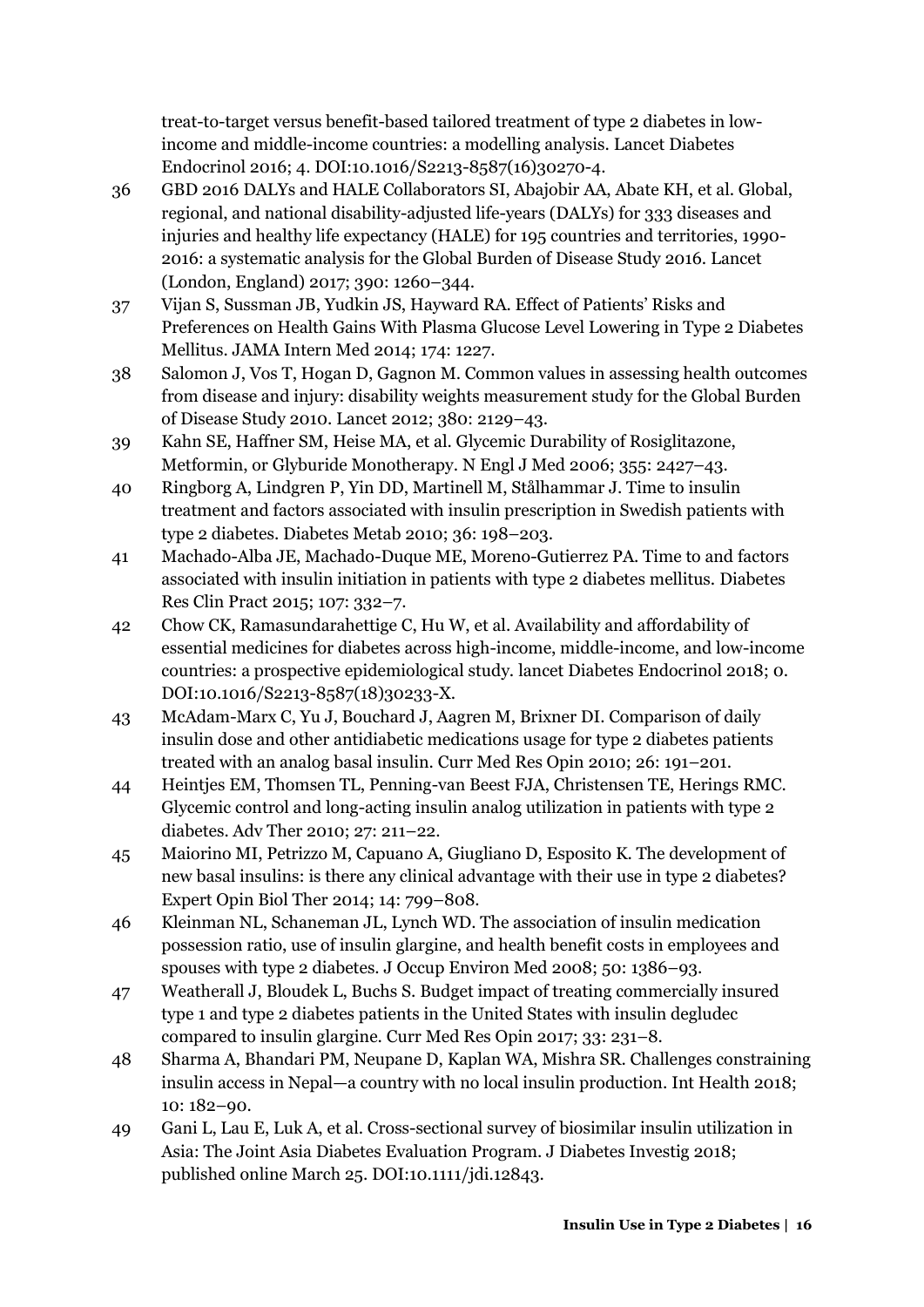- 50 Basu S, Sussman JB, Berkowitz SA, Hayward RA, Yudkin JS. Development and validation of Risk Equations for Complications Of type 2 Diabetes (RECODe) using individual participant data from randomised trials. Lancet Diabetes Endocrinol 2017; 5: 788–98.
- 51 Basu S, Sussman JB, Berkowitz SA, et al. Validation of Risk Equations for Complications of Type 2 Diabetes (RECODe) Using Individual Participant Data From Diverse Longitudinal Cohorts in the U.S. Diabetes Care 2017; : dc172002.
- 52 Gerstein HC, Miller ME, Byington RP, et al. Effects of intensive glucose lowering in type 2 diabetes. N Engl J Med 2008; 358: 2545–59.
- 53 Friedman J, Hastie T, Tibshirani R. Regularization Paths for Generalized Linear Models via Coordinate Descent. J Stat Softw 2010; 33: 1–22.
- 54 Hosmer DW, Lemeshow S. Applied Logistic Regression Second Edition. 2004 DOI:10.1002/0471722146.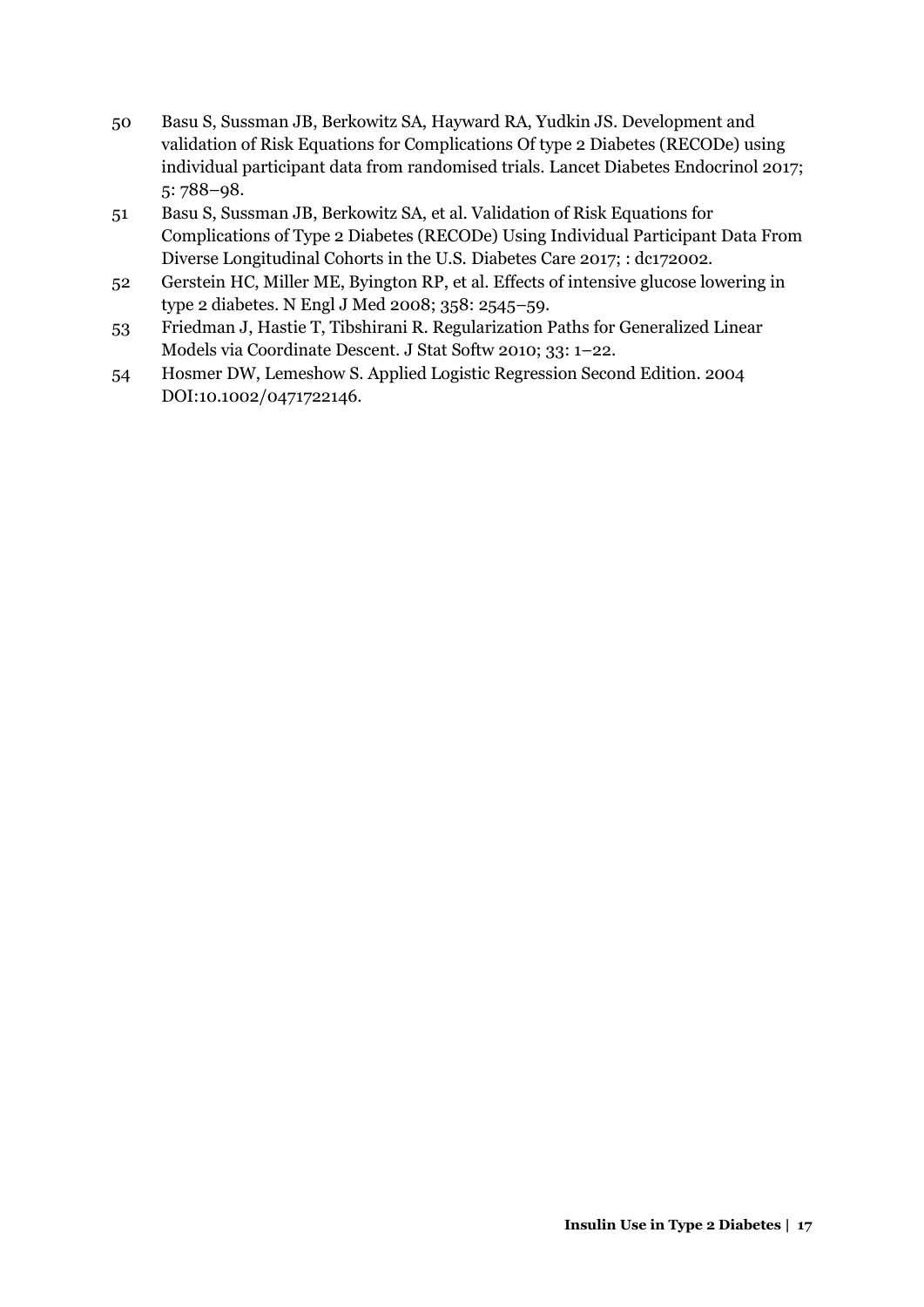## <span id="page-18-0"></span>**7. Tables and Figures**

| Parameter                     | Data source                                                                                                         |
|-------------------------------|---------------------------------------------------------------------------------------------------------------------|
| Diabetes prevalence, by       | Prior estimates from the International Diabetes Federation <sup>2</sup>                                             |
| country and year, 2018-2030   |                                                                                                                     |
| Proportion of type 2 diabetes | Prior estimates from the International Diabetes Federation <sup>2</sup>                                             |
| diagnosed, by country and     |                                                                                                                     |
| year, 2018-2030               |                                                                                                                     |
| Distribution of haemoglobin   | U.S. National Health and Nutrition Examination Survey ( $N = 1,441$ with diabetes, 2009-                            |
| HbA1c, body weight, and       | 2014); <sup>13</sup> the U.S. National Institutes of Health Global Health Centers of Excellence surveys             |
| current treatment levels      | from South Africa ( $N = 1,842$ with diabetes, 2012) and India ( $N = 1,605$ with diabetes,                         |
| among those with type 2       | 2015); <sup>14,15</sup> the South Africa National Health and Nutrition Examination Survey (N = 747                  |
| diabetes                      | with diabetes, 2012); <sup>16</sup> the U.K. National Health Service National Diabetes Audit (N =                   |
|                               | 16,585 with diabetes, 2016-2017); <sup>17</sup> the Indian Jaipur Diabetes Registry (N = 8,699 with                 |
|                               | diabetes, 2014); <sup>18</sup> the Swedish National Diabetes Register (N = 17,827 with diabetes,                    |
|                               | 2016); <sup>19</sup> the Danish Adult Diabetes Registry ( $N = 11,205$ with diabetes, 2014-2015); <sup>20</sup> the |
|                               | Turkish Nationwide survey of Glycemic and Other Metabolic Parameters of Patients                                    |
|                               | with Diabetes Mellitus (TEMD; $N = 4.672$ with diabetes, 2017); <sup>21</sup> the China Health and                  |
|                               | Nutrition Study ( $N = 1,422$ with diabetes, 1999-2015); <sup>22</sup> the DiabCare study of the                    |
|                               | Philippines (N = 770, 2008); <sup>23</sup> the Japan National Health and Nutrition Survey (N = 1434                 |
|                               | with diabetes, 2016); <sup>24</sup> the Korea National Health and Nutrition Examination Survey (N =                 |
|                               | 1,341 with diabetes, 2010-2012); <sup>25</sup> and the Joint Asia Diabetes Evaluation Registry ( $N =$              |
|                               | 3,415 with diabetes from China, 15,196 from Hong Kong, 3,714 from India, 1,651 from                                 |
|                               | Korea, 3,365 from Philippines, 692 from Vietnam, and 78 from Taiwan, 2007-2012). <sup>26</sup>                      |
| Estimated baseline risk of    | RECODE equations, 50,51 calibrated to Global Burden of Disease Study estimates 36                                   |
| diabetes complications        |                                                                                                                     |
| Reduction in HbA1c with each  | Meta-analysis <sup>31</sup>                                                                                         |
| treatment                     |                                                                                                                     |
| Reduction in risk of diabetes | Meta-analysis <sup>37</sup>                                                                                         |
| complications given reduction |                                                                                                                     |
| in HbA1c                      |                                                                                                                     |
| Estimated disability-adjusted | Systematic international survey <sup>38</sup>                                                                       |
| life-years lost from          |                                                                                                                     |
| microvascular complications   |                                                                                                                     |
| and diabetes treatments       |                                                                                                                     |
|                               |                                                                                                                     |

### Table 1: Input parameters. NCD: Non-communicable disease.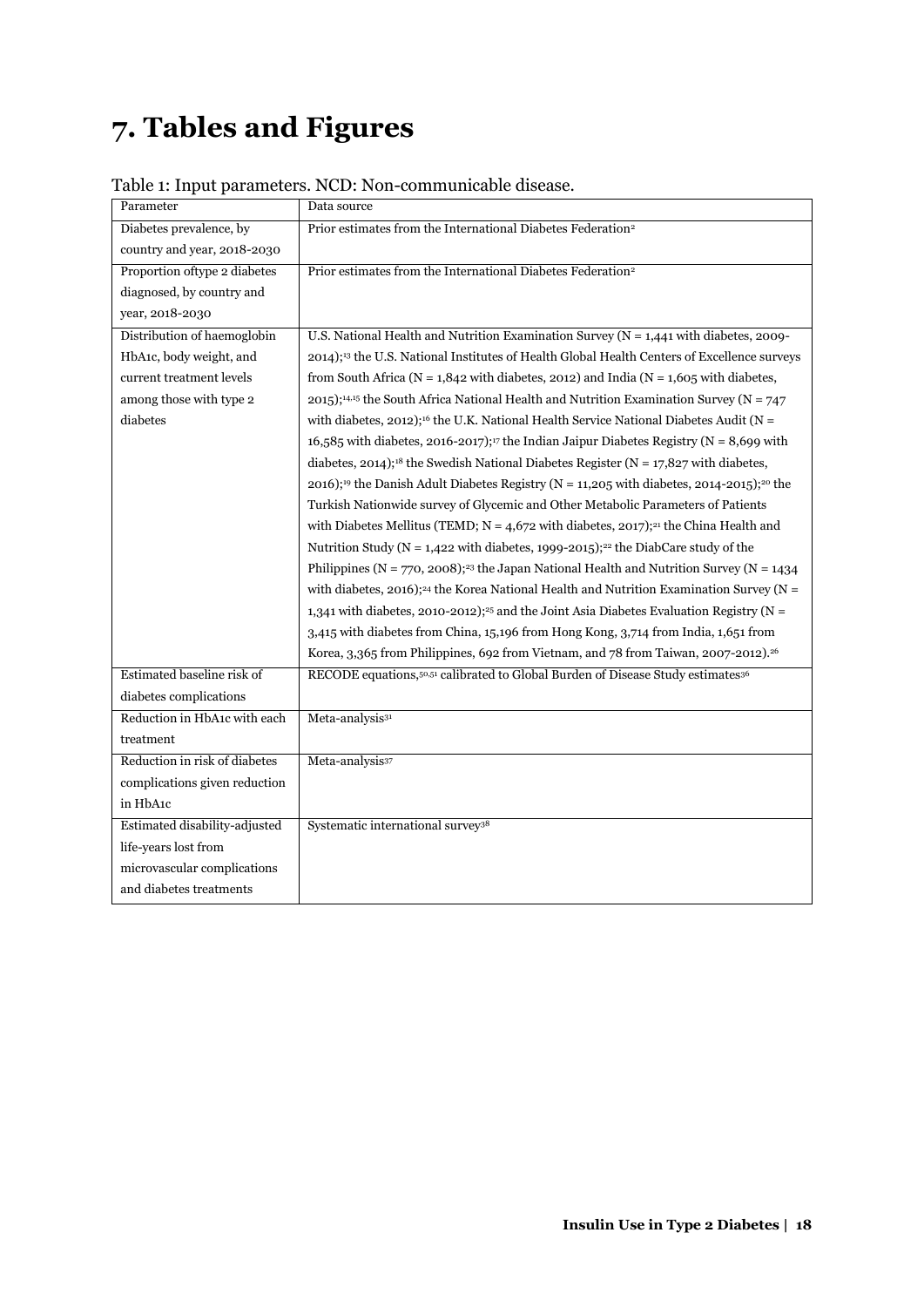Table 2: Estimates of absolute number of people aged 20-79 years old with type 2 diabetes for the years 2018 and 2030, by country, based on IDF estimates.<sup>2</sup>

| Country                                    | <b>Region</b> | 2018                             | 2030                          |
|--------------------------------------------|---------------|----------------------------------|-------------------------------|
| Afghanistan                                | Asia          | 1053371 (806706, 1519286)        | 1735972 (1315472, 2520914)    |
| Albania                                    | Europe        | 242142 (201328, 281372)          | 264658 (220480, 306960)       |
| Algeria                                    | Africa        | 1775544 (1182966, 2504770)       | 2443267 (1573364, 3432722)    |
| Andorra                                    | Europe        | 5899 (4841, 7776)                | 6629 (5412, 8665)             |
| Angola                                     | Africa        | 361802 (210879, 583250)          | 641394 (380636, 1059184)      |
| Anguilla                                   | Americas      | 1266 (980, 1558)                 | 1523 (1148, 1842)             |
| Antigua and Barbuda                        | Americas      | 8376 (7318, 9858)                | 10808 (9248, 12797)           |
| Argentina                                  | Americas      | 1728226 (1161169, 2535758)       | 2115204 (1471724, 3121943)    |
| Armenia                                    | Asia          | 163474 (106228, 270722)          | 175315 (111916, 314755)       |
| Aruba                                      | Americas      | 10905 (8659, 13926)              | 11379 (8904, 14484)           |
| Australia                                  | Oceania       | 1109756 (820101, 1367965)        | 1307034 (964216, 1612486)     |
| Austria                                    | Europe        | 578860 (482250, 746813)          | 670050 (544232, 812824)       |
| Azerbaijan                                 | Asia          | 475406 (308887, 771191)          | 568494 (364164, 1011771)      |
| Bahamas                                    | Americas      | 37195 (31945, 44455)             | 45120 (37604, 54011)          |
| Bahrain                                    | Asia          | 165463 (144834, 187189)          | 236962 (207196, 267498)       |
| Bangladesh                                 | Asia          | 6964460 (5381702,<br>10066385)   | 10331890 (7818844, 17844294)  |
| <b>Barbados</b>                            | Americas      | 34519 (29181, 41139)             | 36271 (29824, 43810)          |
| Belarus                                    | Europe        | 465478 (379258, 995696)          | 463867 (379892, 936213)       |
| Belgium                                    | Europe        | 489465 (414227, 658096)          | 563199 (478336, 751277)       |
| Belize                                     | Americas      | 31641 (26298, 37442)             | 46333 (38600, 54549)          |
| Benin                                      | Africa        | 41138 (27585, 152265)            | 60019 (41092, 220249)         |
| Bermuda                                    | Americas      | 6403 (5210, 7700)                | 6226 (5028, 7442)             |
| Bhutan                                     | Asia          | 40351 (34021, 48669)             | 58819 (50240, 69588)          |
| <b>Bolivia</b> (Plurinational State<br>of) | Americas      | 391655 (306674, 620737)          | 563271 (442596, 891327)       |
| Bosnia and Herzegovina                     | Europe        | 355029 (296772, 410643)          | 366553 (307572, 423014)       |
| Botswana                                   | Africa        | 53703 (30174, 89870)             | 89837 (44728, 146150)         |
| Brazil                                     | Americas      | 12483620 (10907665,<br>13871159) | 17932750 (15509660, 20284592) |
| <b>British Virgin Islands</b>              | Oceania       | 2793 (1942, 3784)                | 3428 (2288, 4636)             |
| Brunei Darussalam                          | Asia          | 40591 (32689, 50660)             | 51980 (40652, 64931)          |
| Bulgaria                                   | Europe        | 408496 (312315, 553814)          | 397173 (302744, 554026)       |
| Burkina Faso                               | Africa        | 154901 (103508, 341589)          | 249268 (175916, 592128)       |
| Burundi                                    | Africa        | 137536 (96068, 275190)           | 249218 (148748, 601528)       |
| Cabo Verde                                 | Africa        | 6301 (4754, 16445)               | 9075 (7380, 25133)            |
| Cambodia                                   | Asia          | 247640 (226498, 278527)          | 368324 (336600, 417771)       |
| Cameroon                                   | Africa        | 685681 (545318, 861466)          | 1034476 (825916, 1290784)     |
| Canada                                     | Americas      | 2536461 (2310079,<br>3605333)    | 2828931 (2576316, 3963758)    |
| Cayman Islands                             | Americas      | 5370 (4579, 6436)                | 6705 (5544, 8109)             |
| Central African Republic                   | Africa        | 122645 (97436, 154276)           | 202814 (162116, 252807)       |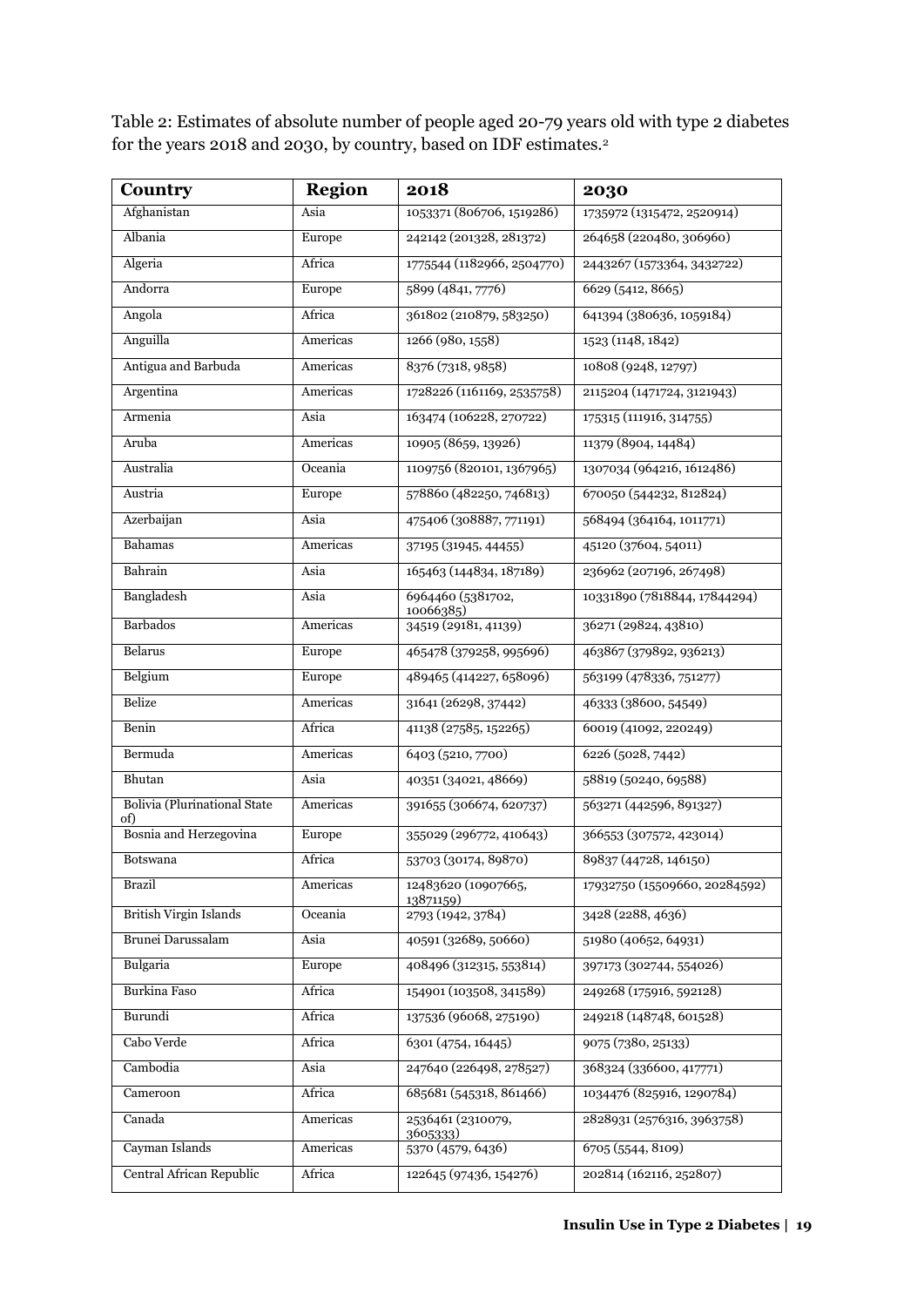| Country                             | <b>Region</b> | 2018                               | 2030                                |
|-------------------------------------|---------------|------------------------------------|-------------------------------------|
| Chad                                | Africa        | 245711 (195223, 308843)            | 469930 (374724, 586747)             |
| Channel Islands                     | 'oceania      | 6840 (5834, 9097)                  | 7741 (6516, 10507)                  |
| Chile                               | Americas      | 1194562 (968696, 1509074)          | 1635503 (1330040, 2052791)          |
| China                               | Asia          | 111912900 (97135933,<br>146253900) | 130175500 (113405864,<br>163337009) |
| China, Hong Kong SAR                | Asia          | 620164 (521920, 742623)            | 697720 (587656, 836408)             |
| China, Macao SAR                    | Asia          | 44487 (37526, 53735)               | 57699 (48672, 69515)                |
| Colombia                            | Americas      | 2680858 (1832041,<br>3681089)      | 3915764 (3138500, 4758026)          |
| Comoros                             | Africa        | 31660 (20932, 48879)               | 49815 (33100, 76002)                |
| Congo                               | Africa        | 149839 (119415, 187887)            | 223649 (178028, 280019)             |
| Cook Islands                        | Oceania       | 1526 (1043, 2442)                  | 2589 (1528, 3594)                   |
| Costa Rica                          | Americas      | 314064 (261502, 374354)            | 387305 (314724, 463165)             |
| Côte d'Ivoire                       | Africa        | 218019 (157070, 533761)            | 317909 (246028, 834944)             |
| Croatia                             | Europe        | 210704 (152018, 447248)            | 202784 (147784, 443270)             |
| Cuba                                | Americas      | 881872 (773338, 977614)            | 1070122 (920228, 1216624)           |
| Curaçao                             | Americas      | 18196 (13672, 22260)               | 19535 (14896, 24104)                |
| Cyprus                              | Asia          | 91566 (59824, 154812)              | 110522 (72808, 183985)              |
| <b>Czech Republic</b>               | Europe        | 746650 (528602, 992980)            | 815324 (597468, 1074245)            |
| Dem. People's Republic of<br>Korea  | Asia          | 822711 (753318, 938325)            | 944538 (864208, 1093520)            |
| Democratic Republic of the<br>Congo | Africa        | 1765753 (1405219, 2216557)         | 3191200 (2542584, 3990432)          |
| Denmark                             | Europe        | 375927 (310962, 435461)            | 408950 (336704, 472635)             |
| Djibouti                            | Africa        | 39192 (28425, 59629)               | 52555 (34900, 83642)                |
| Dominica                            | Americas      | 5902 (4660, 7566)                  | 6893 (5380, 8785)                   |
| Dominican Republic                  | Americas      | 516104 (313894, 722264)            | 678949 (428264, 925164)             |
| Ecuador                             | Americas      | 574084 (355057, 902437)            | 1042334 (739484, 1498838)           |
| Egypt                               | Africa        | 8222605 (4172479,<br>9637605)      | 11675690 (5564772, 13742440)        |
| El Salvador                         | Americas      | 327472 (271114, 433611)            | 404822 (312620, 552416)             |
| <b>Equatorial Guinea</b>            | Africa        | 31884 (25602, 39560)               | 46601 (37180, 58212)                |
| Eritrea                             | Africa        | 86550 (61018, 157127)              | 157878 (98492, 321711)              |
| Estonia                             | Europe        | 53495 (36112, 105893)              | 55529 (37240, 107587)               |
| Ethiopia                            | Africa        | 2544054 (1064246,<br>3978151)      | 3336534 (1757664, 6626130)          |
| Faroe Islands                       | Europe        | 2397 (1821, 2953)                  | 2668 (2032, 3340)                   |
| Fiji                                | Oceania       | 79510 (57164, 164640)              | 87198 (59204, 152327)               |
| Finland                             | Europe        | 357470 (237031, 445504)            | 358451 (245340, 447932)             |
| France                              | Europe        | 3181527 (2521002,<br>3990908)      | 3418907 (2682628, 4305015)          |
| French Guiana                       | Americas      | 13385 (11701, 14857)               | 22770 (19520, 25869)                |
| French Polynesia                    | Oceania       | 44039 (35138, 52807)               | 46547 (36948, 56133)                |
| Gabon                               | Africa        | 66183 (52579, 83306)               | 96563 (76992, 120703)               |
| Gambia                              | Africa        | 14746 (13658, 46662)               | 24599 (22768, 75804)                |
| Georgia                             | Asia          | 225317 (150554, 368704)            | 235271 (152488, 413941)             |
| Germany                             | Europe        | 7190853 (5588558,<br>8179664)      | 6899742 (5678424, 7954977)          |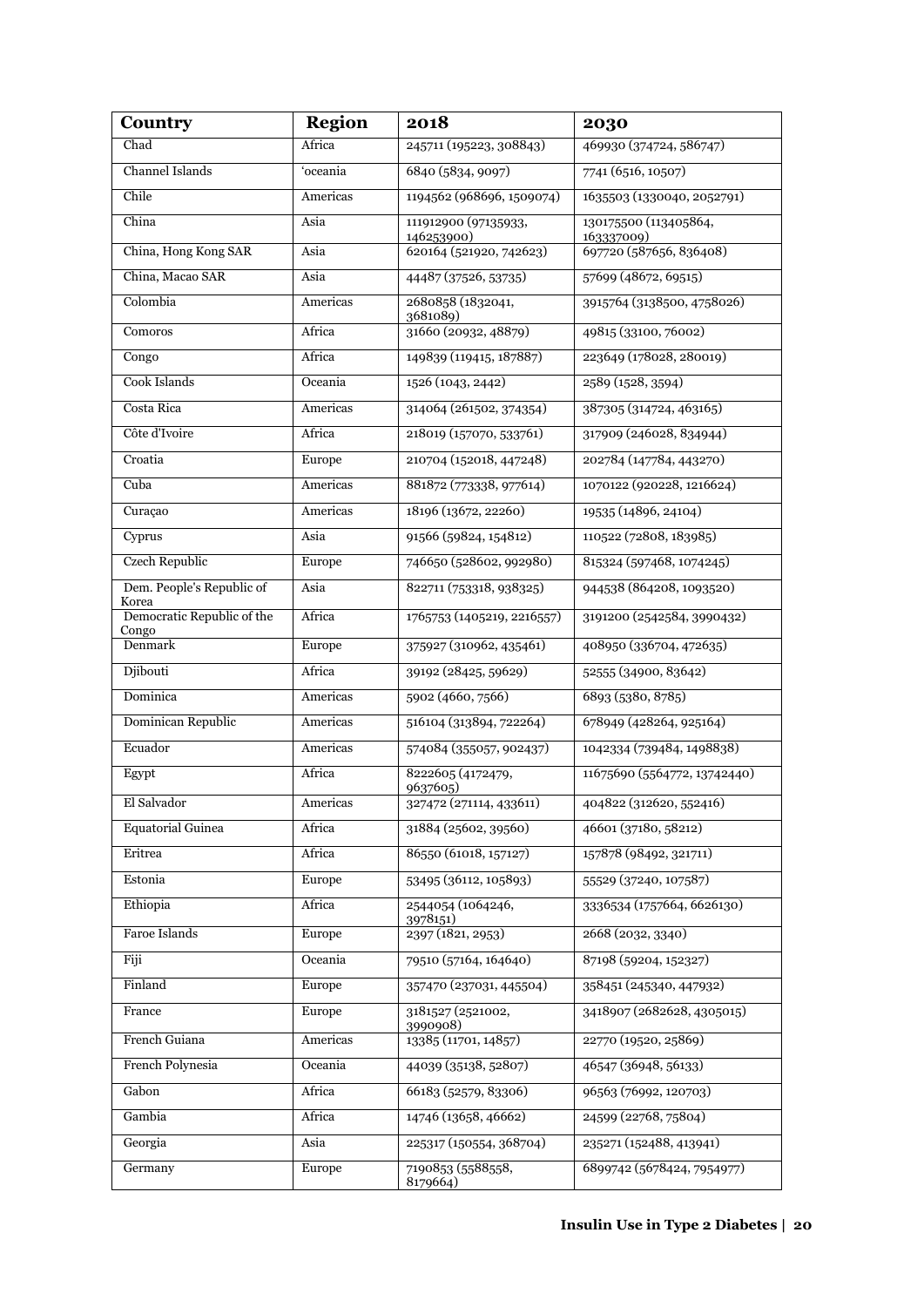| Country                    | <b>Region</b> | 2018                                                        | 2030                                        |
|----------------------------|---------------|-------------------------------------------------------------|---------------------------------------------|
| Ghana                      | Africa        | 501145 (141788, 847598)                                     | 511924 (292124, 1154934)                    |
| Greece                     | Europe        | 563015 (434274, 1279596)                                    | 622950 (483484, 1319760)                    |
| Greenland                  | Americas      | 849 (718, 2386)                                             | 849 (718, 2386)                             |
| Grenada                    | Americas      | 6435 (4836, 8815)                                           | 8505 (6564, 11243)                          |
| Guadeloupe                 | Americas      | 52018 (40238, 63217)                                        | 56121 (43180, 68749)                        |
| Guam                       | Oceania       | 25422 (20412, 31784)                                        | 28715 (21924, 36479)                        |
| Guatemala                  | Americas      | 763886 (473673, 1164502)                                    | 1214721 (719884, 1832447)                   |
| Guinea                     | Africa        | 123083 (85569, 282608)                                      | 185116 (134140, 450028)                     |
| Guinea Bissau              | Africa        | 18484 (13696, 46298)                                        | 26982 (20728, 69537)                        |
| Guyana                     | Americas      | 51156 (41715, 70268)                                        | 58466 (46160, 78326)                        |
| Haiti                      | Americas      | 350988 (222919, 621926)                                     | 493518 (319668, 1233958)                    |
| Honduras                   | Americas      | 293829 (198434, 489075)                                     | 510330 (369760, 745513)                     |
| Hungary                    | Europe        | 681856 (496396, 1228223)                                    | 679389 (486028, 1212655)                    |
| Iceland                    | Europe        | 17607 (11734, 22278)                                        | 20689 (14316, 26110)                        |
| India                      | Asia          | 72515680 (52780422,<br>91884372)                            | 97984690 (73723892,                         |
| Indonesia                  | Asia          | 10163610 (8389611,                                          | 122943283)<br>13129440 (10981832, 14695560) |
| Iran (Islamic Republic of) | Asia          | 11282555)<br>4985973 (3696940,<br>6758239)                  | 7085210 (5164852, 9596423)                  |
| Iraq                       | Asia          | 1434580 (971431, 1962382)                                   | 2304600 (1542348, 3093410)                  |
| Ireland                    | Europe        | 141008 (105672, 199628)                                     | 194527 (147192, 261218)                     |
| Israel                     | Asia          | 412470 (315486, 707880)                                     | 547151 (418148, 929804)                     |
| Italy                      | Europe        | 3306987 (2859446,<br>3951471)                               | 3591734 (3115728, 4275263)                  |
| Jamaica                    | Americas      | 205859 (158151, 266600)                                     | 252008 (189212, 318552)                     |
| Japan                      | Asia          | 6950767 (5638516,<br>6587593 (5347852, 8802972)<br>9349323) |                                             |
| Jordan                     | Asia          | 410733 (322997, 703945)<br>613262 (490512, 1039147)         |                                             |
| Kazakhstan                 | Asia          | 923920 (595472, 1664134)<br>799934 (524211, 1306241)        |                                             |
| Kenya                      | Africa        | 470785 (171369, 1779367)                                    | 806258 (422092, 3754071)                    |
| Kiribati                   | Oceania       | 12797 (6143, 17968)                                         | 15239 (9316, 20695)                         |
| Kuwait                     | Asia          | 444198 (370884, 535420)                                     | 668372 (520308, 923989)                     |
| Kyrgyzstan                 | Asia          | 218023 (146004, 341813)                                     | 276854 (184644, 518304)                     |
| Lao People's Democratic    | Asia          | 117111 (107077, 131677)                                     | 188192 (171968, 212187)                     |
| Republic<br>Latvia         | Europe        | 98313 (75696, 126425)                                       | 97482 (74904, 124426)                       |
| Lebanon                    | Asia          | 570006 (442046, 717728)                                     | 631496 (493992, 791828)                     |
| Lesotho                    | Africa        | 30410 (17370, 52206)                                        | 44457 (26764, 74220)                        |
| Liberia                    | Africa        | 44374 (32937, 109938)                                       | 66648 (51052, 171580)                       |
| Libya                      | Africa        | 437317 (311660, 584694)                                     | 560971 (375812, 733194)                     |
| Liechtenstein              | Europe        | 2747 (2224, 3049)                                           | 2828 (2416, 3168)                           |
| Lithuania                  | Europe        | 104959 (88282, 155223)                                      | 105609 (89256, 154040)                      |
| Luxembourg                 | Europe        | 24284 (15688, 43049)                                        | 30251 (19024, 52832)                        |
| Macedonia                  | Europe        | 183613 (152635, 213221)                                     | 200313 (167184, 231811)                     |
| Madagascar                 | Africa        | 383087 (242477, 632602)                                     | 662649 (397056, 1074326)                    |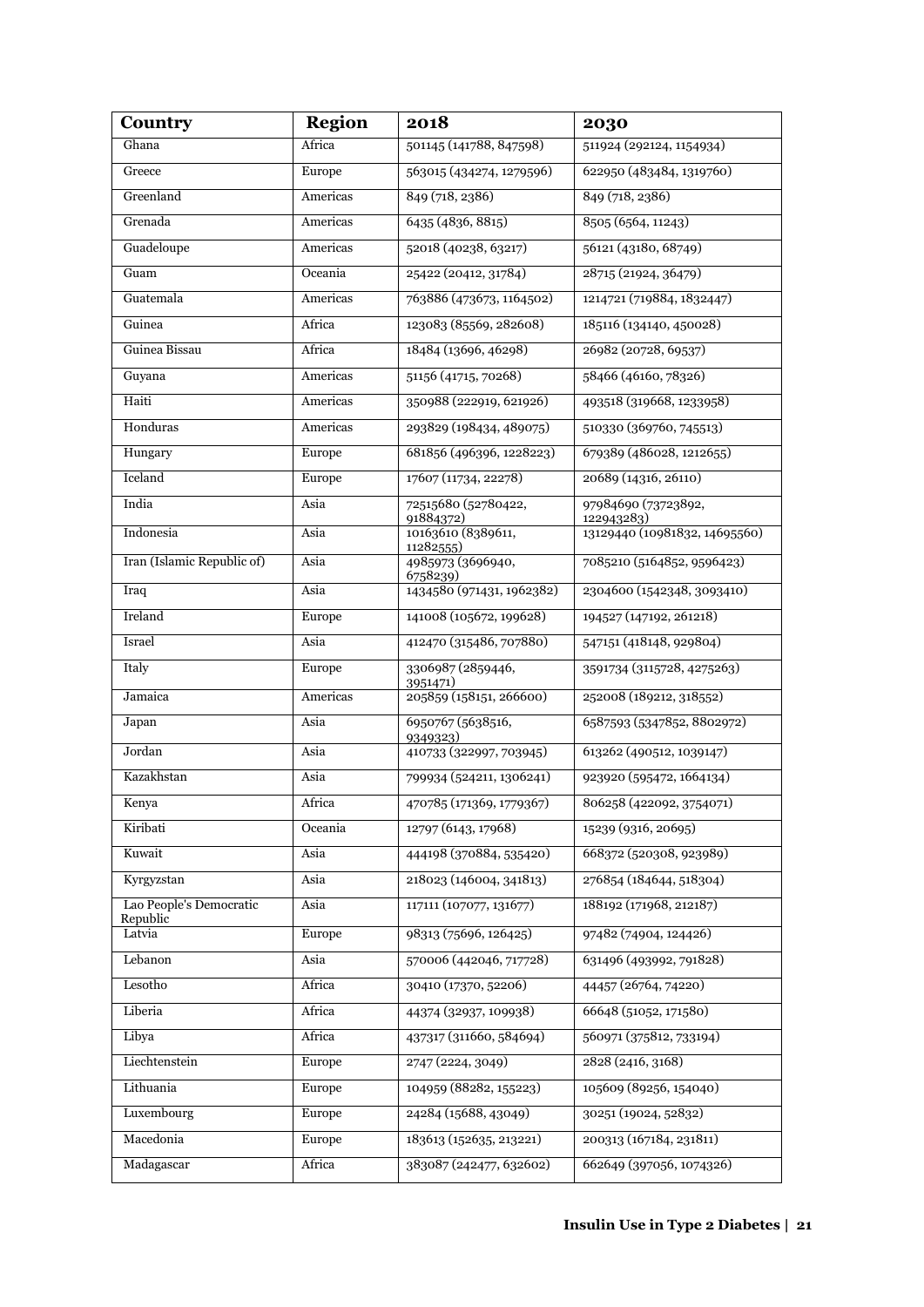| Country                     | <b>Region</b> | 2018                                                           | 2030                         |
|-----------------------------|---------------|----------------------------------------------------------------|------------------------------|
| Malawi                      | Africa        | 204442 (123182, 363926)                                        | 390955 (233836, 655957)      |
| Malaysia                    | Asia          | 3466658 (2959475,<br>4092486)                                  | 4621662 (3981568, 5390309)   |
| Maldives                    | Asia          | 18534 (15510, 43272)                                           | 27637 (21904, 46345)         |
| Mali                        | Africa        | 146026 (102960, 345065)                                        | 237180 (174864, 594194)      |
| Malta                       | Europe        | 41073 (22387, 51804)                                           | 43882 (23976, 54975)         |
| Marshall Islands            | Oceania       | 10164 (6578, 13797)                                            | 9621 (6252, 12805)           |
| Martinique                  | Americas      | 49261 (36674, 59706)                                           | 46920 (35388, 57433)         |
| Mauritania                  | Africa        | 42990 (31600, 107666)                                          | 62440 (49240, 168657)        |
| Mauritius                   | Africa        | 221730 (90222, 262526)                                         | 244800 (159088, 290294)      |
| Mexico                      | Americas      | 11967890 (5741522,<br>14647724)                                | 16274520 (8313900, 19977102) |
| Micronesia (Fed. States of) | Oceania       | 6123 (4406, 9030)                                              | 9310 (6720, 12960)           |
| Moldova                     | Europe        | 187254 (148553, 264791)                                        | 234445 (191724, 321294)      |
| Monaco                      | Europe        | 2131 (1716, 2609)                                              | 2337 (1884, 2914)            |
| Mongolia                    | Asia          | 96291 (30782, 176701)                                          | 119723 (40588, 221205)       |
| Montenegro                  | Europe        | 56089 (46628, 65102)                                           | 59024 (49196, 68310)         |
| Montserrat                  | Americas      | 459 (402, 532)                                                 | 524 (484, 620)               |
| Morocco                     | Africa        | 1635004 (1231678,<br>2652294)                                  | 2241846 (1663352, 3484550)   |
| Mozambique                  | Africa        | 300071 (192576, 541431)                                        | 511798 (303768, 935847)      |
| Myanmar                     | Asia          | 1449515 (1038224,<br>2298843)                                  | 2643735 (1932512, 3837701)   |
| Namibia                     | Africa        | 46147 (27030, 73564)                                           | 72560 (43600, 120216)        |
| Nauru                       | Oceania       | 1460 (1051, 1889)                                              | 1611 (1080, 2101)            |
| Nepal                       | Asia          | 657108 (435670, 1369372)                                       | 931796 (640284, 2063810)     |
| Netherlands                 | Europe        | 943684 (676032, 1284715)                                       | 1037266 (736944, 1333805)    |
| New Caledonia               | Oceania       | 44820 (33930, 56061)                                           | 47902 (38908, 57450)         |
| New Zealand                 | Oceania       | 338123 (259884, 420853)<br>316454 (232706, 402682)             |                              |
| Nicaragua                   | Americas      | 367569 (233135, 515416)                                        | 454314 (319444, 631990)      |
| Niger                       | Africa        | 170693 (107704, 337352)                                        | 275763 (175816, 603702)      |
| Nigeria                     | Africa        | 1710470 (1199146, 4040407)                                     | 2516065 (1904492, 6480549)   |
| Niue                        | Oceania       | 239 (145, 316)                                                 | 214(116, 306)                |
| Norway                      | Europe        | 291620 (200209, 365860)                                        | 340100 (240044, 426634)      |
| Oman                        | Asia          | 369448 (249552, 462541)                                        | 544860 (375984, 675942)      |
| Pakistan                    | Asia          | 7503461 (5068829,<br>10995720 (7639344, 16080949)<br>11156193) |                              |
| Palau                       | Oceania       | 2346 (1602, 5051)                                              | 3172 (1732, 6022)            |
| Panama                      | Americas      | 217090 (169298, 273477)                                        | 321697 (266440, 380268)      |
| Papua New Guinea            | Oceania       | 634321 (278875, 888434)                                        | 837167 (530976, 1160104)     |
| Paraguay                    | Americas      | 299785 (259903, 338162)                                        | 446715 (380940, 510164)      |
| Peru                        | Americas      | 1133160 (804665, 1719635)                                      | 1636648 (1114620, 2588600)   |
| Philippines                 | Asia          | 3701124 (2817893,<br>4796906)                                  | 5014895 (3728880, 6581034)   |
| Poland                      | Europe        | 2165593 (1523183, 6214533)                                     | 2262371 (1604812, 5844306)   |
| Portugal                    | Europe        | 1031139 (725206, 1310302)                                      | 1071754 (766572, 1346624)    |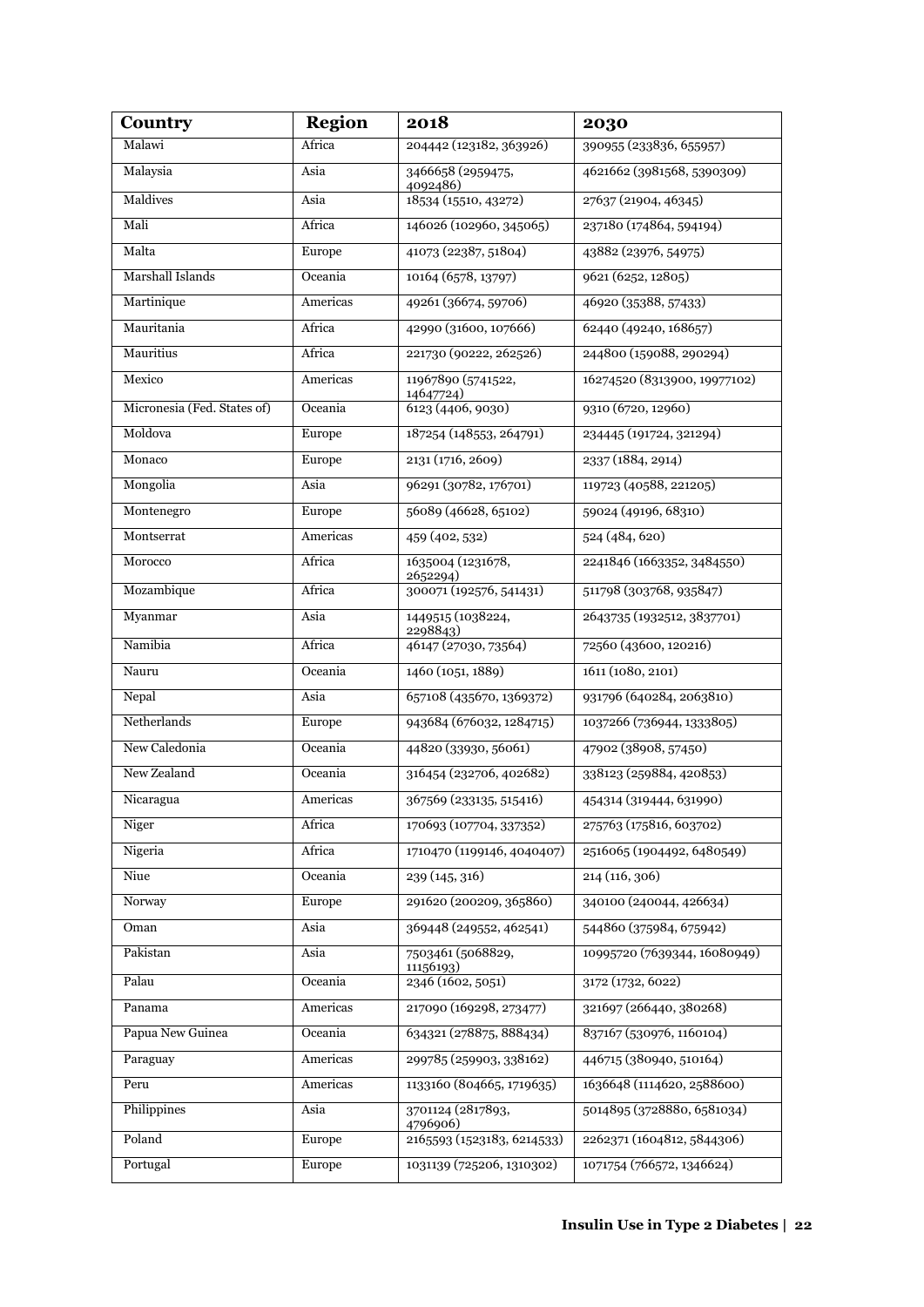| Country                             | <b>Region</b> | 2018                                                        | 2030                         |
|-------------------------------------|---------------|-------------------------------------------------------------|------------------------------|
| Puerto Rico                         | Americas      | 387705 (308179, 474341)                                     | 401566 (317424, 492305)      |
| Qatar                               | Asia          | 260928 (229414, 296874)                                     | 390418 (342492, 441609)      |
| Republic of Korea                   | Asia          | 3394361 (2460310,<br>3996904 (2934152, 5126737)<br>4369531) |                              |
| Réunion                             | Africa        | 107165 (77290, 129096)                                      | 122928 (90884, 162954)       |
| Romania                             | Europe        | 1710243 (1045290, 2195755)                                  | 1559033 (919592, 2107770)    |
| <b>Russian Federation</b>           | Europe        | 8323771 (6150186, 11169173)                                 | 10296650 (5987504, 14328933) |
| Rwanda                              | Africa        | 213430 (123970, 354544)                                     | 420148 (252812, 791552)      |
| Saint Kitts and Nevis               | Americas      | 4931 (3415, 6945)                                           | 6084 (4212, 8557)            |
| Saint Lucia                         | Americas      | 13939 (11368, 19314)                                        | 17232 (13648, 22873)         |
| Saint Vincent and the<br>Grenadines | Americas      | 8281 (6636, 11016)                                          | 10028 (7884, 12999)          |
| Samoa                               | Oceania       | 7268 (4966, 16412)                                          | 8672 (5820, 20312)           |
| San Marino                          | Europe        | 2033 (1667, 2397)                                           | 2345 (1912, 2763)            |
| Sao Tome and Principe               | Africa        | 1762 (1317, 4560)                                           | 2643 (2104, 7365)            |
| Saudi Arabia                        | Asia          | 3851964 (2954474,<br>4427450)                               | 5469494 (4091752, 6280745)   |
| Senegal                             | Africa        | 137876 (94233, 321353)                                      | 221791 (163420, 561438)      |
| Serbia                              | Europe        | 828088 (690590, 958688)                                     | 819075 (684648, 946715)      |
| Seychelles                          | Africa        | 7640 (5501, 10600)                                          | 12474 (7920, 16860)          |
| Sierra Leone                        | Africa        | 60130 (42418, 139974)<br>87706 (64244, 213367)              |                              |
| Singapore                           | Asia          | 593076 (492114, 685353)                                     | 692618 (569140, 805408)      |
| Sint Maarten (Dutch part)           | Americas      | 3495 (2974, 4192)                                           | 4326 (3560, 5200)            |
| Slovakia                            | Europe        | 396253 (236205, 475762)                                     | 451771 (261424, 537988)      |
| Slovenia                            | Europe        | 156974 (100130, 207361)                                     | 169676 (104076, 222991)      |
| Solomon Islands                     | Oceania       | 62058 (36076, 93538)<br>43077 (22953, 65124)                |                              |
| Somalia                             | Africa        | 386390 (244276, 708242)<br>222422 (158073, 374171)          |                              |
| South Africa                        | Africa        | 1829207 (1014950,<br>2633569 (1367424, 5259500)<br>3729624) |                              |
| South Sudan                         | Africa        | 433982 (310884, 579605)                                     | 645568 (456804, 857835)      |
| Spain                               | Europe        | 3497947 (2621566, 5015841)                                  | 3964455 (2929116, 5663136)   |
| Sri Lanka                           | Asia          | 1168936 (791970, 1819035)                                   | 1322407 (882028, 2060194)    |
| <b>State of Palestine</b>           | Asia          | 172415 (104868, 364354)                                     | 286916 (158268, 610090)      |
| Sudan                               | Africa        | 2218476 (1089710,<br>3758088)                               | 2819352 (1451136, 5413432)   |
| Suriname                            | Americas      | 44747 (29465, 89601)                                        | 52974 (38484, 82308)         |
| Swaziland                           | Africa        | 17008 (9794, 29913)                                         | 23890 (14388, 40543)         |
| Sweden                              | Europe        | 482449 (392324, 653875)                                     | 490056 (389996, 715770)      |
| Switzerland                         | Europe        | 459769 (432382, 684840)                                     | 541227 (503700, 748367)      |
| Syrian Arab Republic                | Asia          | 726032 (547335, 996339)                                     | 1266416 (962324, 1724851)    |
| Taiwan                              | Asia          | 1904876 (1362021, 2516152)                                  | 2090333 (1509376, 2722720)   |
| Tajikistan                          | Asia          | 266955 (179299, 410837)                                     | 372998 (251064, 691050)      |
| Thailand                            | Asia          | 4106930 (2998277,<br>4839127)                               | 4654619 (3261984, 5423349)   |
| Timor-Leste                         | Asia          | 32923 (27522, 38308)                                        | 47021 (40612, 53809)         |
| Togo                                | Africa        | 172842 (49037, 278306)                                      | 253791 (78192, 408005)       |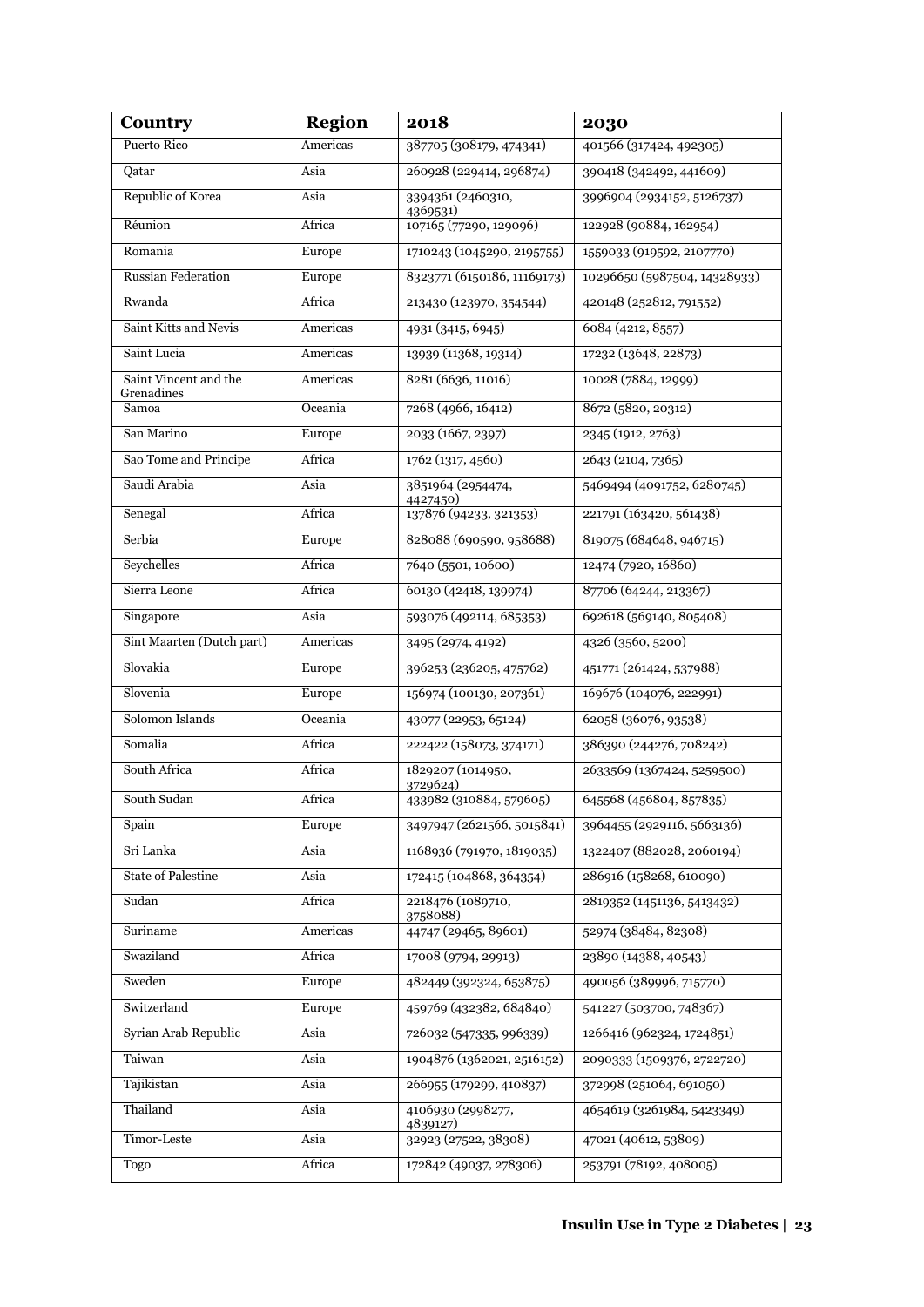| <b>Country</b>                        | <b>Region</b> | 2018                             | 2030                          |
|---------------------------------------|---------------|----------------------------------|-------------------------------|
| Tokelau                               | Oceania       | 206(110, 273)                    | 252 (100, 340)                |
| Tonga                                 | Oceania       | 7129 (4649, 11318)               | 8609 (6228, 13838)            |
| Trinidad and Tobago                   | Americas      | 115823 (91386, 157592)           | 145971 (121328, 181037)       |
| Tunisia                               | Africa        | 751936 (563012, 1137407)         | 948897 (631676, 1366639)      |
| Turkey                                | Asia          | 6625234 (5664827,<br>8081333)    | 8606189 (7377472, 10455463)   |
| Turkmenistan                          | Asia          | 208272 (133923, 339282)          | 269369 (172880, 485995)       |
| Tuvalu                                | Oceania       | 1697 (956, 2210)                 | 1561 (836, 2354)              |
| Uganda                                | Africa        | 297550 (165203, 674855)          | 867422 (494512, 2022548)      |
| Ukraine                               | Europe        | 2729566 (1770750,<br>4692247)    | 2639892 (1687936, 4777706)    |
| <b>United Arab Emirates</b>           | Asia          | 1186784 (1005931, 1415700)       | 1699868 (1429464, 2034054)    |
| <b>United Kingdom</b>                 | Europe        | 2682726 (2288142,<br>3600088)    | 3056956 (2574424, 4210151)    |
| United Republic of Tanzania           | Africa        | 939479 (578124, 2090382)         | 1826426 (1129524, 3882806)    |
| <b>United States of America</b>       | Americas      | 29338180 (26690902,<br>31679401) | 31825320 (28715312, 34490266) |
| United States Virgin Islands          | Oceania       | 11811 (9450, 14098)              | 11106 (8912, 13266)           |
| Uruguay                               | Americas      | 149073 (118525, 196662)          | 168875 (125384, 261274)       |
| Uzbekistan                            | Asia          | 1220580 (680900, 2050170)        | 1550373 (919460, 2841012)     |
| Vanuatu                               | Oceania       | 16776 (12277, 25124)             | 30838 (22040, 42794)          |
| Venezuela (Bolivarian<br>Republic of) | Americas      | 1369611 (1021586, 1905704)       | 2618469 (2032188, 3329925)    |
| Viet Nam                              | Asia          | 3520101 (2736766,<br>4858207)    | 4818023 (3490424, 7353720)    |
| Western Sahara                        | Africa        | 9552 (8184, 25873)               | 12658 (10896, 36979)          |
| Yemen                                 | Asia          | 543920 (401731, 1001477)         | 927772 (694008, 1597533)      |
| Zambia                                | Africa        | 230349 (132762, 377875)          | 423312 (252392, 703175)       |
| Zimbabwe                              | Africa        | 114253 (70434, 467417)           | 334696 (202784, 668168)       |

NOTE: 95 percent confidence intervals are in parentheses. Monte Carlo sampling from the Gaussian distributions around these estimates was performed to incorporate the prevalence estimates into the outcome metrics. Classification of countries into regions is based on the International Standards Organization (ISO-3166) standard.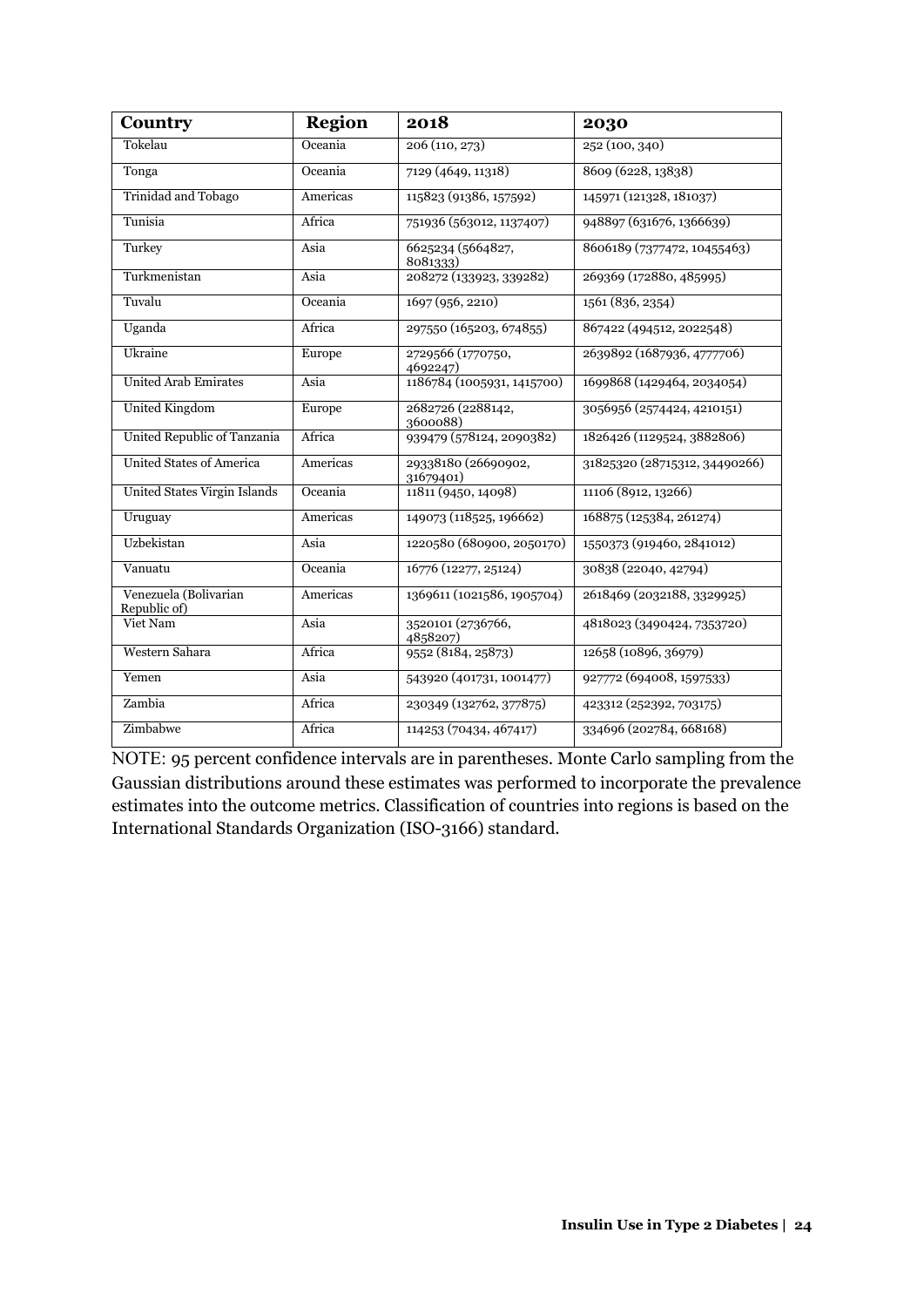Table 3: Input cohort data for estimating reduction in HbA1C necessary to achieve treatment targets, and baseline proportion of people with type 2 diabetes treated with insulin, among those diagnosed

| <b>Dataset</b>                        | N with       | <b>Years</b> | HbA1c,             | % treated with           | Weight,     |
|---------------------------------------|--------------|--------------|--------------------|--------------------------|-------------|
|                                       | diabetes by  |              | mean (95%)         | insulin, among           | mean (95%   |
|                                       | prior        |              | centiles), %       | those                    | centiles),  |
|                                       | diagnosis or |              |                    | diagnosed                | kg.         |
|                                       | labs         |              |                    |                          |             |
| U.S. National Health and              | 1,441        | 2009-        | 7.4(5.2, 12.2)     | 22.2                     | 89.5 (53.7, |
| Nutrition Examination                 |              | 2014         |                    |                          | 148.2)      |
| Survey <sup>13</sup>                  |              |              |                    |                          |             |
| U.S. National Institutes of           | 1,842        | 2012         | 9.1(5.4, 14.6)     | $\overline{\phantom{a}}$ | 83.0(51.0,  |
| Health Global Health Centers          |              |              |                    |                          | 125.0)      |
| of Excellence surveys from            |              |              |                    |                          |             |
| South Africa <sup>14</sup>            |              |              |                    |                          |             |
| U.S. National Institutes of           | 1,605        | 2015         | 8.7(5.5, 13.4)     | $\overline{\phantom{a}}$ | 67.9 (43.0, |
| Health Global Health Centers          |              |              |                    |                          | 98.2)       |
| of Excellence surveys from            |              |              |                    |                          |             |
| India <sup>15</sup>                   |              |              |                    |                          |             |
| South Africa National Health          | 747          | 2012         | 7.7(5.4, 12.8)     | 4.4                      | 78.0(44.0,  |
| and Nutrition Examination             |              |              |                    |                          | 116.6)      |
| Survey <sup>16</sup>                  |              |              |                    |                          |             |
| <b>U.K. National Health Service</b>   | 16,585       | 2016-        | 7.3(5.1, 12.1)     | 12.5                     | 80.3(48.1,  |
| National Diabetes Audit <sup>17</sup> |              | 2017         |                    |                          | 133.0)      |
| <b>Indian Jaipur Diabetes</b>         | 8,699        | 2014         | 9.0(6.3, 14.8)     | 9.1                      | 60.4(30.6,  |
| Registry <sup>18</sup>                |              |              |                    |                          | 101.2)      |
| <b>Swedish National Diabetes</b>      | 17,827       | 2016         | 8.4(6.1, 10.1)     | 11.7                     | 75.6(48.5,  |
| Register <sup>19</sup>                |              |              |                    |                          | 102.7)      |
| Danish Adult Diabetes                 | 11,205       | $2014 -$     | 7.7(5.4, 12.7)     | 15.8                     | 70.9 (33.9, |
| Registry <sup>20</sup>                |              | 2015         |                    |                          | 123.5)      |
| Turkish Nationwide survey of          | 4,672        | 2017         | 7.5(5.3, 12.4)     | 9.6                      | 84.7(52.2,  |
| Glycemic and                          |              |              |                    |                          | 117.2)      |
| Other Metabolic Parameters            |              |              |                    |                          |             |
| of Patients with Diabetes             |              |              |                    |                          |             |
| Mellitus <sup>21</sup>                |              |              |                    |                          |             |
| China Health and Nutrition            | 1,422        | 1999-        | 7.8(5.2, 12.7)     | 18.3                     | 65.5 (45.2, |
| Study <sup>22</sup>                   |              | 2015         |                    |                          | 90.0)       |
| DiabCare study of the                 | 770          | 2008         | $8.0\,(5.6, 13.2)$ | 25.0                     | 58.5(36.2,  |
| Philippines <sup>23</sup>             |              |              |                    |                          | 85.9)       |
| Japan National Health and             | 1,434        | 2016         | $7.2$ (5.0, 11.8)  | 7.0                      | 59.5 (32.2, |
| Nutrition Survey <sup>24</sup>        |              |              |                    |                          | 90.4)       |
| Korea National Health and             | 1,341        | 2010-        | 8.2(5.7, 13.5)     | 3.0                      | 66.0 (38.5, |
| Nutrition Examination                 |              | 2012         |                    |                          | 93.7)       |
| Survey <sup>25</sup>                  |              |              |                    |                          |             |
| Joint Asia Diabetes                   | 28,111       | 2007-        | 7.7(5.4, 12.7)     | 21.0                     | 76.8 (58.4, |
| Evaluation Registry <sup>26</sup>     |              | 2012         |                    |                          | 90.0)       |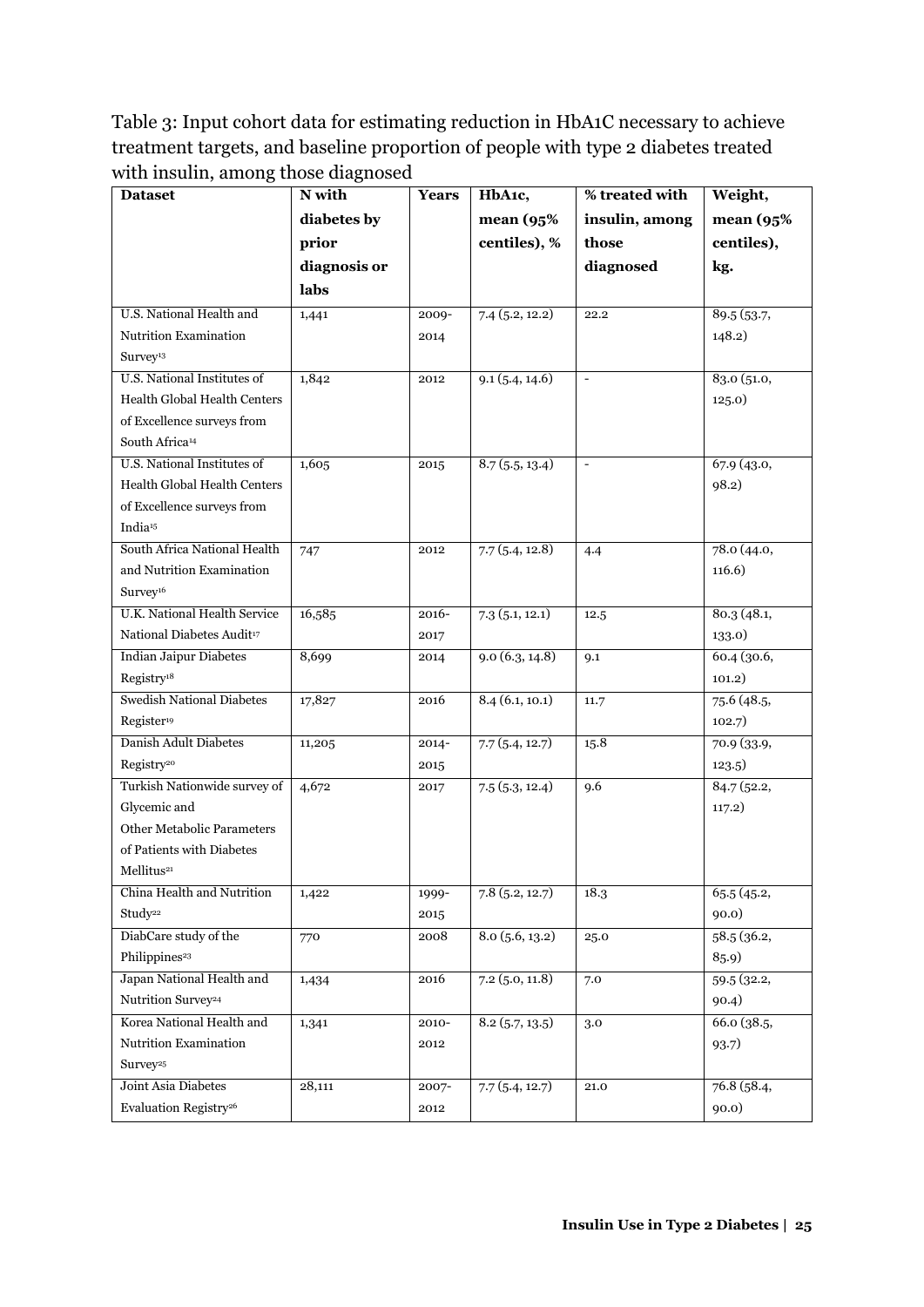Table 4: RECODe equations used to estimate rates of microvascular complications of type 2 diabetes.

| Covariate              | <b>Renal</b>      | <b>Severe</b> | <b>Pressure</b>              |
|------------------------|-------------------|---------------|------------------------------|
|                        | failure/end-stage | vision loss   | sensation loss               |
|                        | renal disease     |               |                              |
| Age, years             | $-0.01938$        | 0.02285       | 0.03022                      |
|                        |                   |               |                              |
| Women                  | $-0.01129$        | 0.2264        | $-0.18680$                   |
|                        |                   |               |                              |
| <b>Black</b>           | 0.08812           | $-0.16770$    | $-0.09448$                   |
|                        |                   |               |                              |
| Hispanic or Latino     | 0.2338            |               | $\qquad \qquad \blacksquare$ |
|                        |                   |               |                              |
| Tobacco smoking,       | 0.1483            |               | $\overline{\phantom{a}}$     |
| current                |                   |               |                              |
| Systolic blood         | 0.00303           | 0.00824       | 0.00456                      |
| pressure, mm Hg        |                   |               |                              |
| Cardiovascular         | $-0.02164$        | 0.1127        | 0.26672                      |
| disease history        |                   |               |                              |
| <b>Blood</b> pressure- | $-0.07952$        | 0.06393       | 0.18192                      |
| lowering drugs         |                   |               |                              |
| Oral diabetes          |                   |               |                              |
| drugs                  | $-0.12560$        | $-0.23490$    | $-0.25747$                   |
| Anticoagulants         | 0.03199           |               |                              |
|                        |                   |               |                              |
| HbA1c, %               | 0.1369            | 0.1449        | 0.18866                      |
|                        |                   |               |                              |
| Total cholesterol,     | $-0.00111$        | $-0.00017$    | 0.00219                      |
| mg/dL                  |                   |               |                              |
| HDL cholesterol,       | 0.00629           | 0.00545       | $-0.00539$                   |
| mg/dL                  |                   |               |                              |
| Serum creatinine,      | 0.8609            | 0.6947        | 0.60442                      |
| mg/dL                  |                   |               |                              |
| Urine                  | 0.00036           | 0.0002        |                              |
| albumin:creatinine     |                   |               |                              |
| ratio, mg/g            |                   |               |                              |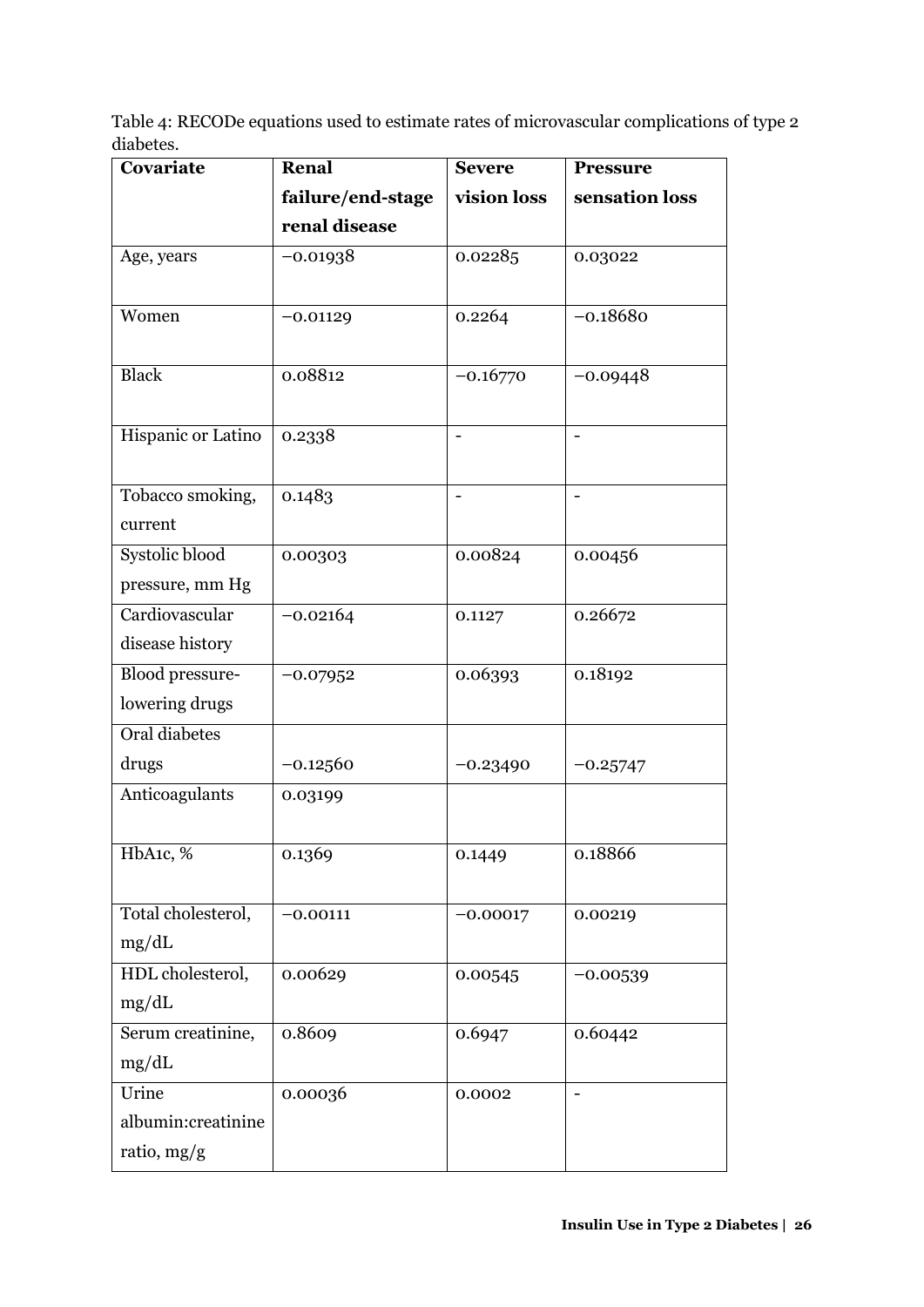NOTE: The 10-year risk of an outcome can be computed as 1- lambda^exp(sum(beta\*x) – mean(sum(beta\*x))), where beta are the equation coefficients and x are the values for each covariate for an individual patient within the cohort under study. Lambda values were 0.973 for renal failure/ESRD, 0.921 for vision loss, and 0.870 for loss of pressure sensation. After the equations' baseline hazard rates were recalibrated to match DALY estimates from the Global Burden of Disease project for each complication (see GBD website for cause-specific DALY estimates),<sup>36</sup> the mean(sum(beta\*x)) values were 1.37 for renal failure, 130.9 for severe vision loss, and 4.99 for pressure sensation loss. To estimate the reduction in risk with treatment, we used estimates from a prior systematic review, in which the risks were first converted to rates (where initial rate  $= -\ln(1-\text{risk})/10$ , then calculated the new reduced rate of each treatment as (initial rate  $*$  (new HbA1c/initial HbA1c)<sup>b</sup>), where b is 1.14 for renal failure, 1.29 for severe vision loss , and 1.19 for pressure sensation loss.<sup>4</sup> The new HbA1c was calculated from initial HbA1c as noted in the main text, by using values from a meta-analysis to estimate reduction with each treatment (typically 1-2% reduction with each oral medication, then reduction to target HbA1c level with insulin instead of sulfonylurea if necessary).<sup>31</sup>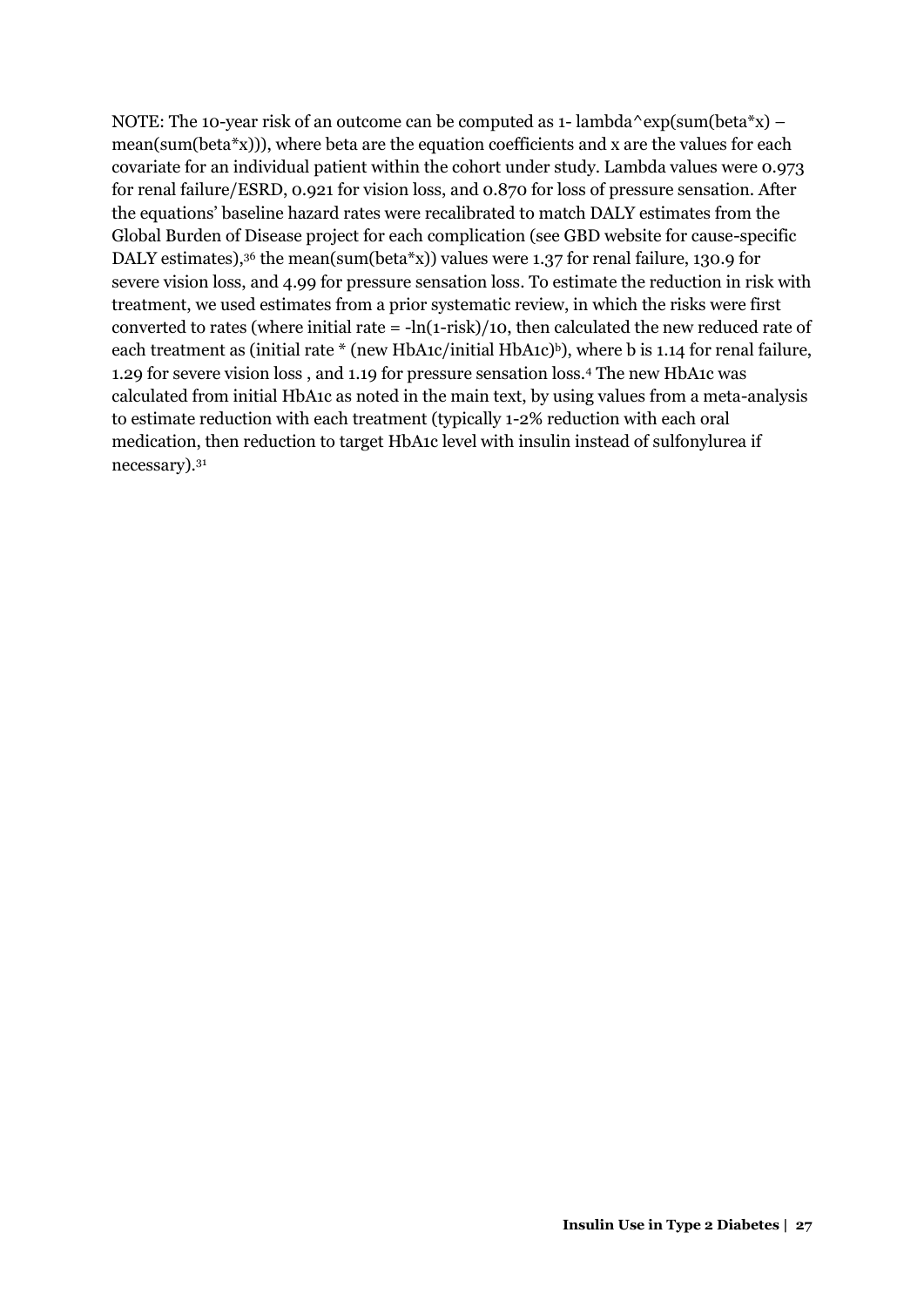| Covariate                            | Coefficient | <b>Standard</b> | Wald Z  | P value |
|--------------------------------------|-------------|-----------------|---------|---------|
|                                      |             | Error           | score   |         |
| Intercept                            | $-8.8533$   | 3.0621          | $-2.89$ | 0.0038  |
| Age, years                           | 0.0136      | 0.0274          | 0.50    | 0.6190  |
| Female                               | 0.2835      | 0.3580          | 0.79    | 0.4284  |
| Starting HbA1c value, %              | 0.6870      | 0.2184          | 3.15    | 0.0017  |
| Change in HbA1c with therapy, %      | 0.1323      | 0.1593          | 0.83    | 0.4063  |
| Systolic blood pressure, mmHg        | $-0.0026$   | 0.0098          | $-0.26$ | 0.7924  |
| Alanine aminotransferase, mg/dL      | $-0.0472$   | 0.0195          | $-2.42$ | 0.0157  |
| Loss of foot vibratory sensation     | 0.5126      | 0.4702          | 1.09    | 0.2757  |
| Units of insulin per day             | 0.0005      | 0.0046          | 0.12    | 0.9080  |
| On sulfonylurea                      | $-0.3323$   | 0.4269          | $-0.78$ | 0.4363  |
| Severe vision loss                   | 0.0226      | 0.3919          | 0.06    | 0.9540  |
| Serum creatinine, mg/dL              | 1.1783      | 0.7396          | 1.59    | 0.1112  |
| Time since diabetes diagnosis, years | 0.0391      | 0.0226          | 1.73    | 0.0844  |

Table 5: Hypoglycaemia risk equation.

NOTE: The risk equation was developed from the ACCORD study sample  $(N =$ 10,251),52 using elastic net regularization53 for parameter selection and refitting to avoid imprecise standard errors. The logistic regression equation estimates 5-year probability of hypoglycaemia requiring medical assistance. The risk equation was estimated through 5-fold cross-validation using individual participant data from the ACCORD trial. The equation had a C-statistic of 0.76, and passed the Hosmer-Lemeshow test for calibration.54 To calculate the probability of a hypoglycemic event requiring medical assistance, an individual's value for each covariate is multiplied by the coefficient then added to the intercept to derive a sum of terms, then the 5-year probability of a major hypoglycaemic event equals 1/(1+exp(-sum of terms)).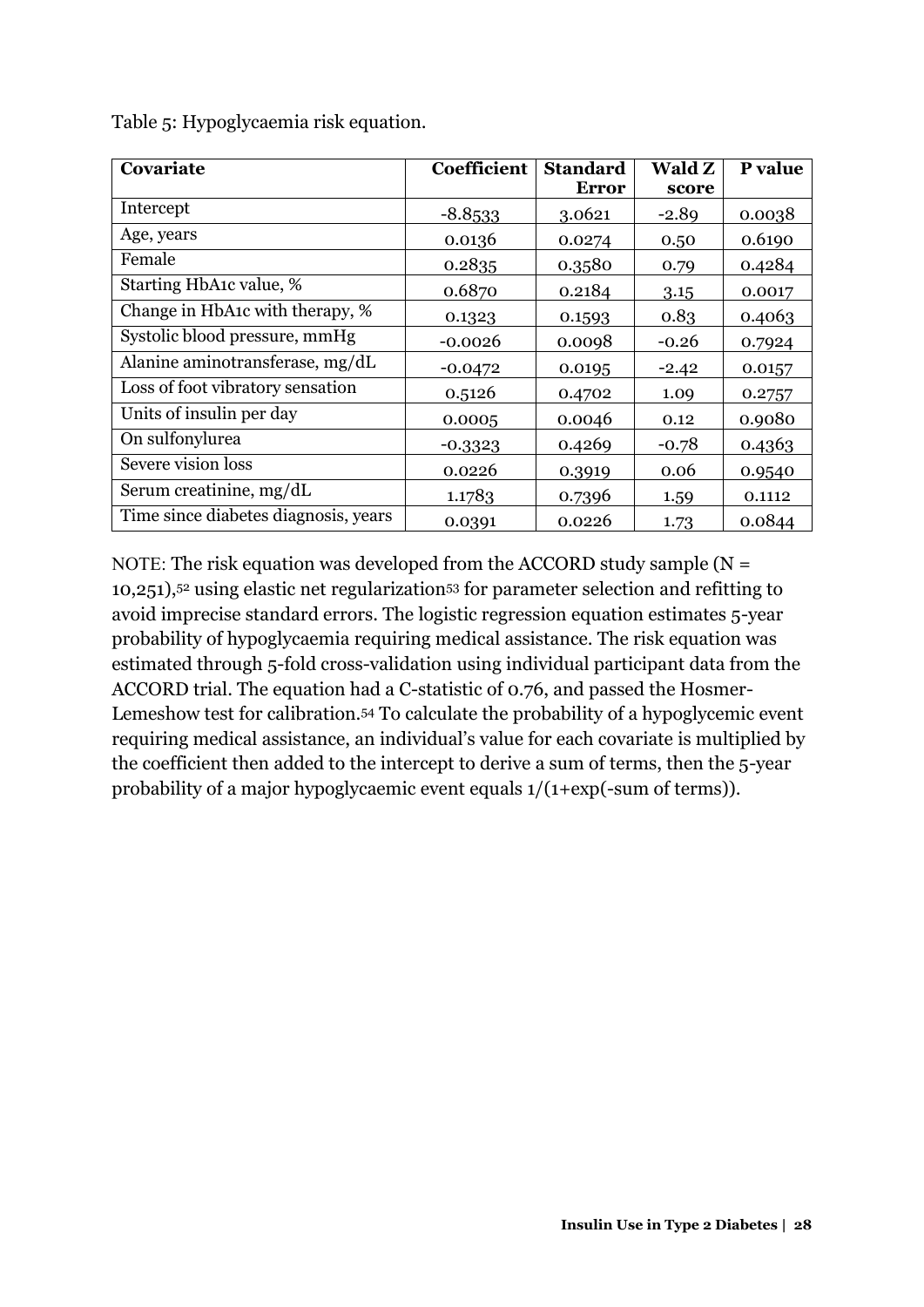Table 6: Disability weights used for estimating DALYs averted through insulin treatment, based on a prior global survey and systematic review.<sup>38</sup>

| Disease outcome                           | Utility value (95% CI) |
|-------------------------------------------|------------------------|
| Renal failure/end-stage renal disease     | 0.573(0.397, 0.749)    |
| Severe vision loss                        | 0.191(0.129, 0.269)    |
| Pressure sensation loss                   | 0.099(0.066, 0.145)    |
| Hypoglycaemia requiring medical attention | 0.054(0.033, 0.084)    |
| Daily finger sticks and injections        | 0.009(0.004, 0.018)    |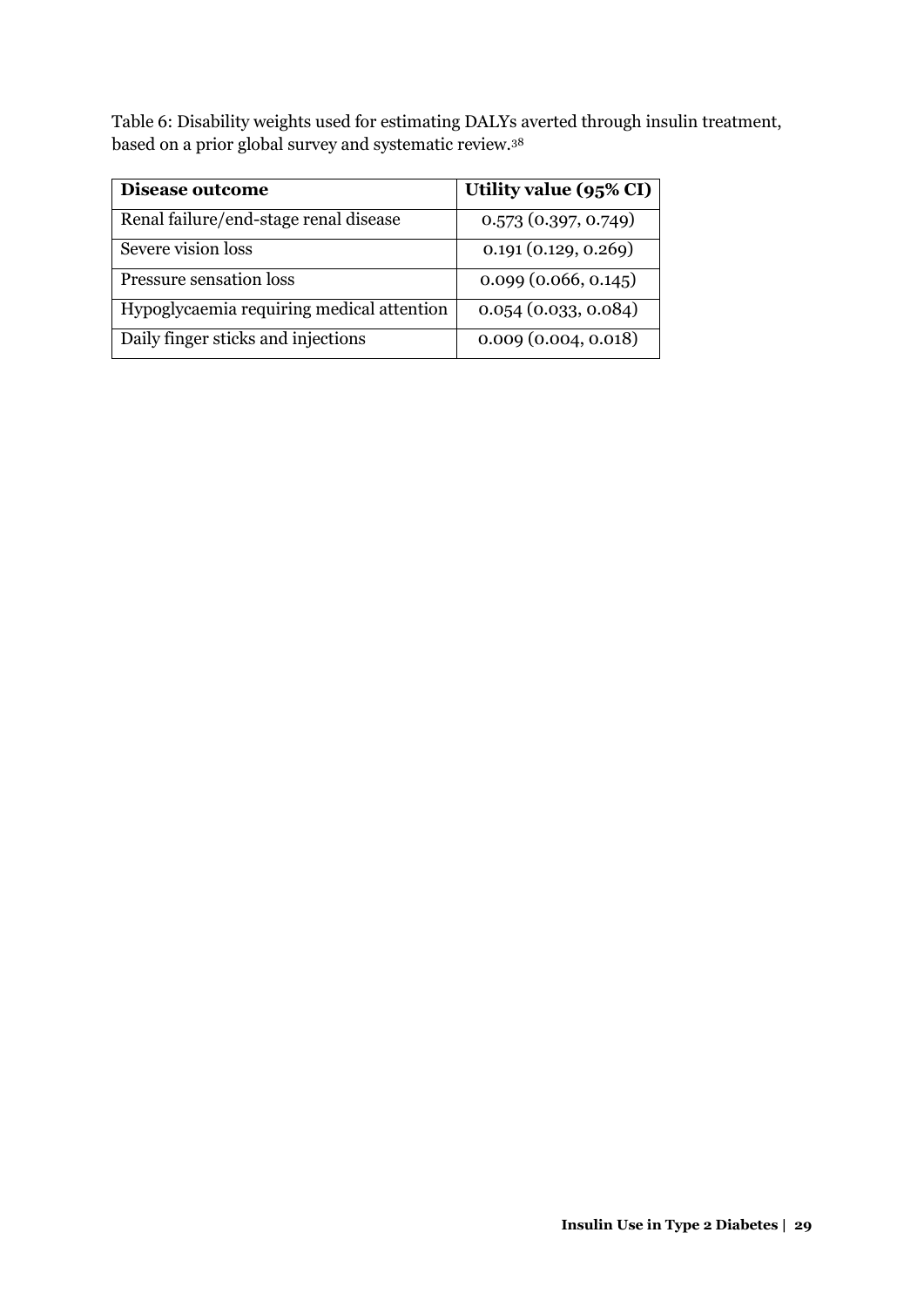Table 7: Outcome measures by world region, when the treatment target was set to HbA1c equal to 7%.; CI: confidence interval.

| Metric                | <b>Region</b> | Demographic change only |                              | Demographic change and  |                      |
|-----------------------|---------------|-------------------------|------------------------------|-------------------------|----------------------|
|                       |               |                         |                              | comprehensive access to |                      |
|                       |               |                         |                              | insulin                 |                      |
|                       |               | Outcome,                | Outcome,                     | Outcome, 2018           | Outcome, 2030        |
|                       |               | 2018 (95% CI)           | 2030 (95% CI)                | $(95\% \text{ CI})$     | $(95\% \text{ CI})$  |
|                       |               |                         |                              |                         |                      |
| People with type 2    | Africa        | 502,647 (288,690,       | 718,802 (421,154,            | 3,580,238               | 5,119,862            |
| diabetes using        |               | 798,943), 1.8%          | 1,226,177), 1.8%             | (2,056,273,             | (2,999,782,          |
| insulin, No. (95%     |               |                         |                              | 5,690,693), 12.7%       | 8,733,785), 12.5%    |
| CI), % of people with | Americas      | 9,695,648               | 12,235,005                   | 13,687,550              | 17,272,413           |
| T <sub>2</sub> DM     |               | (7,665,389,             | (9,630,417,                  | (10, 821, 390,          | (13,595,462,         |
|                       |               | 11,537,007), 13.7%      | 14,632,677),                 | 16, 287, 035), 19.3%    | 20, 657, 257), 19.2% |
|                       |               |                         | 13.6%                        |                         |                      |
|                       | Asia          | 16,684,889              | 21,093,158                   | 37,619,272              | 47,558,556           |
|                       |               | (13,361,708,            | (16,923,703,                 | (30, 126, 523,          | (38,157,723,         |
|                       |               | 21,796,053), 6.4%       | 27,319,674), 6.4%            | 49, 143, 366), 14. 4%   | 61,597,425), 14.3%   |
|                       | Europe        | 3,162,812               | 3,372,393                    | 7,993,805               | 8,523,506            |
|                       |               | (2,385,353,             | (2,469,168,                  | (6,028,827,             | (6,240,663,          |
|                       |               | 4,469,907), 7.5%        | 4,761,120), 7.5%             | 11,297,404), 19.0%      | 12,033,426), 18.9%   |
|                       | Oceania       | 183,439 (123,104,       | 218,324 (155,957,            | 435,532 (292,280,       | 518,356 (370,282,    |
|                       |               | 240,038), 7.8%          | 282,674), 7.7%               | 569,911), 18.5%         | 671,140), 18.3%      |
|                       | Global        | 30,229,435              | 37,637,682                   | 63,316,397              | 78,992,693           |
|                       | Total         | (23, 824, 244,          | (29,600,399,                 | (49,325,293,            | (61,363,912,         |
|                       |               | 38,841,948), 7.5%       | 48,222,322), 7.4%            | 82,988,409),            | 103,693,033),        |
|                       |               |                         |                              | 15.6%                   | 15.5%                |
| U100 insulin vials    | Africa        | 8,624,782               | 12,305,853                   | 61,432,374              | 87,651,814           |
| (1000 units each)     |               | (4,912,881,             | (7,090,162,                  | (34,993,342,            | (50, 501, 623,       |
| used per year, No.    |               | 13,373,521)             | 20,337,229)                  | 95,256,567)             | 144,857,489)         |
| $(95\%$ CI)           | Americas      | 185,734,884             | 229,389,030                  | 262,205,836             | 323,833,311          |
|                       |               | (148, 644, 626,         | (182, 349, 618,              | (209, 844, 740,         | (257, 426, 785,      |
|                       |               | 218,458,562)            | 271,640,903)                 | 308,402,539)            | 383,481,167)         |
|                       | Asia          | 255,959,077             | 321,604,383                  | 577,108,650             | 725,118,538          |
|                       |               | (206, 143, 552,         | (259, 506, 395,              | (464,790,030,           | (585, 106, 758,      |
|                       |               | 334,166,375)            | 415,709,828)                 | 753,441,950)            | 937, 297, 246)       |
|                       | Europe        | 62,218,758              | 66,228,854                   | 157,253,927             | 167,389,188          |
|                       |               | (46,900,997,            | (48,525,714,                 | (118, 539, 269,         | (122, 645, 636,      |
|                       |               | 88,025,335)             | 93,594,458)                  | 222,478,398)            | 236,554,000)         |
|                       | Oceania       | 3,517,167               | 4,170,065                    | 8,350,661               | 9,900,809            |
|                       |               | (2,388,704,             | (2,989,682,                  | (5,671,400,             | (7,098,276,          |
|                       |               | 4,588,735               | 5,383,238)                   | 10,894,840)             | 12,781,196)          |
|                       | Global        | 516,054,668             | 633,698,185                  | 1,066,351,448           | 1,313,893,660        |
|                       | Total         | (408,990,760,           | (500, 461, 571,              | (833, 838, 781,         | (1,022,779,078,      |
|                       |               | 658, 612, 528)          | 806,665,656)                 | 1,390,474,294)          | 1,714,971,098)       |
|                       | Africa        | $\overline{a}$          | $\qquad \qquad \blacksquare$ | 18,321 (10,517,         | 26,585 (15,532,      |
|                       |               |                         |                              | 29,451)                 | 45,613)              |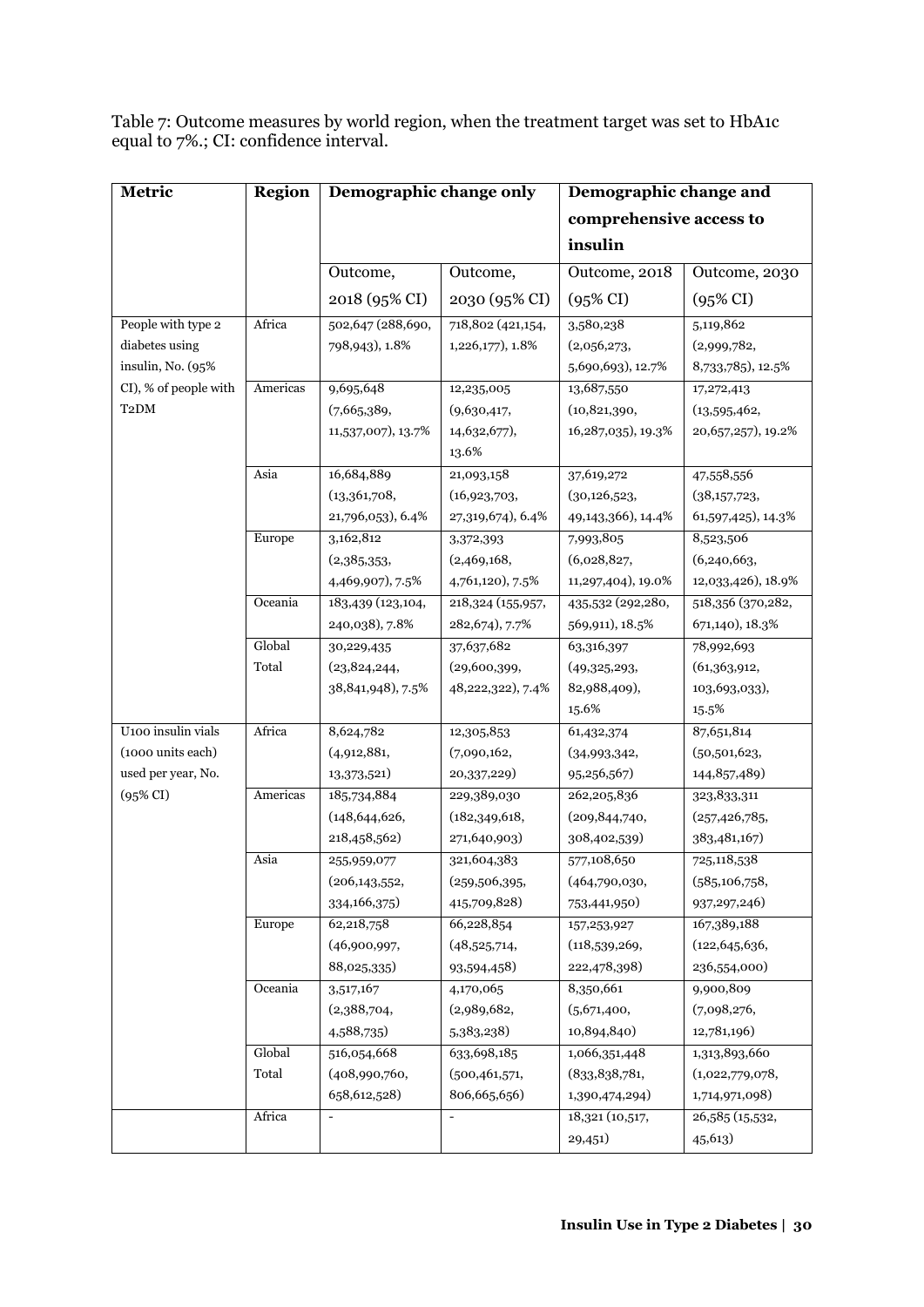| Metric             | <b>Region</b> | Demographic change only  |                          | Demographic change and             |                     |
|--------------------|---------------|--------------------------|--------------------------|------------------------------------|---------------------|
|                    |               |                          |                          | comprehensive access to<br>insulin |                     |
|                    |               |                          |                          |                                    |                     |
|                    |               | Outcome,                 | Outcome,                 | Outcome, 2018                      | Outcome, 2030       |
|                    |               | 2018 (95% CI)            | 2030 (95% CI)            | $(95\% \text{ CI})$                | $(95\% \text{ CI})$ |
| DALYs averted by   | Americas      | $\overline{\phantom{a}}$ | $\overline{\phantom{a}}$ | 46,019 (36,477,                    | 58,216 (45,933,     |
| insulin treatment, |               |                          |                          | 54,594)                            | 69,554)             |
| $No. (95\% CI)$    | Asia          | $\overline{\phantom{0}}$ | $\overline{\phantom{a}}$ | 169,807 (135,827,                  | 215,179 (172,646,   |
|                    |               |                          |                          | 221,226)                           | 277,939)            |
|                    | Europe        | $\overline{\phantom{a}}$ | $\overline{\phantom{a}}$ | 27,208 (20,524,                    | 29,282 (21,192,     |
|                    |               |                          |                          | 38,645                             | 41,539)             |
|                    | Oceania       | $\overline{\phantom{a}}$ | $\overline{\phantom{a}}$ | $1,529$ (999, 2,026)               | 1,839(1,298,        |
|                    |               |                          |                          |                                    | 2,408)              |
|                    | Global        |                          |                          | 262,884 (204,344,                  | 331,101 (256,601,   |
|                    | Total         |                          |                          | 345,942)                           | 437,053)            |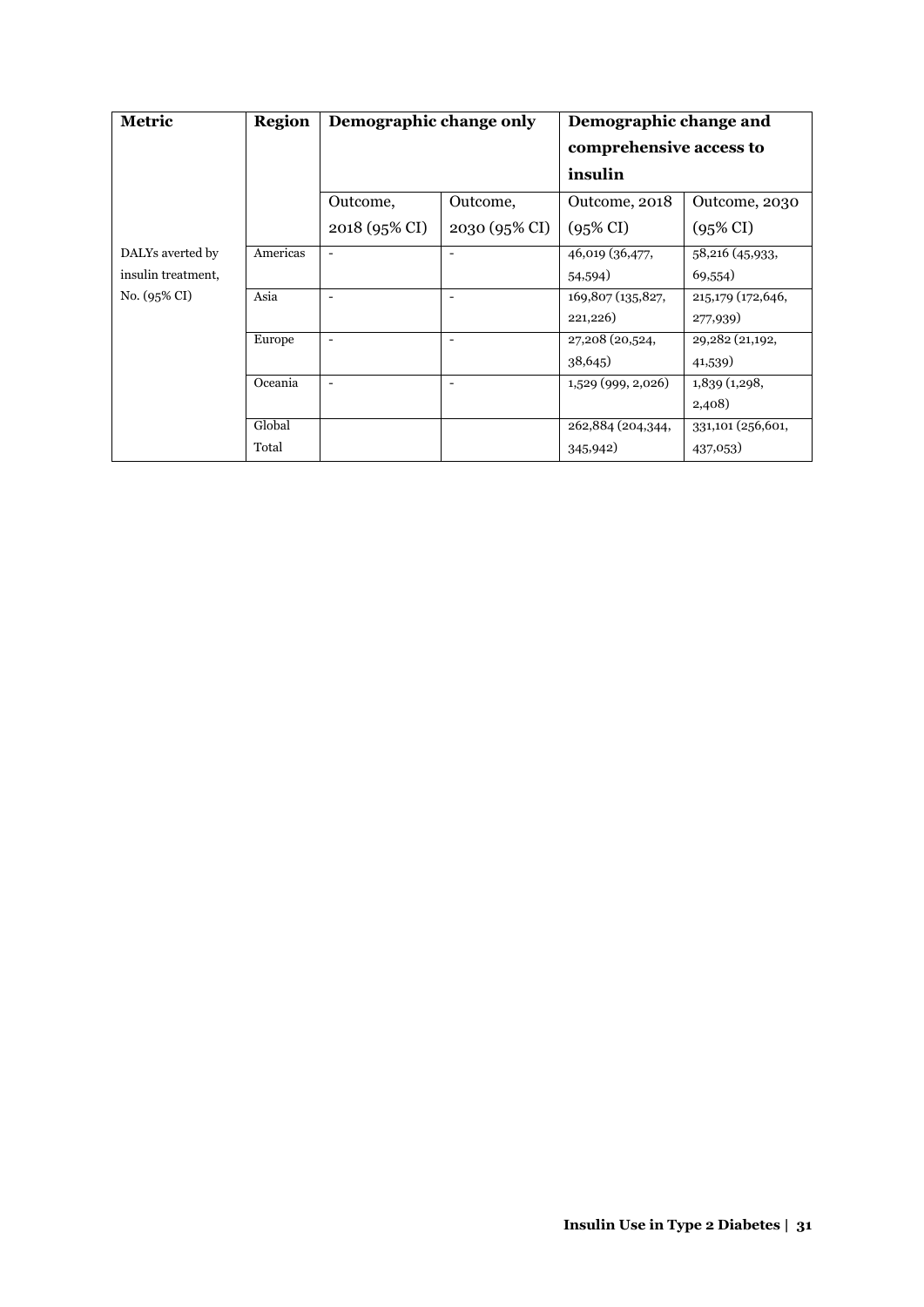Figure 1: Study flow diagram.



NOTE: Each cell describes a key input data (with source parenthetically) or outcome estimate (with estimation approach parenthetically). Two approaches were used to estimate the outcomes: (i) an approach incorporating demographic change only (left side of dashed line) and (ii) an approach incorporating both demographic change and improved insulin access (right side of dashed line). Legend: T2DM: type 2 diabetes. IDF: International Diabetes Federation.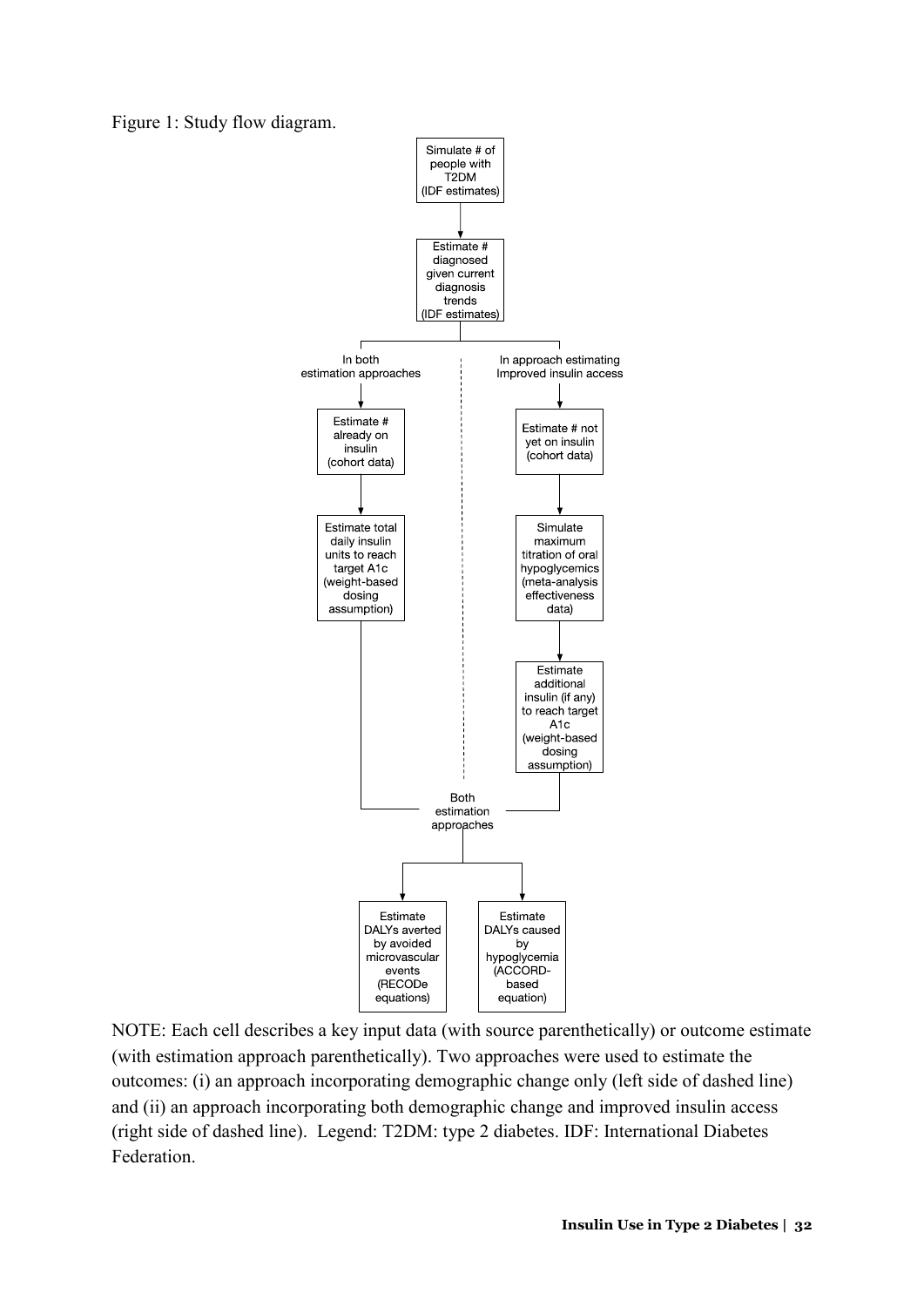Figure 2: Variations in insulin treatment and DALYs averted under alternative treatment targets in the year 2030.

(A) People with type 2 diabetes estimated to use insulin

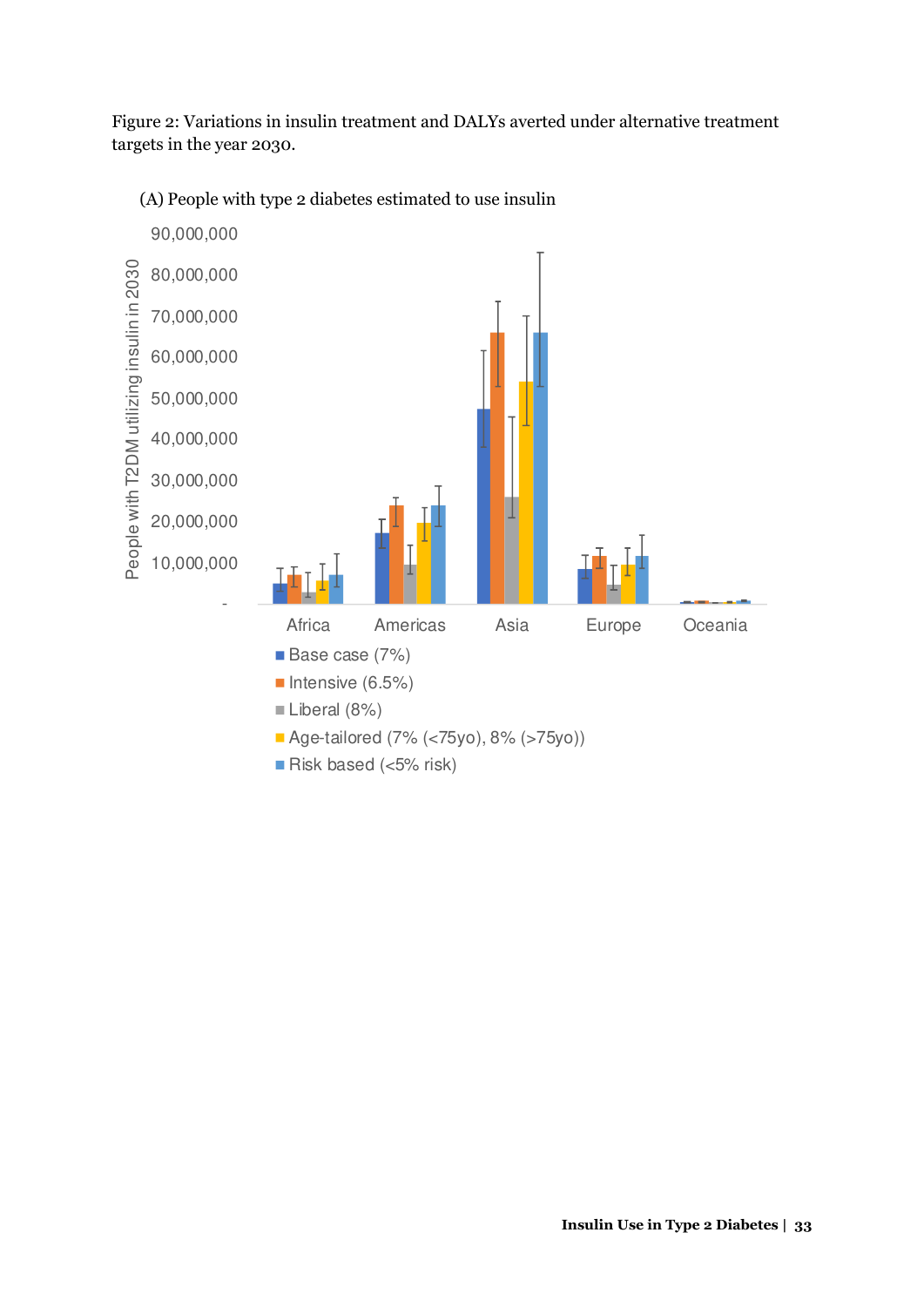

### (B) Number of U100 insulin vials (1000 units each) used per year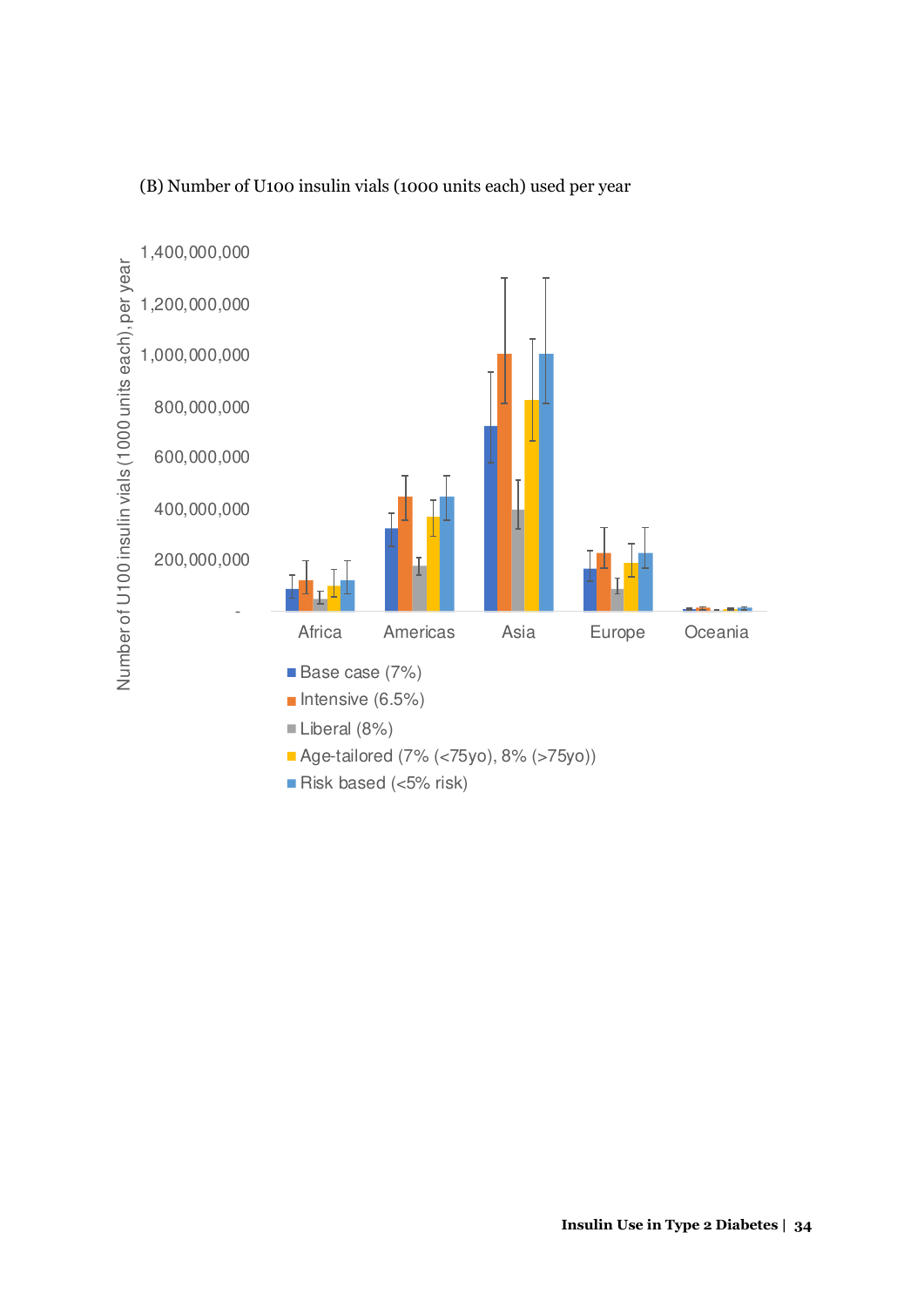(C) Net DALYs averted by insulin treatment

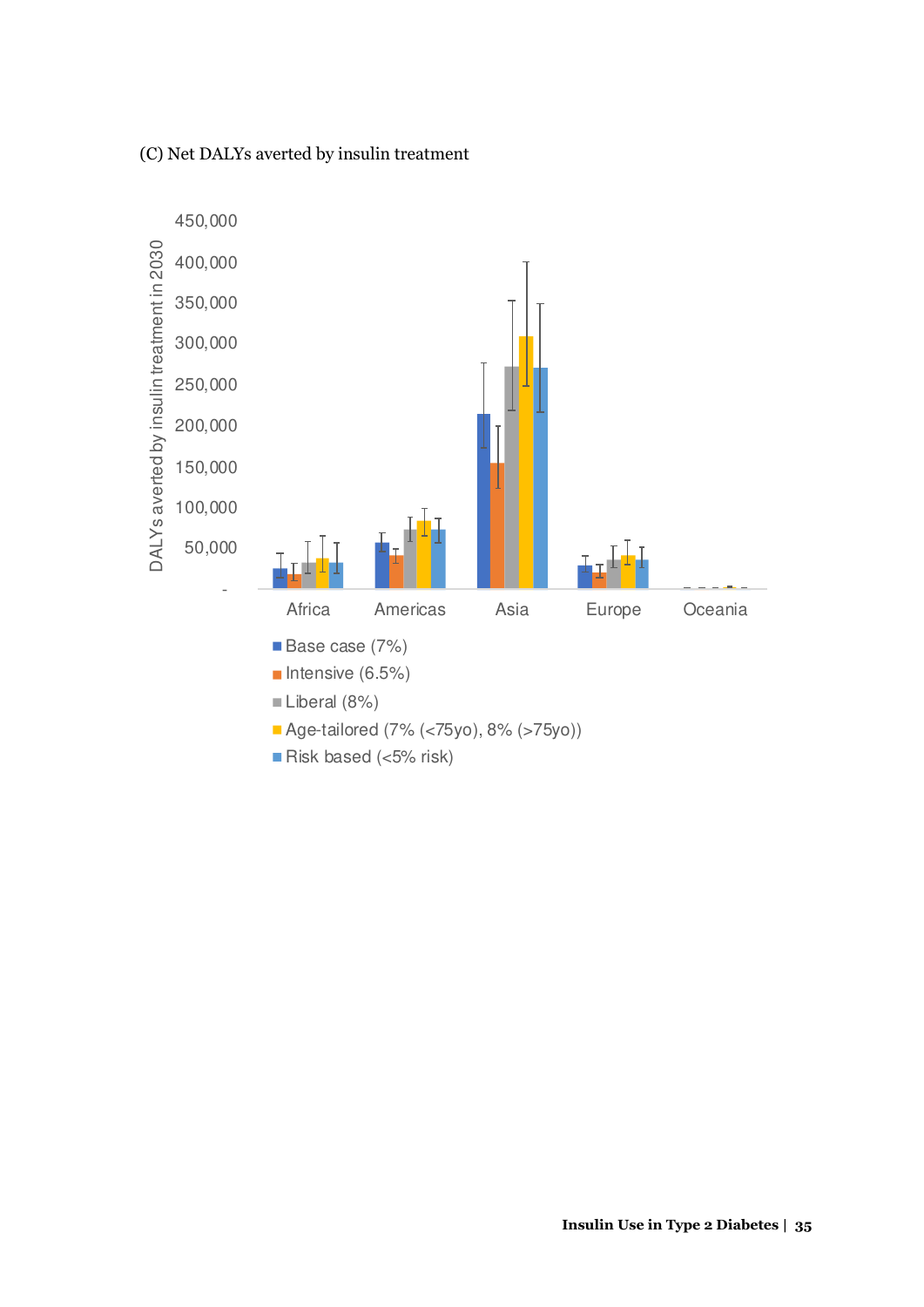(D) Ratio of DALYS averted by prevention of microvascular events with insulin treatment, versus from DALYs induced by insulin treatment (including hypoglycaemia requiring medication attention, daily finger sticks, and injections), worldwide.



NOTE: All estimates are made with the approach defined in the Methods section that accounted for both demographic change and increased insulin access. The height of the bars reflects the mean, and error bars reflect 95% confidence intervals. Legend: Base case: target HbA1c of 7.0% (53 mmol/mol) for all diagnosed and treated persons (AFPG = 8.0 mmol/L); intensive: target A1c of 6.5% (48 mmol/mol; AFPG = 7.5 mmol/L); liberal: target HbA1c of 8.0% (64 mmol/mol; AFPG = 9.2 mmol/L); age-tailored: with persons <75 years old target HbA1c of 7% and for those >75 years old target HbA1c of 8%;33,34 risk-based: with persons having >5% risk over 10 years of composite microvascular complications (renal failure/endstage renal disease, severe vision loss <20/200 on a Snellen chart, or loss of pressure sensation by monofilament testing) estimated from the RECODe equations<sup>6,7</sup> target HbA1c of 7% or the HbA1c level that achieved an estimated risk <5% (whichever HbA1c was higher).<sup>35</sup>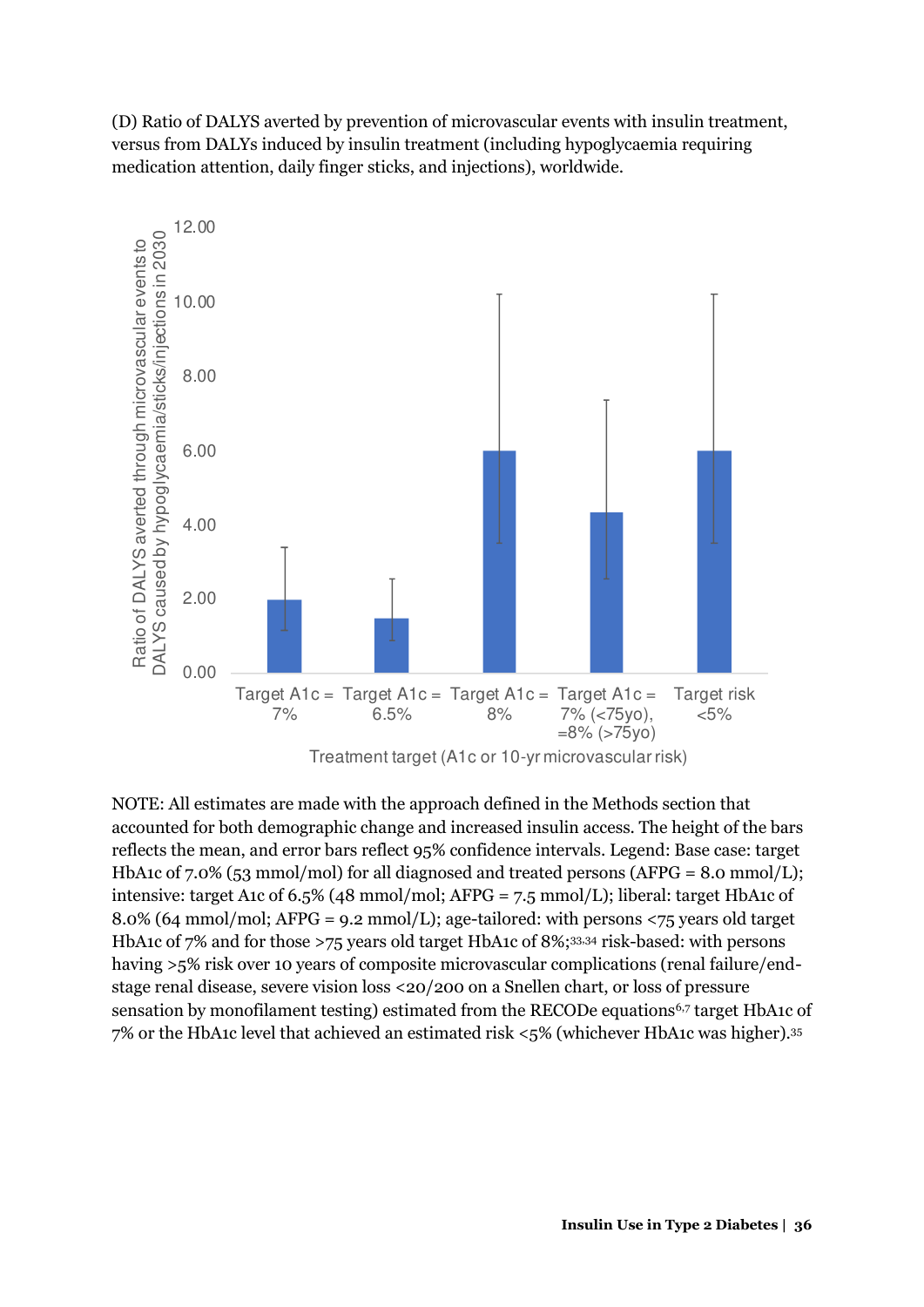Figure 3: Proportion of people with type 2 diabetes who would receive insulin if targeting HbA1c of 7% after maximum oral therapy, if insulin were widely available.

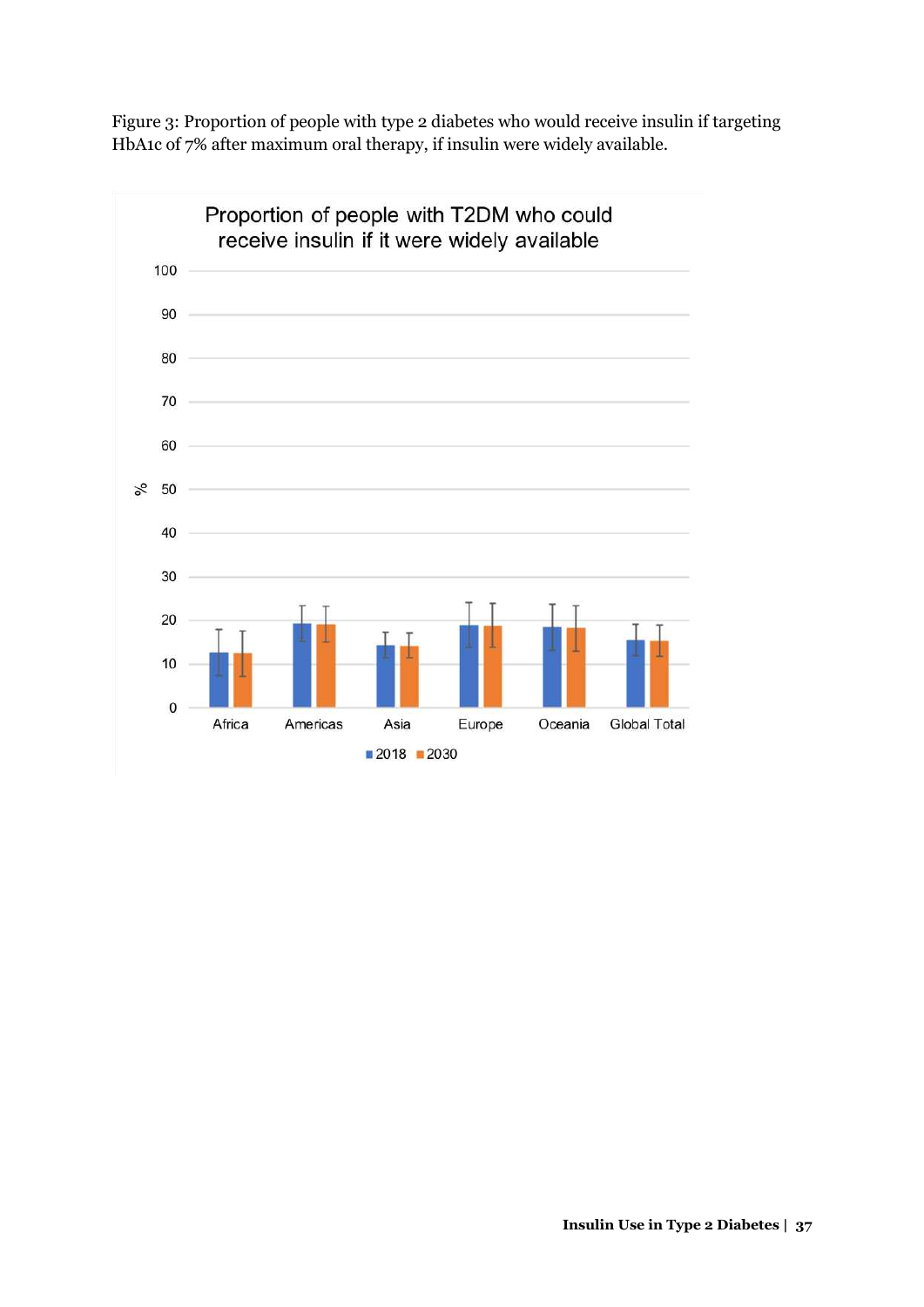Figure 3: Variations in insulin treatment and DALYs averted under alternative treatment targets in the year 2024.

(A) People with type 2 diabetes mellitus estimated to use insulin



NOTE: All estimates are made with the approach defined in the Methods section that accounted for both demographic change and increased insulin access. The height of the bars reflects the mean, and error bars reflect 95% confidence intervals.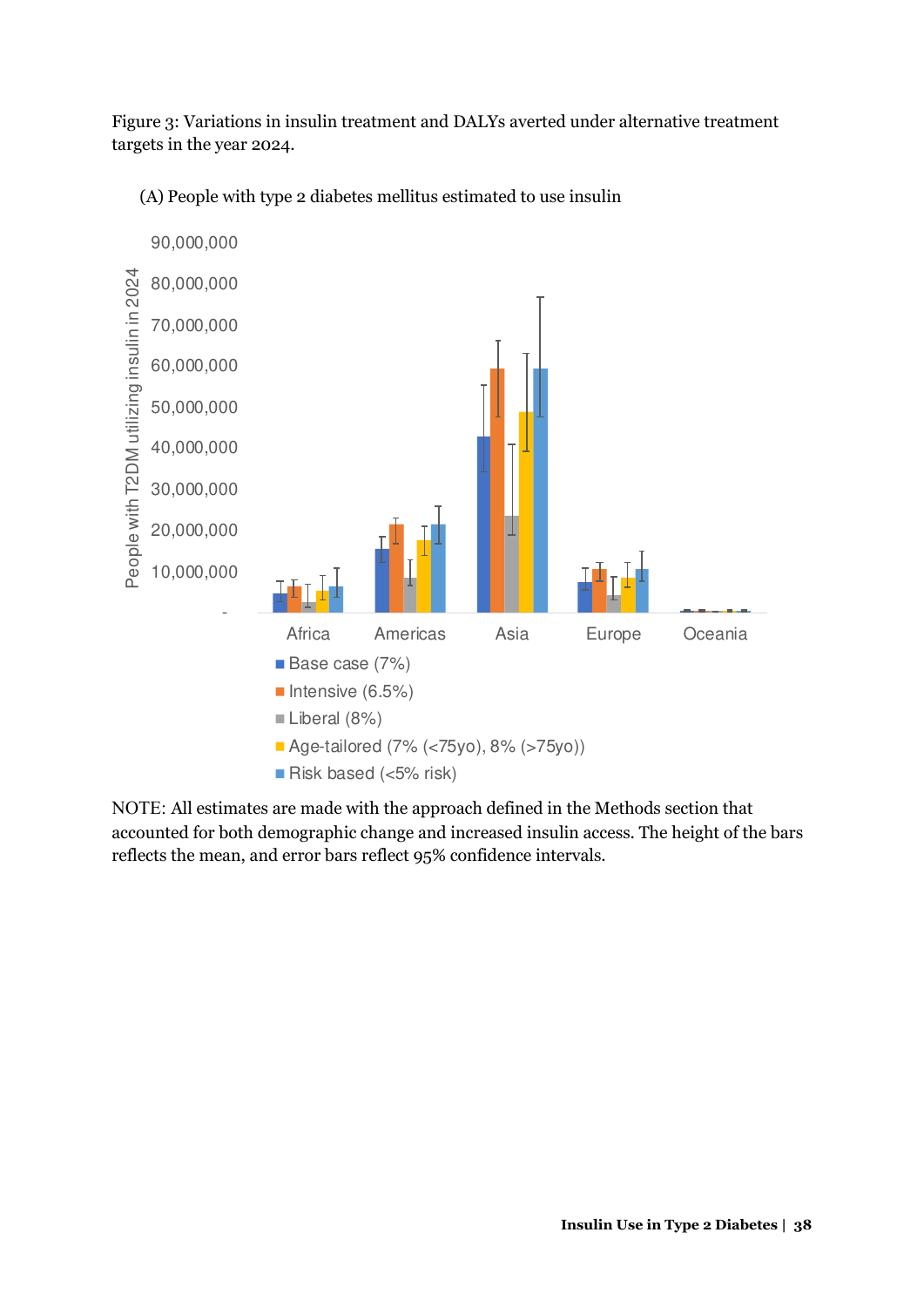

### (B) Number of U100 insulin vials (1000 units each) used per year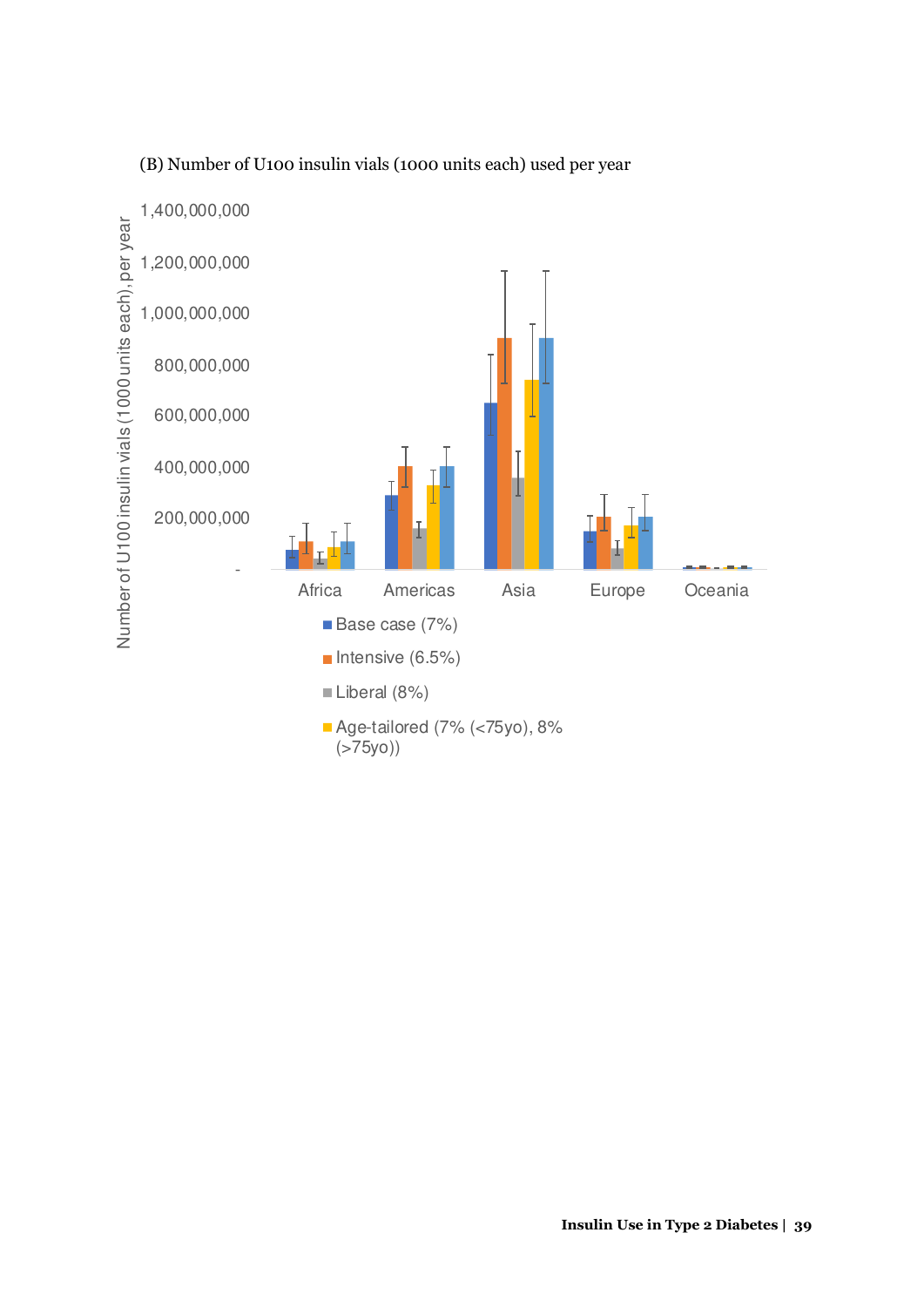#### (C) Net DALYs averted by insulin treatment